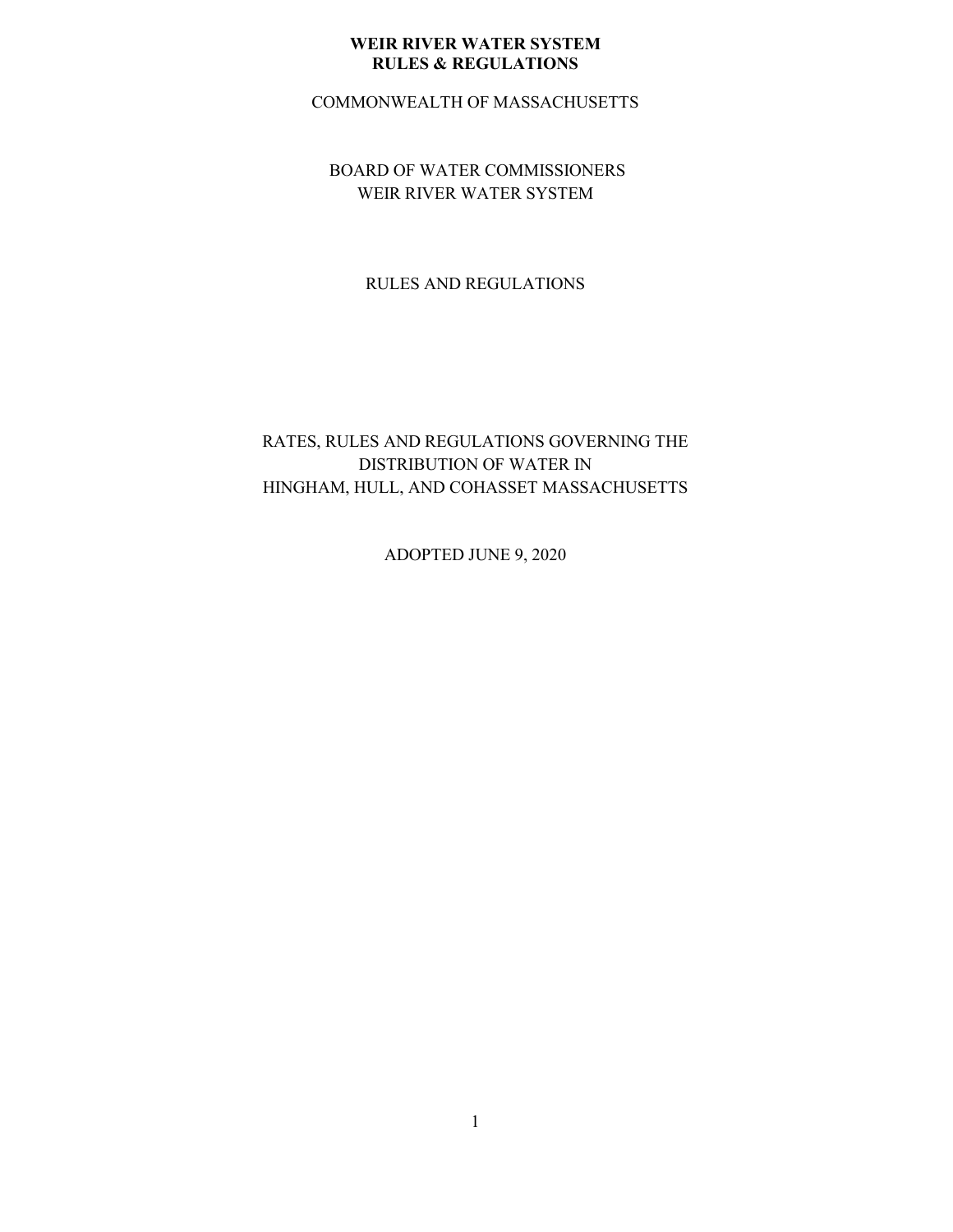## **TABLE OF CONTENTS**

| 1.  |  |
|-----|--|
| 2.  |  |
| 3.  |  |
| 4.  |  |
| 5.  |  |
| 6.  |  |
| 7.  |  |
| 8.  |  |
| 9.  |  |
| 10. |  |
| 11. |  |
| 12. |  |
| 13. |  |
| 14. |  |
| 15. |  |
| 16. |  |
| 17. |  |
| 18. |  |
| 19. |  |
| 20. |  |
| 21. |  |
| 22. |  |
| 23. |  |
| 24. |  |
| 25. |  |
| 26. |  |
| 27. |  |
|     |  |
|     |  |
|     |  |
|     |  |
|     |  |
|     |  |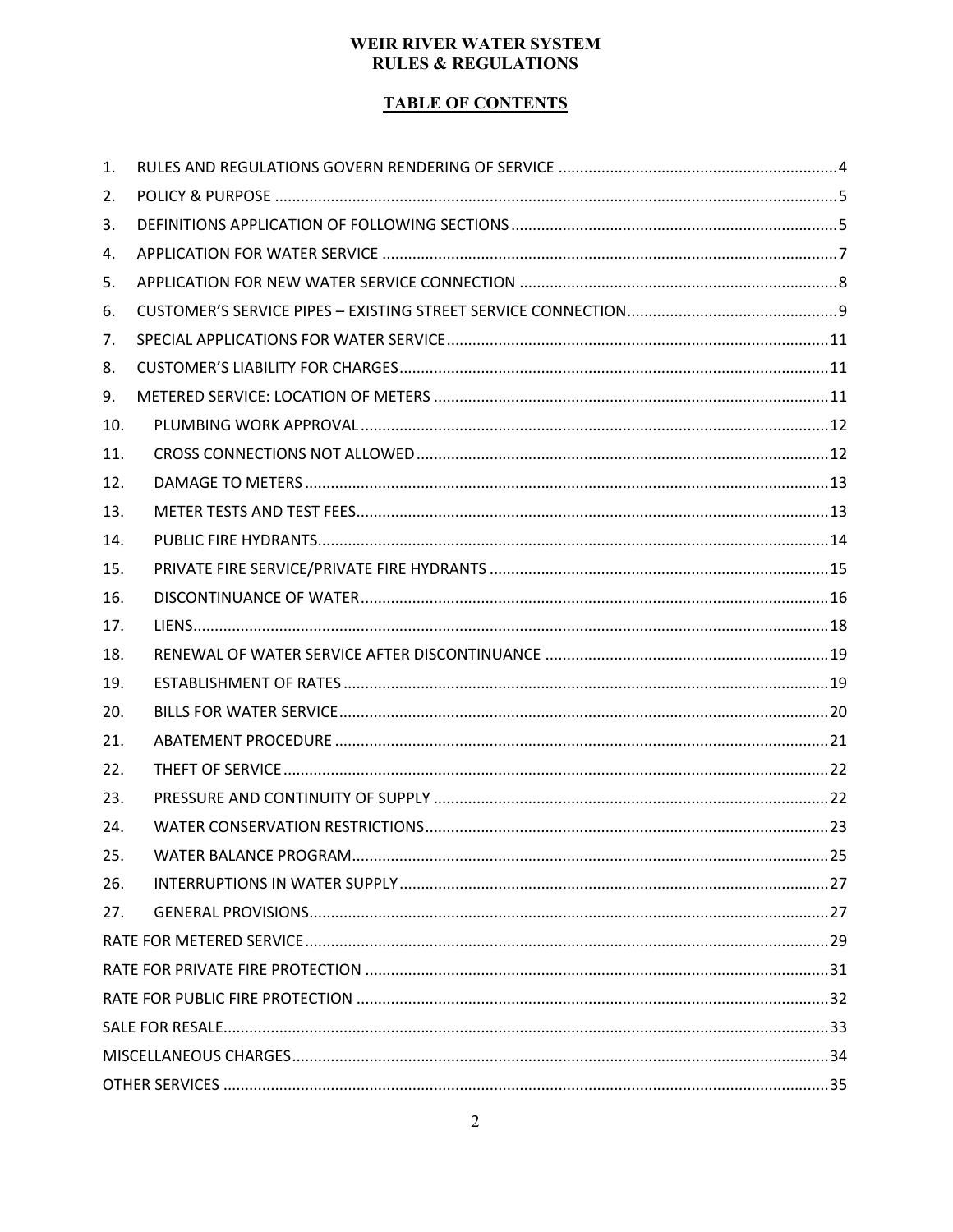| APPENDIX A - MATERIAL SPECIFICATIONS FOR WATER MAINS AND SERVICE INSTALLATION 38 |  |
|----------------------------------------------------------------------------------|--|
|                                                                                  |  |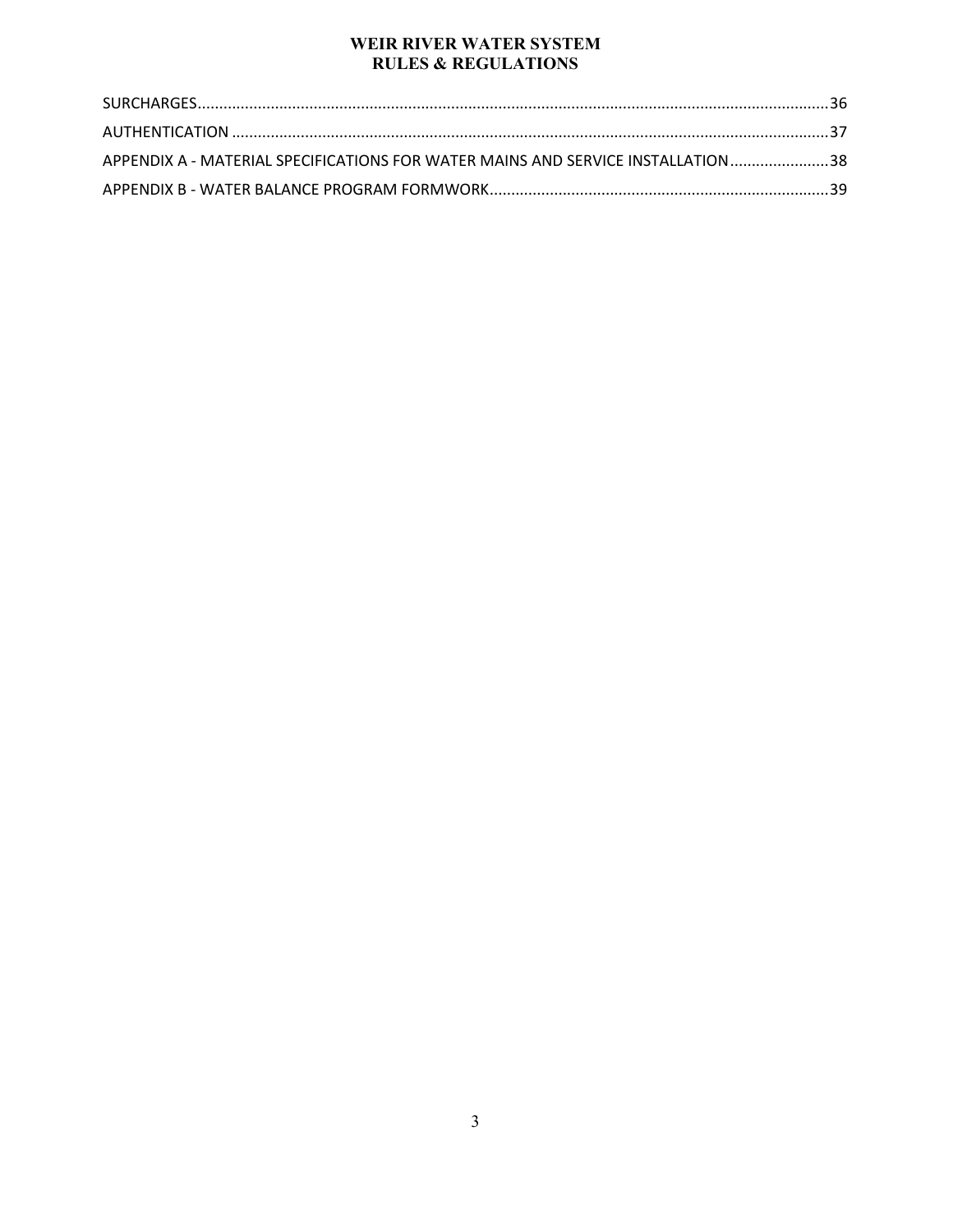## <span id="page-3-0"></span>**1. RULES AND REGULATIONS GOVERN RENDERING OF SERVICE**

Whereas, the Town of Hingham (hereinafter called Town) voted pursuant to Article 10 of the 2019 Annual Town Meeting to purchase the corporate property and all of the rights, privileges and franchises of the Hingham Water Company pursuant to Chapter 139 of the Acts of 1879, as amended; and

Whereas, said water system will be operated under the name Weir River Water System;

Whereas, the Town is authorized to manage the Weir River Water System by such officers, servants or agents as it may direct pursuant to Chapter 139 of the Acts of 1879, as amended, and all other applicable laws; and

Whereas, the Town voted pursuant to Article 11 of the 2019 Annual Town Meeting to authorize the Board of Selectmen to act as the Board of Water Commissioners (hereinafter called "BWC") to manage, improve and control the Weir River Water System with all the powers and duties associated therewith and as contained in Chapter 139 of the Acts of the 1879 and M.G.L. c. 40, § 39A through § 39G inclusive and all other applicable laws and regulations;

Now, therefore, the BWC does hereby adopt the following Rules and Regulations, fees and charges related to providing potable water from the Weir River Water System to serve the Towns of Hingham, Hull and Cohasset (hereinafter called the Weir River Water System).

The Weir River Water System will be owned, operated and maintained by the Town of Hingham, through its Water Superintendent and the Private Operator under the direction of the BWC and/or Town Administrator.

The Weir River Water System's approval of an application and/or acceptance of service binds the Customer to present and future Rules and Regulations and to present and future payment of all applicable Fees, Rates and Charges.

The BWC may enact changes, additions or amendments to the Policy, Rules, Regulations and Rates and Fees contained herein after a public meeting in accordance with the Open Meeting Law at M.G.L. c. 30A, §§ 18-25.

These Rules and Regulations and all subsequent changes in same, or amendments and additions thereto are a part of the contract with every Customer of the Weir River Water System, and each such Customer by submittal of an application for service and/or acceptance of the delivery of water from the Weir River Water System agrees to be bound hereby.

These Rules and Regulations shall apply to all present and future service areas of the Weir River Water System.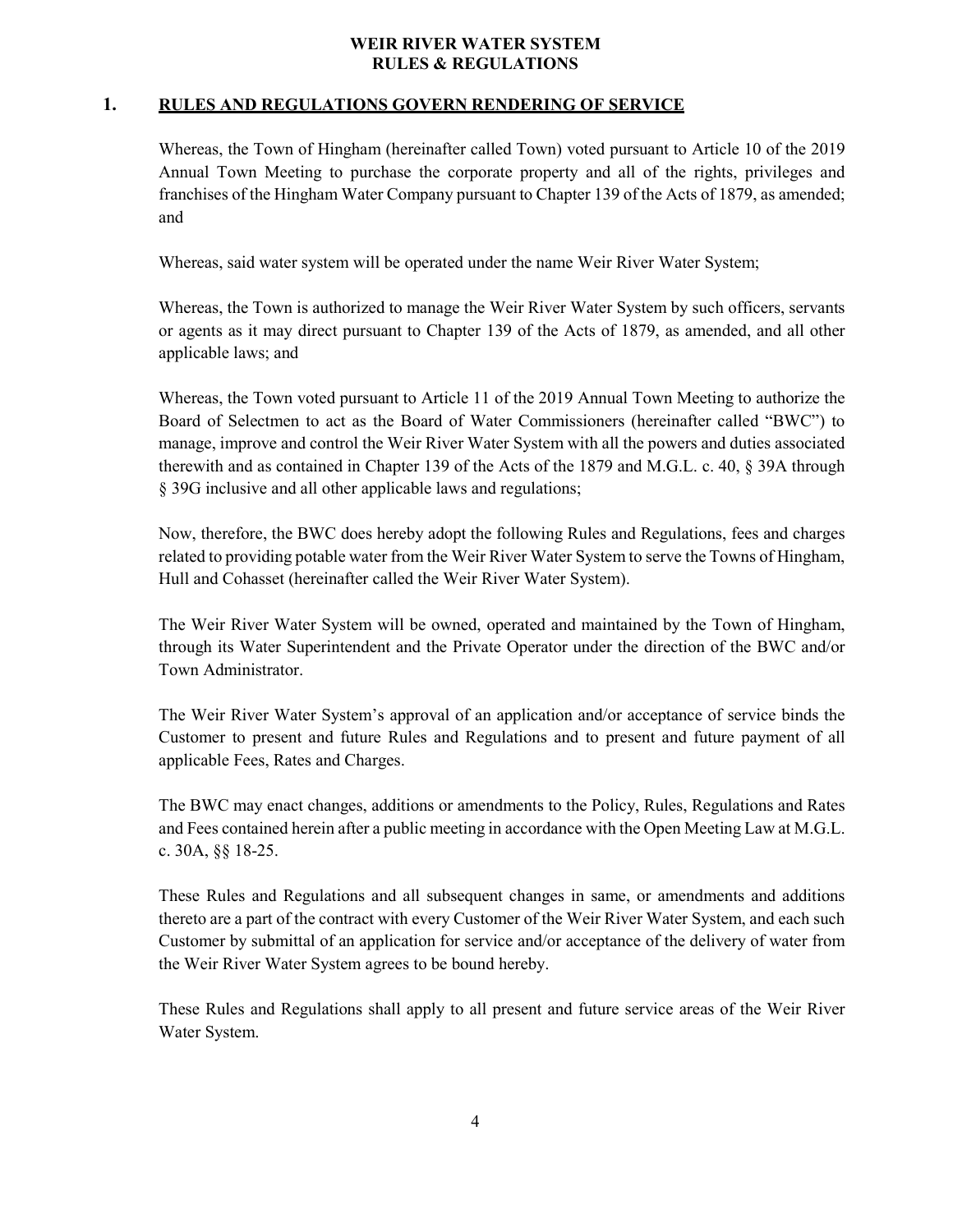## <span id="page-4-0"></span>**2. POLICY & PURPOSE**

The BWC will guide and direct the future and present development and operation of the Weir River Water System with the following goals and vision:

SELF SUSTAINING: Establish and maintain a financially sound and self-sustaining management structure for the Weir River Water System.

RESOURCE PRESERVATION: Encourage conservation. Maintain and improve water resource protections.

INFRASTRUCTURE: Provide a Weir River Water System infrastructure such that the character of the Towns serviced by the water system will be preserved as well as a means to encourage a vital local economy; of which current and future municipal, commercial, and residential uses of properties in the Towns serviced by the water system will benefit.

VISION: Implement the BWC's desire to improve service in the most cost efficient manner. Maintain and operate the water system with annual continuous improvement goals to include service, operations efficiency, and water quality.

REGULATION: Comply with the requirements of the Massachusetts Water Management Act, Massachusetts Drinking Water Regulations (310 CMR 22.00, Town of Hingham Bylaws and all other laws and regulations governing a municipal Public Water Supply ("PWS").

## <span id="page-4-1"></span>**3. DEFINITIONS APPLICATION OF FOLLOWING SECTIONS**

The Citizen's Advisory Board, referred to as "CAB" established pursuant to Article 11 of the 2019 Annual Town Meeting, consists of five residents from Hingham (3), Hull (1) and Cohasset (1), or such other composition as may be approved at Town Meeting from time to time. Each resident is appointed by the Hingham Board of Selectmen with recommendations from the Hull and Cohasset Boards of Selectmen. The CAB is a multi-town, public unpaid volunteer body subject to the Massachusetts Open Meeting Laws, Public Records Laws and State Ethics Laws. The CAB will advise the BWC and Water Superintendent on the rate setting process and citizen complaints and/or concerns.

"Commercial Usage" shall refer to water supplied to a Premises used for any commercial purpose, including all retail stores; restaurants; office buildings; laundries; and other private business and service establishments; other than a manufacturing plant.

The words "Corporation Stop" shall mean the water service shutoff valve located at a street water main. This valve cannot be operated from the ground surface because it is buried and there is no valve box. (Refer to Material Specifications).

The words "Curb Box" shall mean the in-ground structure located at (or near) the property line, which contains a service valve. The service valve is the connecting point between the service pipe (from the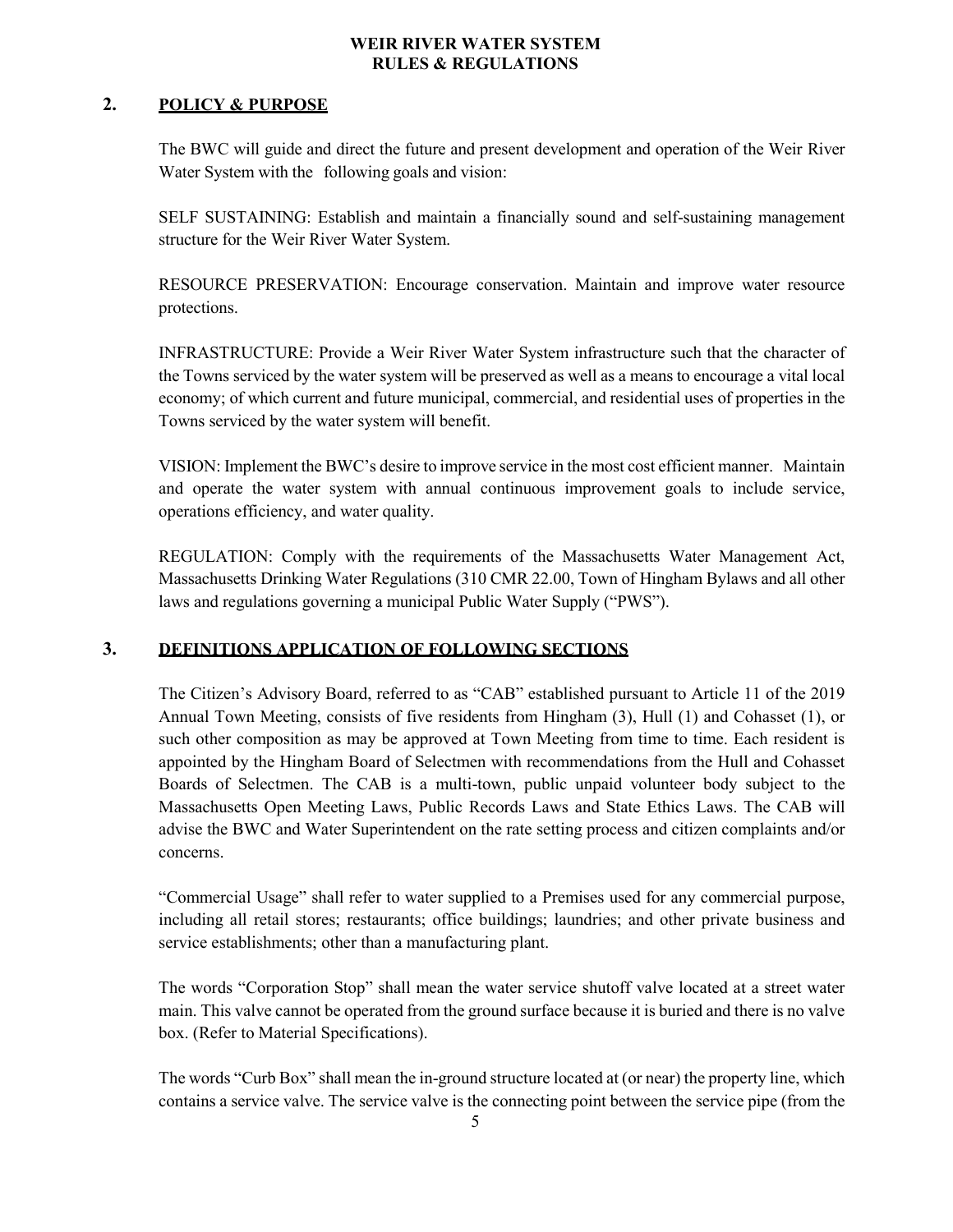water main or curb stop) and the service pipe into the building receiving water. (Refer to Material Specifications).

The word "Customer" shall mean any person, firm, corporation, government, or governmental division or other entity who has applied for and/or received water service supplied by the Weir River Water System. Customer accounts shall be classified according to the following usage: Residential Usage, Commercial Usage, Public Authority Usage, and Industrial Usage.

The words "Customer Service Connection" shall mean the pipe running from the Weir River Water System's curbstop at the property line to the Customer's Premises. (Refer to Material Specifications).

"Industrial Usage" shall refer to water supplied to a Premises used as a manufacturing plant.

The word "Lien" shall mean the statutory claim a municipality may impose as defined in M.G.L. c. 40, § 42A.

The words "Main" or "Main Pipe" shall mean the supply pipe from which service connections are made to supply water to Customers. (Refer to Material Specifications).

The words "Meter Vault" shall mean the hot box or pit installed to house the meter and protect it from weather and freezing if the meters are not located inside a heated building. (Refer to Material Specifications).

The word "Premises" as used herein shall be restricted to the following:

- a. A building under one roof owned or leased by one Customer and occupied as one residence or one place of business.
- b. A combination of buildings owned by one Customer in one common enclosure, or occupied by one family, or one corporation or firm, as a residence or place of business.
- c. Each unit of a multiple house or building separated by a solid vertical partition wall, occupied by one family, or one firm, as a residence or place of business.
- d. A building owned by one Customer having a number of apartments, offices, or lofts, which are rented to tenants, using in common one hall and one or more means of entrance.

"Public Authority Usage" shall refer to water supplied to a Premises relating to any department or branch of the government of the towns serviced by the Weir River Water System.

"Residential Usage" shall refer to water supplied to a Premises, or part of a Premises, which is primarily used as a home, residence, or sleeping place by one or more persons.

The words "Seasonal Use" shall mean an intermittent use, season after season, at the same Premises.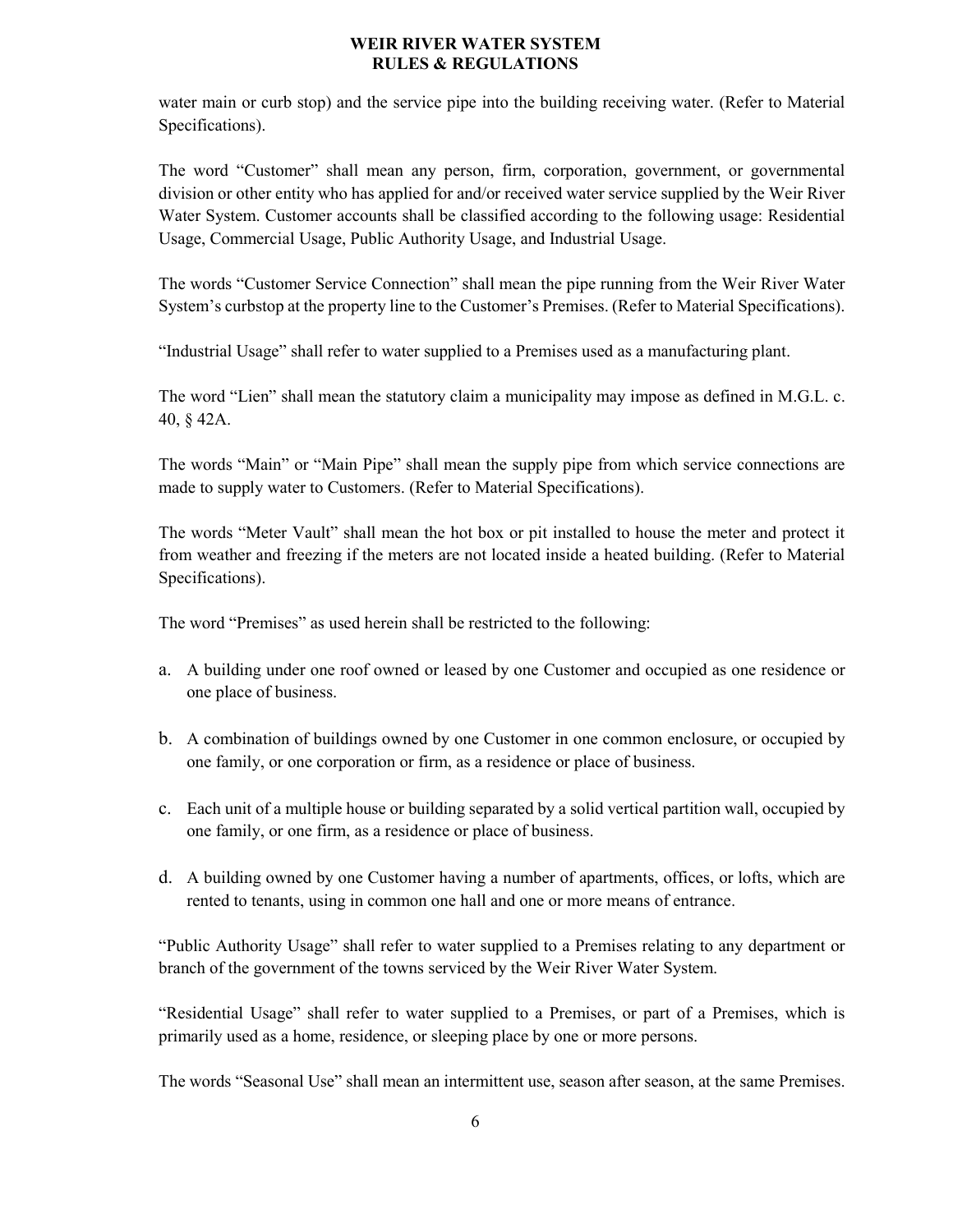The words "Service Pipe" or "Service Connection" shall mean the pipe running from the main pipe to the Customer property line or curb stop. (Refer to Material Specifications).

The Transition and Evaluation Committee, referred to as "TEC" established pursuant to Article 11 of the 2019 Annual Town Meeting, consists of five appointed Hingham residents by the Moderator and Board of Selectmen. The TEC will advise the Water Superintendent, assist with transition tasks and identify and evaluate structural and governance options for the Weir River Water System.

The word "Weir River Water System" shall mean the water system that will be acquired and owned by the Town of Hingham pursuant to Article 10 of the 2019 Annual Town Meeting and Chapter 139 of the Acts of 1879, as amended, as the same may be expanded from time to time, and shall include its officers, employees, operators, contractors and agents.

Whenever the approval of the Weir River Water System is required hereunder such approval shall be made by the BWC or by its designated Water Superintendent.

The word "Water Superintendent" refers to the individual employed by the Town to manage the Private Operator and capital projects and shall report to the Town Administrator. Its duties and responsibilities are outlined in the job description.

The word "Private Operator" is a private contractor responsible for the day to day management and operations of the Weir River Water System and reports to the Water Superintendent and Town Administrator.

## <span id="page-6-0"></span>**4. APPLICATION FOR WATER SERVICE**

- a. Application for water service through an existing street service connection shall be made to the Weir River Water System by the owner of the Premises to be supplied, or his duly authorized representative. The application should be presented to the Private Operator at its customer service location.
- b. No agreement will be entered into by the Weir River Water System with an applicant until all arrears and charges due by the applicant at any Premises now or heretofore occupied by him shall have been paid.
- c. The property owner will be required to contract for water service furnished to Premises when more than one tenant is supplied by one service connection and meter or where the tenants are changing more than twice a year.
- d. Any change in the identity of the contracting Customer at any Premises will require a new application and the Weir River Water System may, after reasonable notice, discontinue the water service in accordance with Section 16 Discontinuance of Water.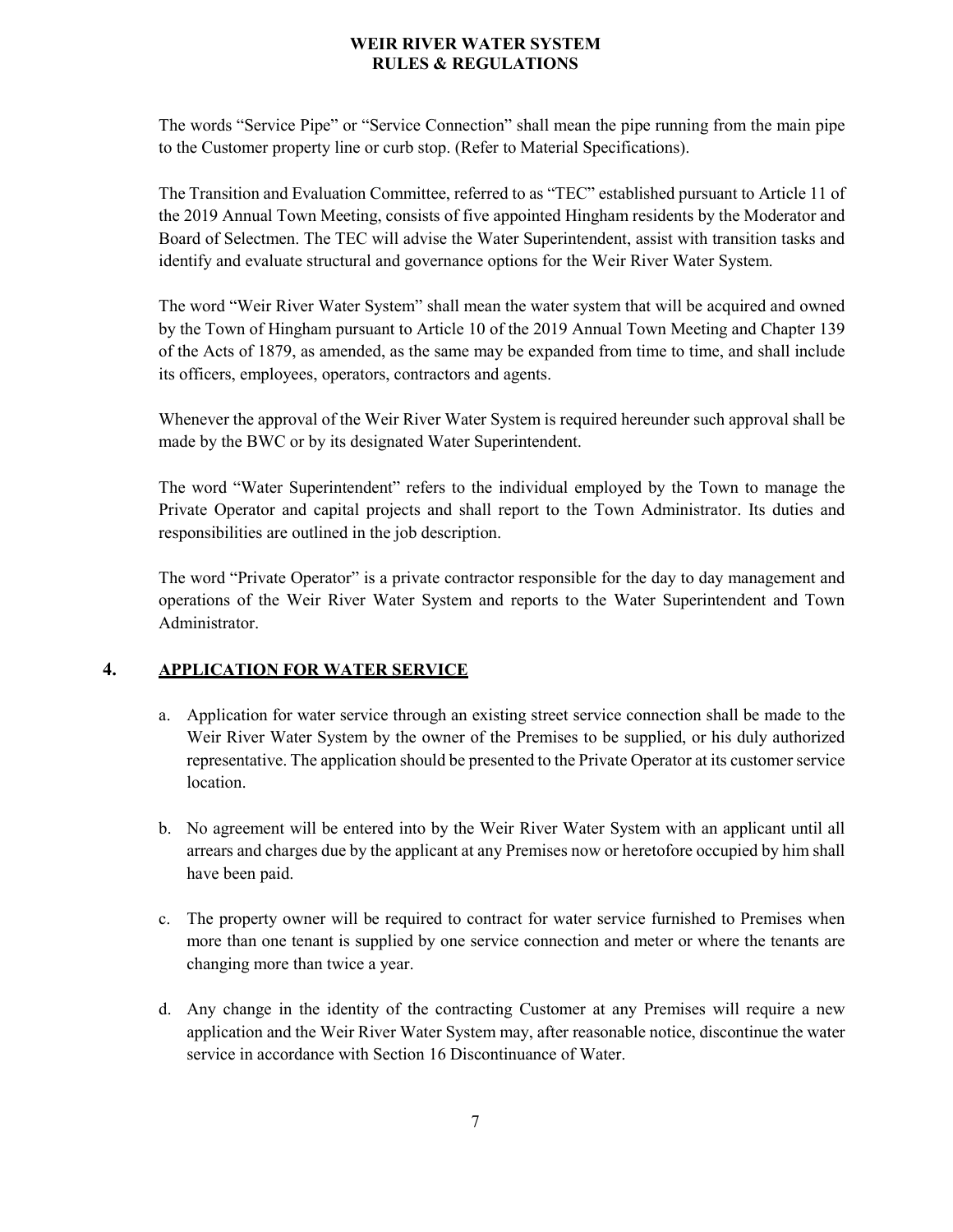## <span id="page-7-0"></span>**5. APPLICATION FOR NEW WATER SERVICE CONNECTION**

- a. The Weir River Water System shall furnish, install, own and maintain all new service connections from the water main to the curb stop, meters and meter installations (excluding the plumbing required for the meter installation), including the hiring of traffic control personnel and obtaining the street opening permits. The curb box and the service valve are the property and maintenance responsibility of the Weir River Water System. The Customer is responsible for the service line from the curb stop into the property to the meter, including all internal plumbing and associated fixtures. The Weir River Water System shall not be responsible for any damage or inconvenience caused by reason of any break, leak or defect in the said Customer's service line, internal plumbing and associated fixtures.
- b. Unless exempted pursuant to this Rule 5(b), all applicants for construction of new water service connections after the effective date hereof are subject to the requirements of any water conservation, water balance, water demand management, or water supply management plan or program implemented by the Weir River Water System (generally referred to as the "Water Balance Program" in Section 25). Activation of any connection to the Weir River Water System, including new water service connections, will not occur until the applicant has satisfied all requirements of the Water Balance Program, excluding that necessary for testing purposes, then in force and applicable.
	- 1) The requirements of this Rule 5(b) shall apply to each applicant for water service requiring construction of a new water service connection, or expansion of an existing connection, except an individual single family 3-bedroom (or less) residential dwelling (housing unit) and except any private fire service connection, private hydrant or public fire hydrant service connections. Any residential subdivision or residential housing project greater than one single family dwelling, being developed (or having the potential to be developed) in phases, or as part of a common plan of development, shall be treated as a single project for purposes of determining the number of dwelling units.
- c. Unless exempted pursuant to this Rule 5(c), all new, temporary, and existing Customers expanding demand for water service as a result of construction or other change of use resulting in an increase in water service demand of 100,000 gallons or more per year are subject to the requirements of the Water Balance Program, to the extent then in force and applicable. Failure to satisfy all applicable requirements of the Water Balance Program will constitute grounds for discontinuance of water service to Customers as provided in Rule 16.
	- 1) The requirements of this Rule 5(c) shall apply to all water service connections, excluding any private fire service connection and/or any construction or change of use project authorized under a valid building/plumbing permit issued prior to the effective date hereof. Existing water service connections that have not recorded metered consumption within 24 months of any request for re-activation of service shall be deemed a new service connection under the Water Balance Program.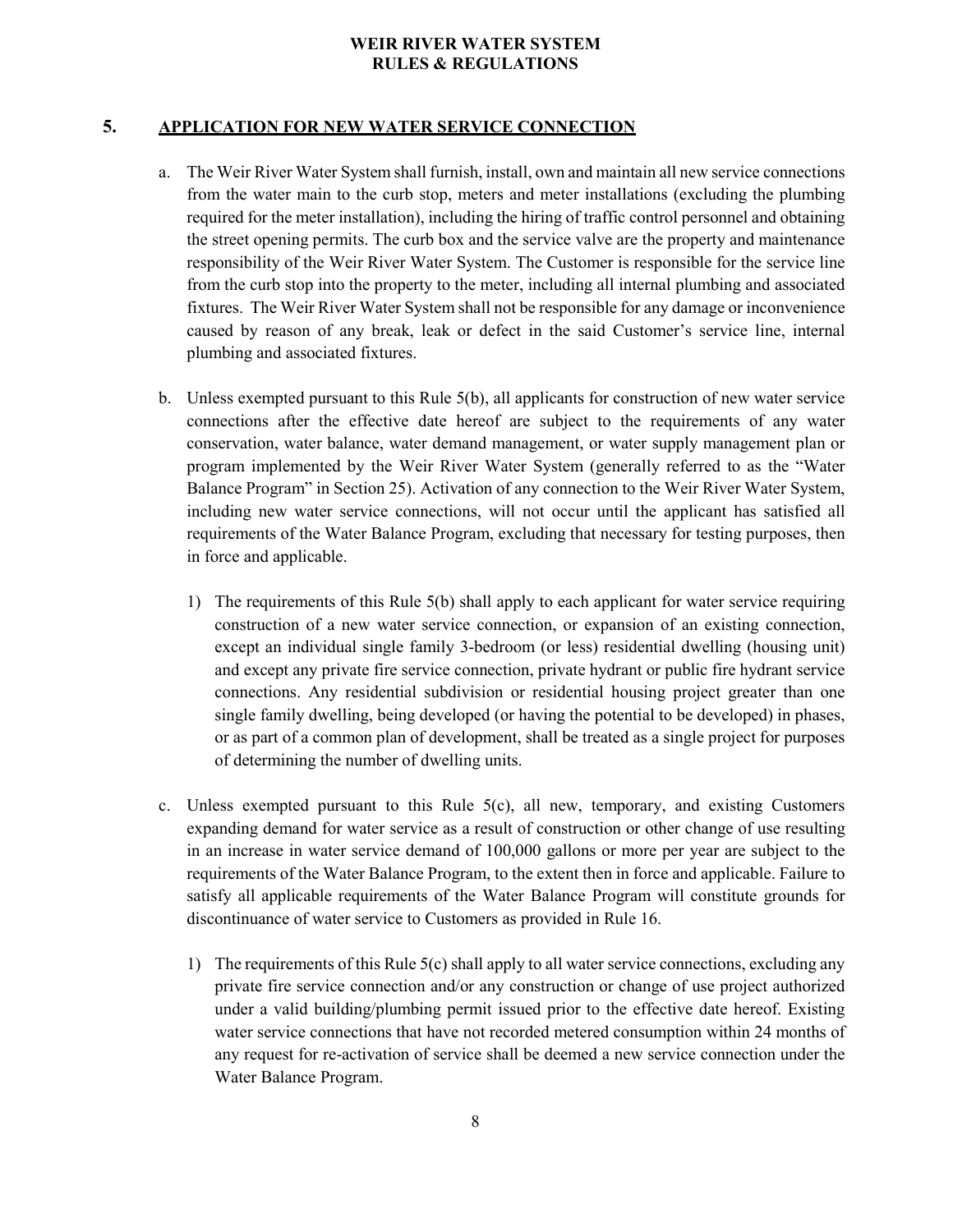- d. Only the Weir River Water System, or its designated Private Operator or authorized contractors, shall make any/all connections to its mains, only after DigSafe has been notified. The Weir River Water System shall have the authority to specify the size, type, and quality of all materials entering into the street service connection. All new connections shall be required to meet current plumbing standards and codes, including low flow plumbing fixtures or water-less urinals or other fixtures that can function without the use of water.
- e. As used herein, street service connection means the service pipe from the main to the property line of the Premises to be serviced, including the corporation stop, curb stop valve, and curb box, and shall be laid at a right angle to the main; and shall not cross intervening properties, and will be furnished and installed by, and shall remain the property of the Weir River Water System, and under its sole control and jurisdiction.
- f. Where a street service connection is already laid to the property line, the Customer shall connect with the street service connection as laid. Connections must be made in accordance with all other applicable bylaws, rules and regulations of the town in which the property is located. Water Service will not be turned on until such time as a meter is set in accordance with the Weir River Water System's Rules and Regulations.
- g. The curb box shall be set at or near the curb or property line and shall be kept and made accessible to the Weir River Water System by the Customer at all times.
- h. New street service connections shall not be laid during the months of November, December, January, February and March, except at the discretion of the Weir River Water System and the issuance of permits necessary to perform the work by the town in which the property is located.
- i. The street service connection from the main to the property line will be maintained by the Weir River Water System at the Weir River Water System's expense. All tapping shall be done at the main at a ninety degree angle.
- j. The Weir River Water System shall in no event, instance, or circumstance be responsible for maintenance of or for damage done by water escaping from the Customer's service connection or any other pipe and fixture(s) on the outlet side of the Weir River Water System's curb stop valve. Customers assume all responsibility and liability for the water service line from the curb stop valve to their Premises.

## <span id="page-8-0"></span>**6. CUSTOMER'S SERVICE PIPES – EXISTING STREET SERVICE CONNECTION**

- a. The Weir River Water System shall have the authority to specify the size, type, and quality of the materials which shall be laid between the property line and structures on the Premises to be supplied.
- b. The service pipe from the property line and/or curb stop valve to the place of consumption shall be furnished and installed by the Customer at their sole expense and risk. Any and all repairs, maintenance, or replacement necessary on the Customer's service pipe or any pipe or fixture in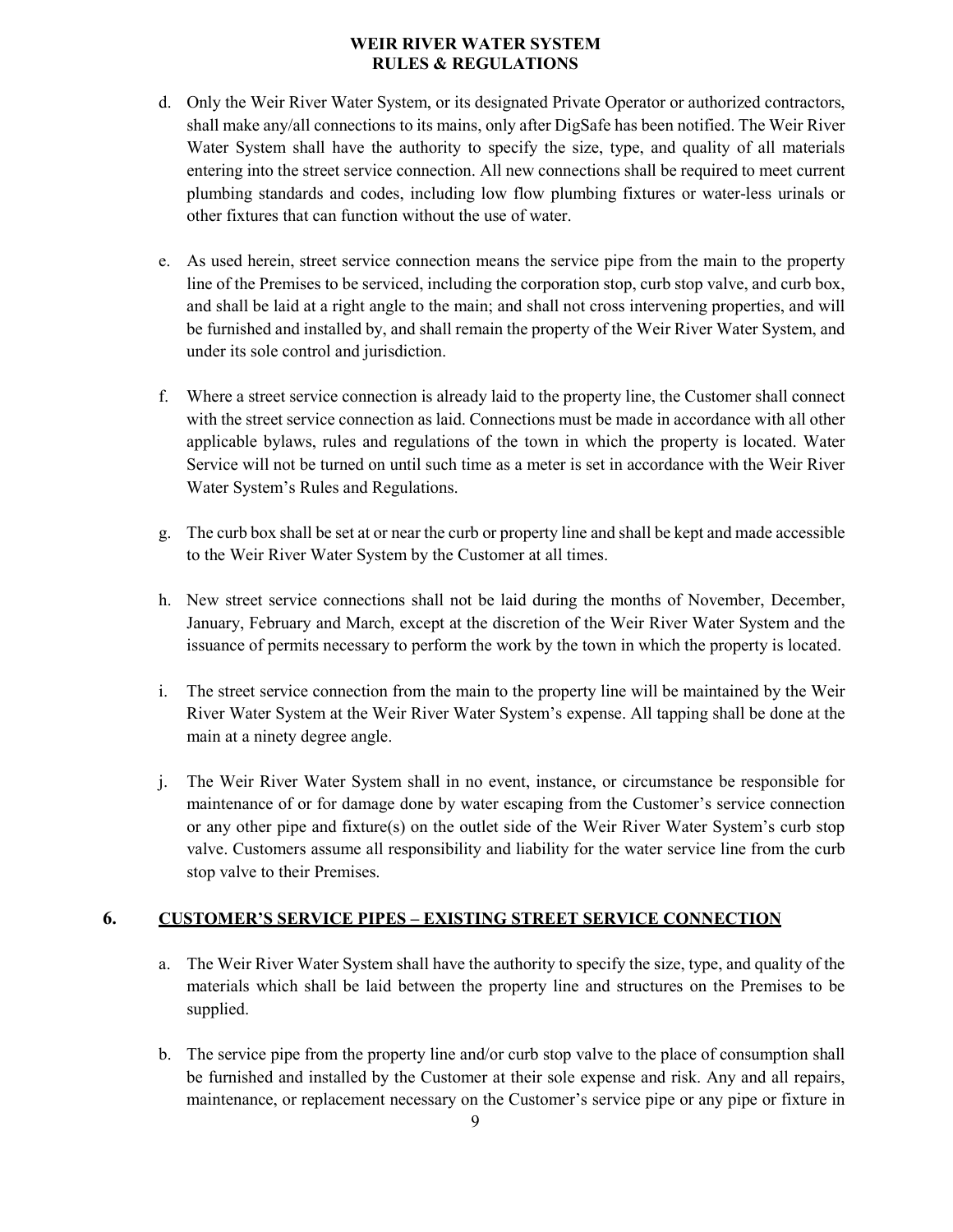or upon the Customer's Premises shall be performed by the Customer at their sole expense and risk. The Customer shall promptly notify the Weir River Water System of any leak, defect or damage affecting the service pipe between the property line and the point where metered. Existing Customer-owned service lines that are non-conforming with these Rules and Regulations may be repaired. If replacement is necessary, it must be brought up to current standards at the Customer's expense.

- c. The Customer's service pipe and all connections and fixtures attached thereto shall be subject to the inspection and approval of the Weir River Water System before the water will be turned on. The contractor completing the work for the Customer must be an approved contractor.
- d. The service pipe shall be laid at all points at least five feet below the surface of the ground and shall be placed on firm and continuous sand or gravel (not ledge) so as to give unyielding and permanent support, and shall be installed in a trench at least ten feet in a horizontal direction from any sewer line, septic tank or leaching field and at least five feet from any other buried line or conduit. The trench shall be backfilled with clean sand or gravel, which excludes pavement, rock, cobbles, boulders, organic matter, or any deleterious material. Any vertical crossings shall be at least two feet and any sewer lines must be under the water line. Existing or future crossings, public or private, must be made known to the Weir River Water System. Exceptions may be granted in writing by the Weir River Water System after approval of other agencies as required.
- e. The Customer shall make all changes in their portion of the service pipe required on account of changes of grade, relocation of mains or other causes.
- f. No fixture shall be attached to or any branch line or connection shall be made to the service pipe between the meter and the street main.
- g. Each Premises shall be supplied through a separate service connection to the Weir River Water System's water main, curb stop valve, curb box and meter. Should the property have multiple units that are separated by a vertical firewall, and each has a separate service connection to the Weir River Water System's water main, a curb stop valve, curb box, and meter for each unit, then the tenant can apply to the Weir River Water System to put the water account into their name. If there are multiple tenants off one service connection and meter, then the Premises owner is solely responsible for all water used on and in said buildings or Premises. Separate connection fees are associated with each individual connection, regardless if only one building or Premises is served.
- h. If it is determined that more than one existing building, apartment, or Premises is supplied through a single service pipe, any violation of the Rules and Regulations of the Weir River Water System with reference to either or any of the said buildings or Premises shall be deemed a violation as to all and the water service shall be discontinued after the properties have been posted for at least 30 days and reasonable opportunity allowed for each building or Premises to attach their service pipes to a separate service connection, curb stop valve, curb box and meter which will be installed by the Weir River Water System at the expense of the Customer.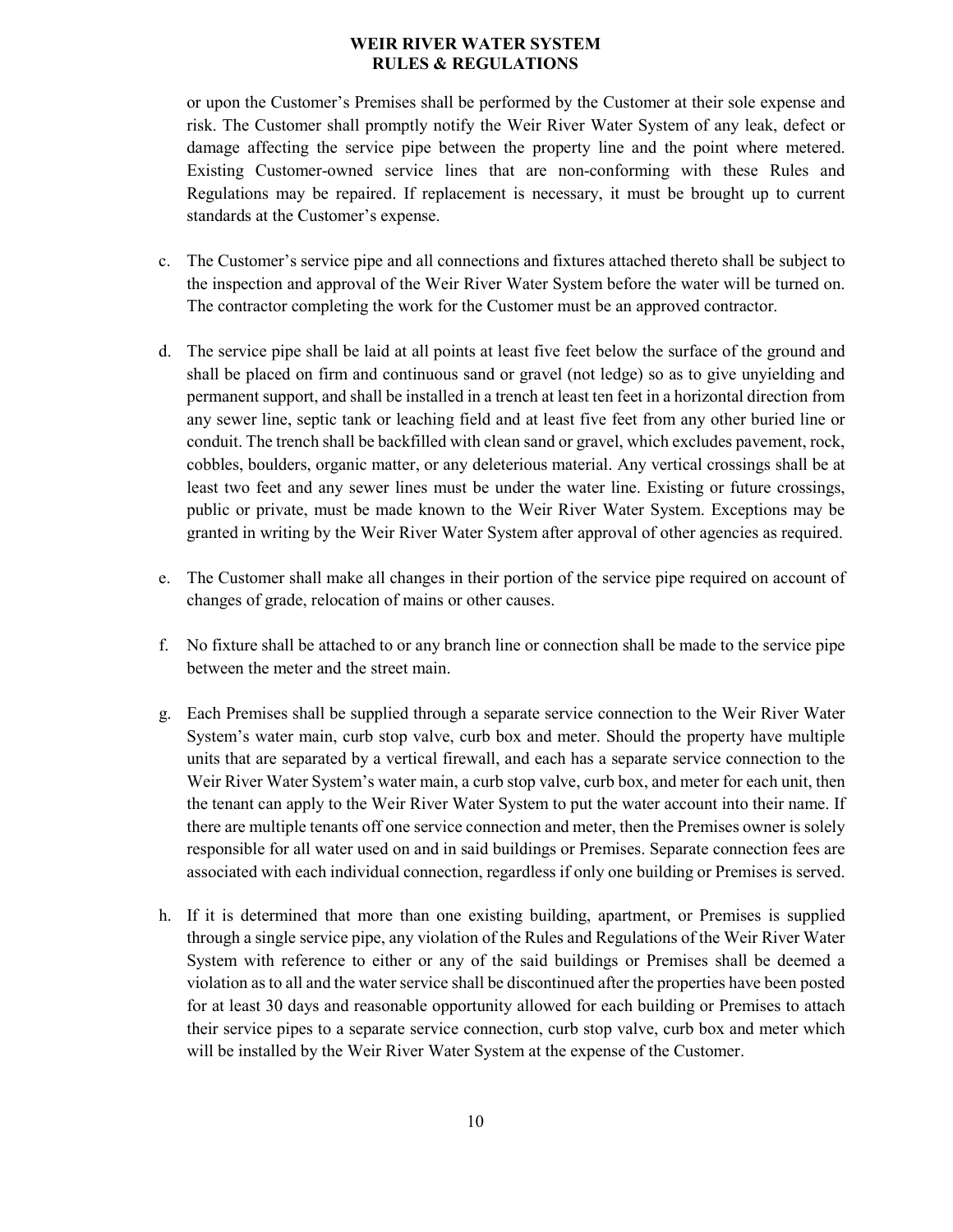### <span id="page-10-0"></span>**7. SPECIAL APPLICATIONS FOR WATER SERVICE**

- a. Water for transient, temporary, or special purposes must be specially applied for, and are applicable to the Water Balance Program.
- b. Whenever a street service connection is made to the mains for temporary service, or for building or construction purposes, the applicant will bear the entire cost and expense of installing and maintaining such service. The meter must be housed in a secure, heated, and weather protected location after the curb stop valve and the Customer shall bear the entire cost and expense of removing such service (if required) when temporary usage has terminated. The method of removal of the temporary service from the main shall be at the direction and approval of the Weir River Water System. The applicant will be liable for the amount of water used in accordance with the schedule of rates of the Weir River Water System.

#### <span id="page-10-1"></span>**8. CUSTOMER'S LIABILITY FOR CHARGES**

A Customer who has made an application for water service to any Premises shall be held liable for all water service furnished to such Premises until such time as the Customer properly notifies the Weir River Water System to discontinue the service for said Customer's account and a final meter reading is obtained. For those Premises with remote reading meters, both the inside meter and remote meter reading device on the outside of Premises must be read.

## <span id="page-10-2"></span>**9. METERED SERVICE: LOCATION OF METERS**

The Weir River Water System shall determine the location of meters; all meters must be installed at the time the service is connected to the main. Meters will be furnished, installed and removed by the Weir River Water System and shall remain its property. When a Premises is supplied by a Service Pipe determined by the Weir River Water System to be unusually long, over 100 feet, the meter shall be installed outside in a Meter Vault or an approved above-ground enclosure, located and built in accordance with the Weir River Water System's specifications at the Customer's expense.

- a. Inside Meter Installation: For meters installed inside of the Premises, a meter with remote reading capabilities will be provided. Each individual meter must be installed with a locking style meter horn as approved by the Weir River Water System. All meters must be installed in a suitable location which will provide adequate protection against freezing or other damage and have the capability to be remote read. Each inside meter setting must be located where the Service Line enters the building in a horizontal position not less than 18" or more than 36" above the floor. For commercial/industrial meters installed inside of the Premises, a separate meter room with outside access and a key must be provided to the Weir River Water System. The Customer shall be responsible for the installation of the separate meter room.
- b. Outside Meter Installation: All meters installed outside of the Premises must be installed in a Weir River Water System approved meter pit. When it is determined by the Weir River Water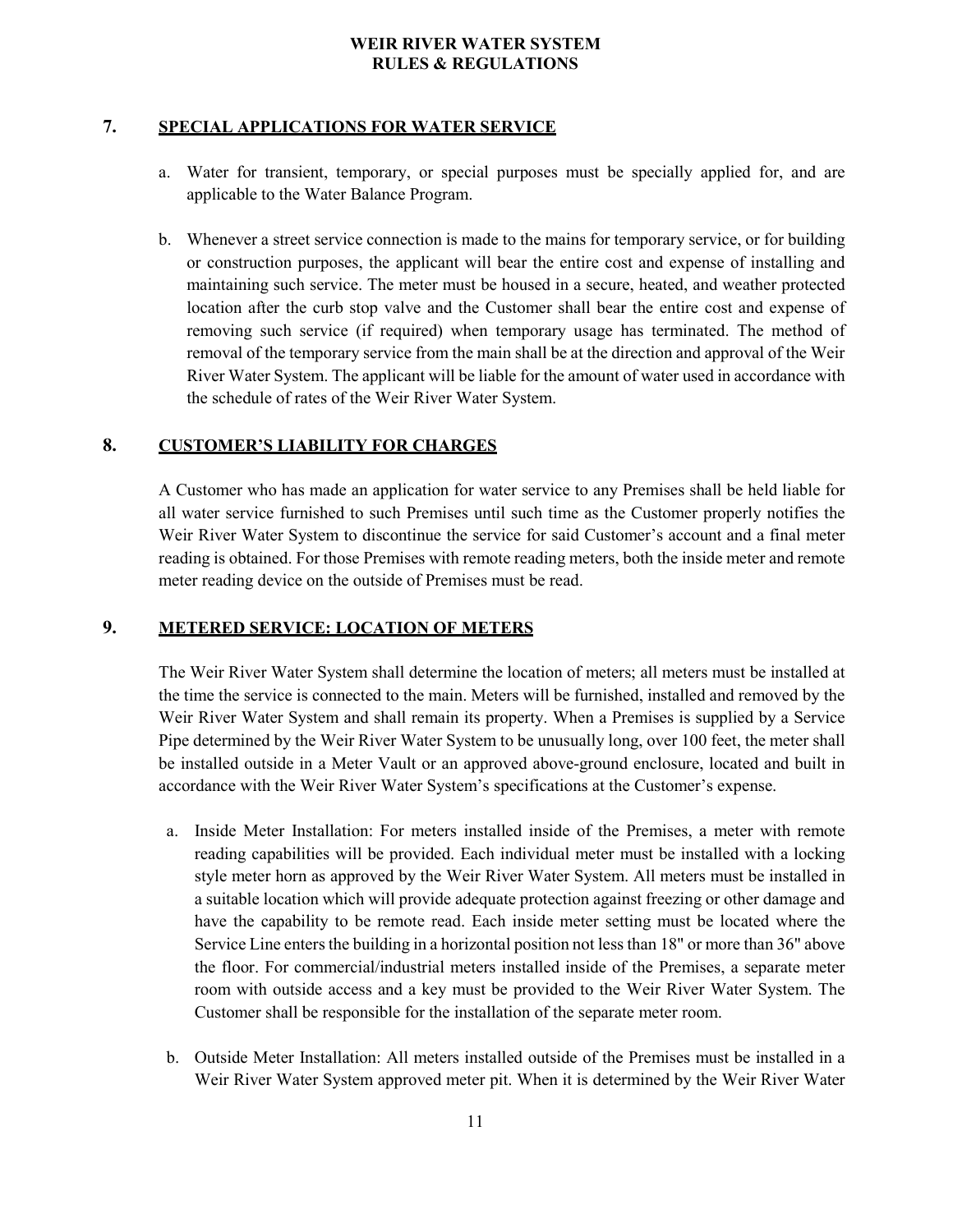System that the required meter size is greater than 2", the Customer shall:

- 1) Install the meter with an inside meter setting in order to comply with applicable Confined Space Regulations, or;
- 2) Install the meter in a meter vault or hot box. The Customer is responsible for providing heat to the meter vault.
- c. Service Reuse:In the event that an existing service connection and meter is to be reused due to a change in the original use of the property, the Customer must apply to the Weir River Water System for approval. The Weir River Water System will evaluate the change in use and apply the appropriate metering and Water Balance Program requirements.
- d. If the Weir River Water System determines that no suitable inside location can be made available, or if there is no existing structure to provide said suitable location at the time that the service connection to the main is installed, it will require that the meter be installed outside in a Meter Vault or an approved above-ground enclosure, located and built in accordance with the Weir River Water System's specifications at the Customer's expense.
- e. Any repairs, maintenance, or replacement necessary on the Customer's service pipe or any pipe or fixture in or upon the Customer's Premises shall be performed by the Customer at their sole expense and risk.

## <span id="page-11-0"></span>**10. PLUMBING WORK APPROVAL**

- a. All plumbing work in connection with the Weir River Water System's water mains or appurtenances shall be subject to the inspection and approval by the Plumbing Inspector of each applicable Town. No underground work shall be covered up until inspected and approved by the applicable Plumbing Inspector. Whenever the applicable Plumbing Inspector determines that a job of plumbing is obviously defective, although not in direct violation of these Rules and Regulations, the Weir River Water System will insist upon its being corrected, at the Customer's expense, before the water will be turned on.
- b. All internal plumbing work to connect to the Weir River Water System shall be performed by a licensed plumber in accordance with Massachusetts Plumbing Code, the Massachusetts Building Code, and any other applicable regulations and to the satisfaction of the applicable Plumbing Inspector and the Weir River Water System.

## <span id="page-11-1"></span>**11. CROSS CONNECTIONS NOT ALLOWED**

- a. No pipe or fixture connected with the mains of the Weir River Water System shall be connected with pipes or fixtures supplied with water from any other source unless specifically approved by the Department of Public Health of The Commonwealth of Massachusetts.
- b. Piping systems supplying swimming pools or tanks in which water might become polluted, shall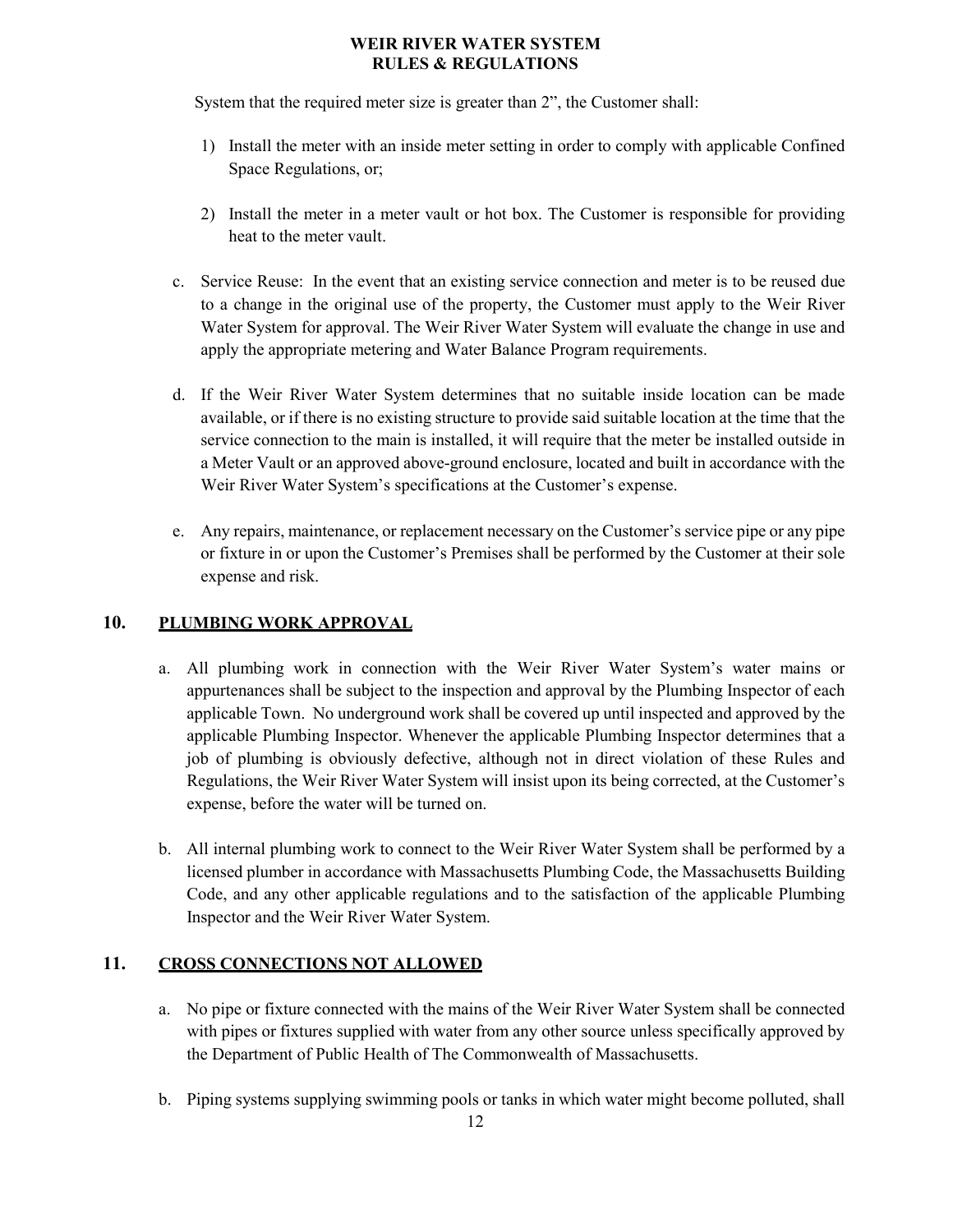be so arranged as to preclude water from reentering the water distribution system by siphonage or other means. These installations shall in each case be approved by the Weir River Water System.

- c. Fire pumps and booster pumps of any nature may be connected only after approval of the Weir River Water System and shall be constructed in such a manner to prevent cross connections and vacuum. Owners and operators of such equipment are liable for any and all damages to the Weir River Water System property or other Customer's property during such operation.
- d. The plumbing on all Premises supplied from the Weir River Water System shall conform to the Commonwealth of Massachusetts plumbing codes, the Sanitary Code of the town in which the property is located, and/or regulations specified by the Department of Public Health.

## <span id="page-12-0"></span>**12. DAMAGE TO METERS**

- a. Meters will be maintained by the Weir River Water System at its expense insofar as ordinary wear is concerned. However, the Customer shall be responsible for the meter installed at a Customer Premises indoors or in a meter pit and shall provide for proper protection of the meter against freezing, damage by hot water, and damage or loss by any other means. The repair of damaged meters shall be done by the Weir River Water System, and the Customer shall assume the costs of such repairs, or if necessary, the replacement of the meter.
- b. The Customer shall promptly notify the Weir River Water System of any damage to the meter or its connections. The Customer shall not permit anyone who is not an authorized agent of the Weir River Water System or otherwise lawfully authorized to do so, to remove, inspect or tamper with the meter or other property of the Weir River Water System.

## <span id="page-12-1"></span>**13. METER TESTS AND TEST FEES**

- a. All meters are tested for accuracy before initial installation at a new Premises and are also subjected to periodic tests. The Weir River Water System may at any time remove any meter for routine tests, repairs, or replacement and may, at its option and expense, test any meter when the Weir River Water System has reason to believe that it is registering inaccurately.
- b. A Customer's refusal or failure to permit the Weir River Water System to install, inspect, or replace a meter at the Premises being served shall be evidenced by a Customer's failure upon written request of the Weir River Water System to schedule an appointment for meter installation, or by the Customer's failure to keep a scheduled installation, inspection, or meter change appointment. Customers shall have at least fourteen (14) days following date of a written request from the Weir River Water System to schedule an appointment.
- c. Upon a Customer's refusal or failure (as defined in subsection (b) above) to permit installation, inspection, or replacement of a meter after previous notices, the Weir River Water System shall provide the Customer with written notification of its intention to discontinue water service on account of such failure. The notice shall provide a date for termination of service, which date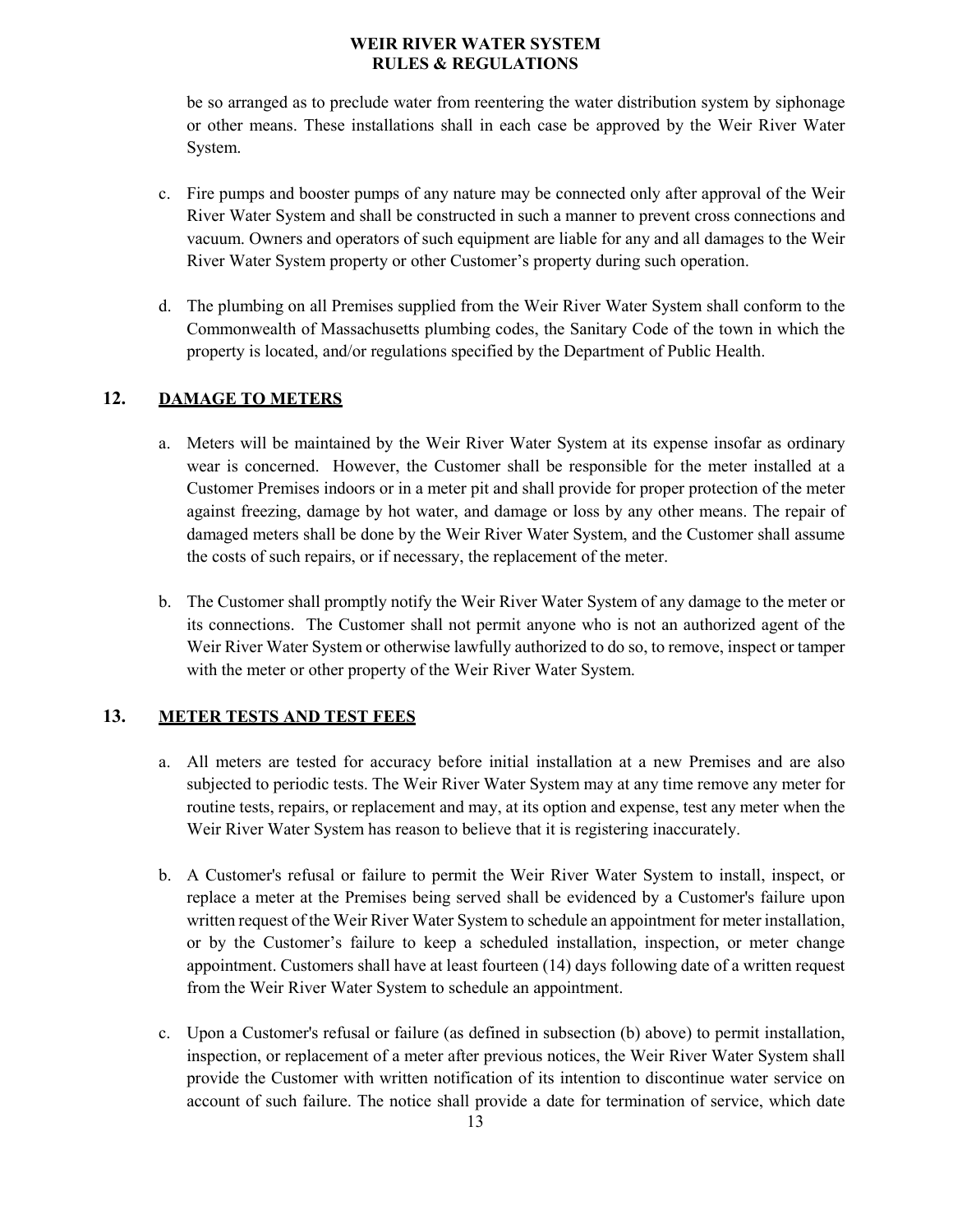shall not be earlier than fourteen (14) days from the date of the notice.

- d. If the meter has not been installed, inspected or changed by the specified termination date, the Weir River Water System may discontinue service. The Customer may request the Weir River Water System to make a special test of the accuracy of a meter. Such special test may be witnessed by the Customer or the Customer's authorized representative at the Customer's request. For such special test, the fee as established herein shall be paid in advance by the Customer but should the said meter be found upon said test to be more than 2% incorrect to the prejudice of the Customer, the fee so paid shall be returned to the Customer and the meter shall forthwith be adjusted by the Weir River Water System and the current bill corrected based on the following formula: Billing adjustments due to fast meters will be calculated on the basis that the meter accuracy should not exceed more than 102%. For the purpose of billing adjustment, the Meter error will be one-half of the algebraic sum of the error at maximum test flow plus the error at intermediate test flow. For example, if a meter tests at 100% accuracy on the maximum flow and 100.4% on the intermediate flow the algebraic sum is 200.4%. One-half of this algebraic sum is 100.2% accuracy which is within the approved limits.
- e. If the Customer is not satisfied with the Weir River Water System's special meter test results, they have the right to contact the Water Superintendent followed by the BWC regarding further action, determination or to begin an abatement process.
- f. All meters before being set have been carefully checked and tested for accuracy, and when placed into service are sealed. This seal must not be broken by the Customer.

## <span id="page-13-0"></span>**14. PUBLIC FIRE HYDRANTS**

- a. As the Weir River Water System installs or replaces public fire hydrants in Hingham, Hull, or Cohasset, the hydrants will become the property of each corresponding town and will be billed to each corresponding town at the approved public fire protection hydrant rate.
- b. The Weir River Water System Private Operator shall be responsible for removing and replacing up to 10 public sub-standard hydrants annually. Ungated hydrants shall be the first priority for replacement, followed by gated hydrants. Hydrant replacement plan shall be approved by the Water Superintendent in conjunction with the Hingham, Hull, and Cohasset Fire Departments. The replacement of any additional hydrants shall be the responsibility of each town. All new hydrants shall be installed under the direction of and in coordination with the Weir River Water System.
- c. The Weir River Water System Private Operator shall be responsible for cleaning and painting up to 10 percent of the Weir River Water System's hydrants annually. The maintenance of additional existing hydrants shall be the responsibility of each town.
- d. The Weir River Water System Private Operator shall exercise all public hydrants annually to check for defects, non-draining barrels, and defective or missing hose caps.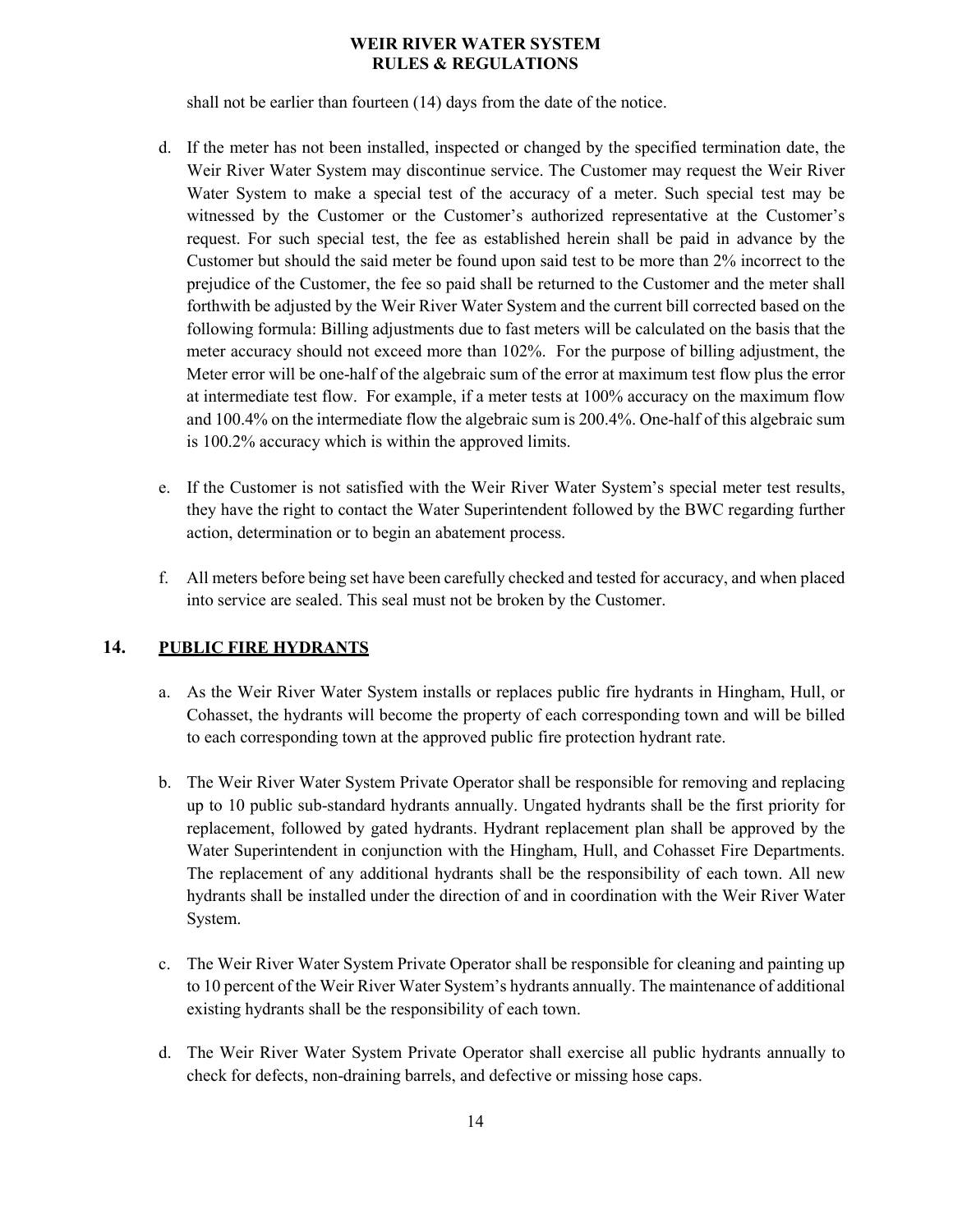- e. Any expense for repairs to the hydrant or Weir River Water System property caused by negligence will be paid for by the responsible party.
- f. The use of fire hydrants will be restricted to the taking of water for the extinguishing of fires and water shall not be taken from any fire hydrant for construction purposes, sprinkling streets, street sweeping, flushing sewers or gutters or for other use unless specially permitted by the Weir River Water System in writing for the particular time and occasion.
- g. Inspections and tests of public hydrants will be made by the Weir River Water System at convenient times and reasonable intervals.
- h. **Unauthorized Use:** No water shall be taken from a public hydrant except for fire purposes, unless authorized by the Weir River Water System in writing. Persons using water without permission of the Weir River Water System shall be prosecuted to the fullest extent of the law.
- i. No person shall obstruct the access to any fire hydrant by placing or permitting any snow, debris, building material or other obstruction to remain on or about a hydrant which will in any manner interfere with its immediate use. Each customer is encouraged to shovel snow and clear debris or brush around the fire hydrant for access.

## <span id="page-14-0"></span>**15. PRIVATE FIRE SERVICE/PRIVATE FIRE HYDRANTS**

- a. The entire cost of the labor and materials for installing a private fire service from the main to the property line will be paid for by the Customer. The Weir River Water System shall furnish, install, own and maintain all new fire service connections to the property line, provided the cost of excavation, backfill, and removal, and replacement of paving, walks, curbs, etc., including the hiring of traffic control personnel, and obtaining the street opening permits, necessarily incurred in respect to new services, shall be borne by the Customer or other applicant for service. For replacement or maintenance of the service not on the Customer's side of the service, the Weir River Water System shall bear all costs. All work performed on the Customer's side of the service and Premises shall be done by the Customer at their expense.
- b. A gate valve controlling the entire supply will be placed on the fire service between the main and the property line of the Premises being served. Any valve pit or vault, which may be required, will be furnished at the expense of the Customer.
- c. The private fire service shall be subject to the inspection, test, and approval of the Weir River Water System before the service is made effective.
- d. A private fire service connection is furnished for the purpose of supplying water for the extinguishment of fires only, and no use of water from such connection for any other purpose shall be made without approval of the Weir River Water System. The Weir River Water System reserves the right, if water is used in violation of (c) above, to install a meter on the connection at any time at the Customer's expense which will meet the requirements of applicable fire insurance companies. In the event a meter is installed, the established meter rates, including both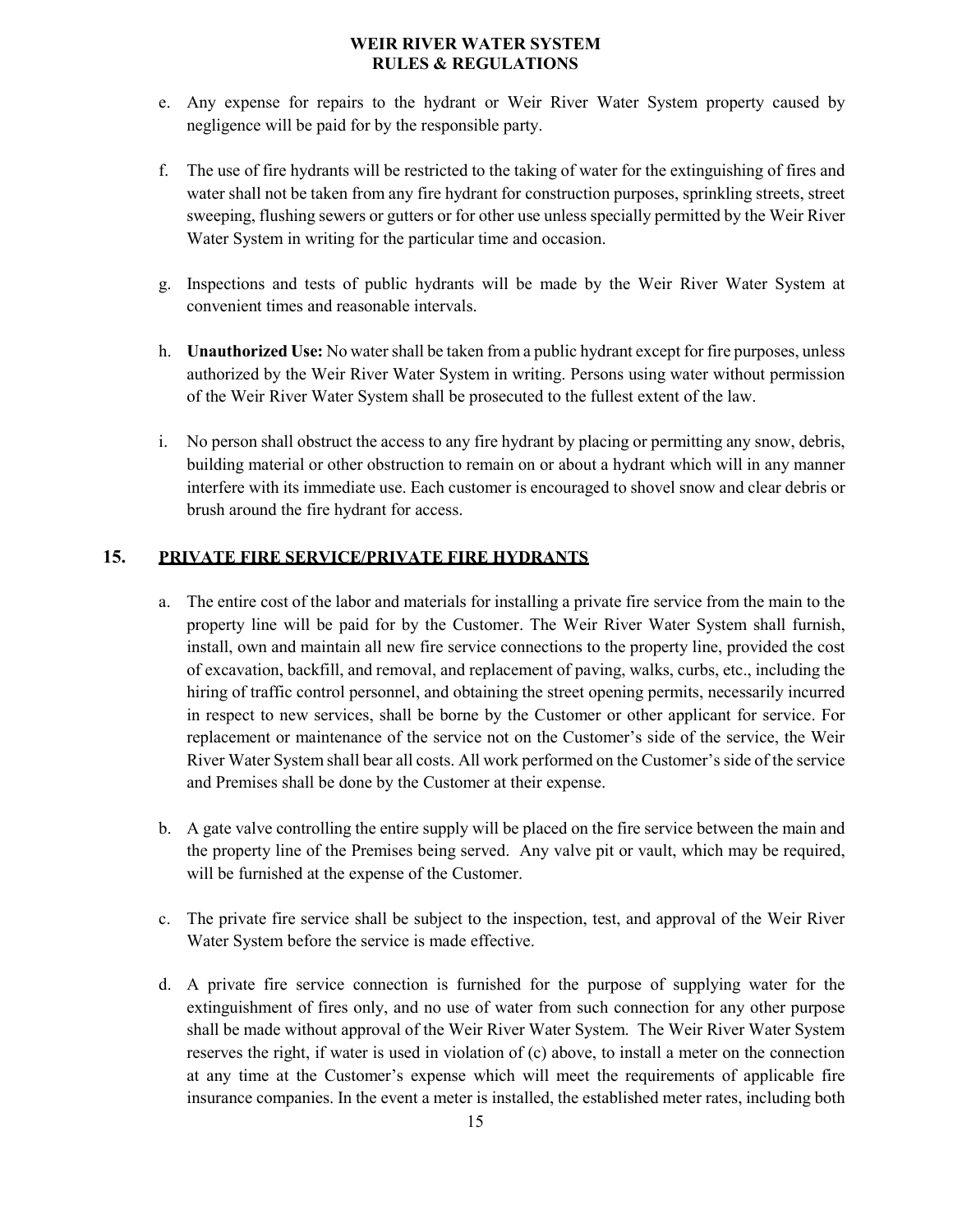water and service charges, will apply in lieu of the rates for Private Fire Protection as listed below.

- e. The Customer shall notify the Weir River Water System within a period of seventy-two (72) hours after any usage of the fire sprinkler system.
- f. A detector check valve with by-pass, including meter installed in such by-pass, shall be furnished and installed by the Customer in accordance with Weir River Water System requirements, just inside the building wall or other convenient location on the Customer's Premises as designated by the Weir River Water System. Any meter pit or vault required by the Weir River Water System shall be constructed and maintained at the expense of the Customer. The by-pass meter will be maintained by and at the expense of the Customer.
- g. Any repairs or maintenance performed within the property of the Customer, whether done by the Customer or the Weir River Water System, will be at the Customer's expense, and that performed in the street will be at the expense of the Weir River Water System.
- h. Hydrants and other fixtures connected with a private fire service connection may be sealed by the Weir River Water System and such seals shall be broken only in case of fire or as specially permitted by the Weir River Water System, and the Customer must immediately notify the Weir River Water System of the breaking of any such seal.
- i. No pipe or fixture connected with a private fire service connection served by the Weir River Water System shall be connected with pipes or fixtures supplied with water from any other source.
- j. The Weir River Water System shall determine the size and location of any and all connections made to its mains for private fire service.
- k. The entire private fire service connection and all parts of it which are located outside of the property line of the Customer are and shall remain the property of and under the complete jurisdiction of the Weir River Water System.
- l. No test of Fire Services shall be permitted without prior approval by the Weir River Water System, (who may elect to have an authorized agent present). They shall be scheduled to cause the least possible inconvenience to the Weir River Water System's other Customers.

## <span id="page-15-0"></span>**16. DISCONTINUANCE OF WATER**

Service rendered to Customers may be terminated by the Weir River Water System only as follows:

a. When a bill is not paid in full within 60 days from the date of the bill, a shut off notice shall be sent to the consumer. This includes any payments more than 60 days late for any account on a payment plan. Failure to pay the delinquent amount or set up a payment plan within 14 days from the date of said shut off notice may result in the water being shut off to the property.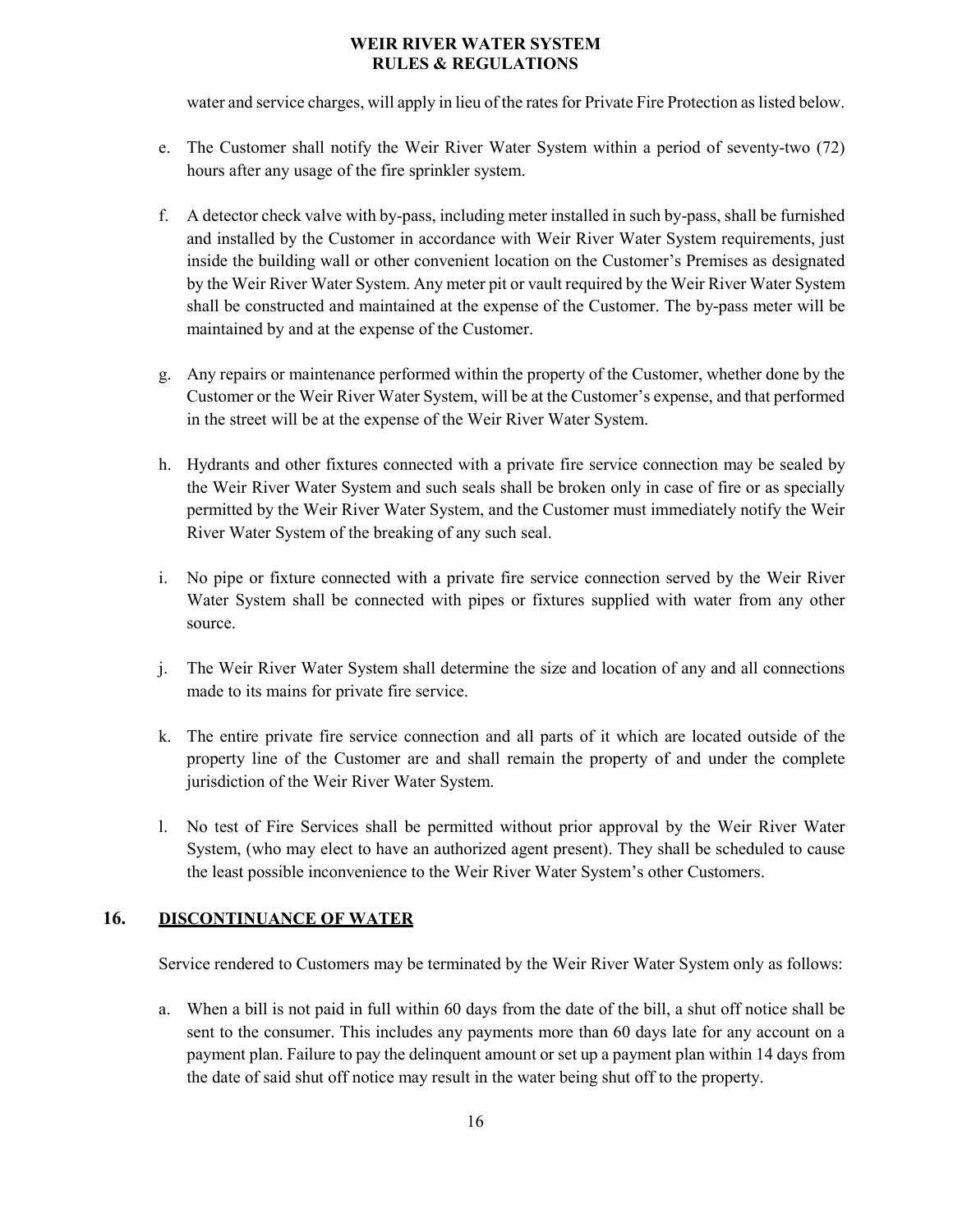- b. Failure to repair service leaks within Customer's own property line after notification from the Weir River Water System.
- c. For refusal or failure to permit the Weir River Water System to install, or inspect, or replace a meter at the Premises being served shall be evidenced by a Customer's failure upon written request of the Weir River Water System to schedule an appointment for meter installation, or by the Customer's failure, to keep a scheduled installation, inspection, or meter change appointment. Customers shall have at least fourteen (14) days following the date of a written request from the Weir River Water System to schedule an appointment.
- d. Misrepresentation in application as to identity.
- e. For vacancy, where a residence or dwelling has been unoccupied for more than sixty (60) days.
- f. For failure to comply with Rule 5(c) governing certain applications for service.
- g. For failure to provide reasonable access, at reasonable times, to the water meter and related appurtenances including remote meter readers, as required by, and authorized under, G.L. c. 165, sec. 11D.
- h. For (a) failure to comply with applicable Department of Environmental Protection cross connection regulations (310 C.M.R. 22.22); or (b) failure to provide reasonable access, at reasonable times, to Customer Premises for purposes of inspecting for cross connections.
- i. For tampering with or by-passing the Weir River Water System's meter, meter readers and related appurtenances, or for using any other device or means to obtain unauthorized water service.
- j. If there are three or more violation of mandatory water use restrictions within a calendar year as referenced in Section 24 WATER CONSERVATION RESTRICTIONS.

Notwithstanding the foregoing requirement that reasonable notice be given by the Weir River Water System prior to terminating service under this Rule 16(b), if in the reasonable judgment of the Weir River Water System the existence of an unauthorized cross connection poses an immediate and significant risk to public health and safety, the Weir River Water System may immediately discontinue service without prior notice to the Customer, provided that notice of the Weir River Water System's action and the grounds therefor is given as soon as possible thereafter.

Whenever the Customer desires to have the Customer's service contract terminated or the Customer's water service discontinued, the Customer shall so notify the Weir River Water System. Until such notice is received by the Weir River Water System and the Weir River Water System has access to remove the meter or obtain the final readings, the Customer shall be responsible for the payment of all service rendered by the Weir River Water System, including charges for meter repairs caused by damage by hot water or freezing or other external causes. A reasonable time after receipt of such notice shall be allowed for the Weir River Water System to take a final reading of the meter or meters and to discontinue service.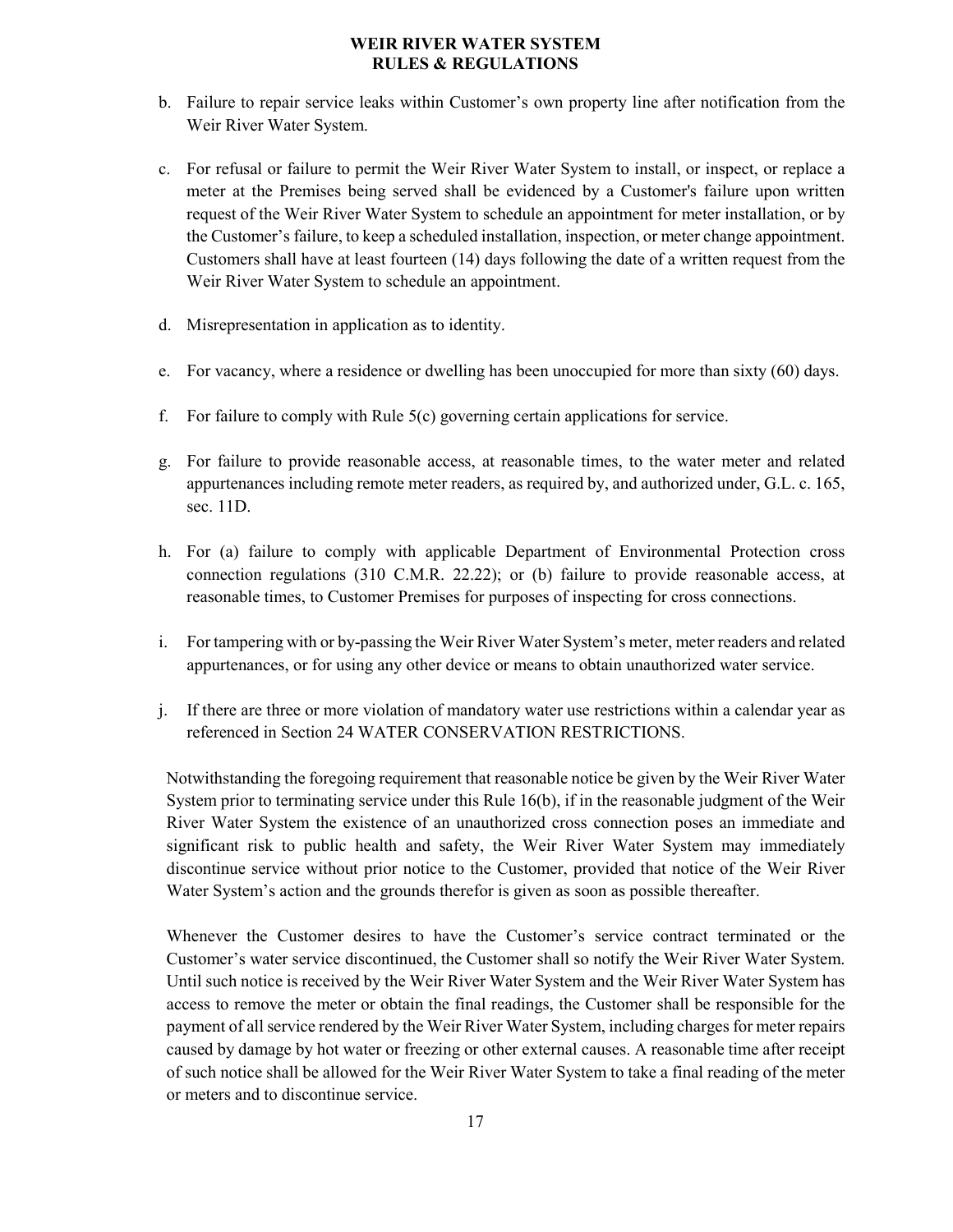Discontinuing the supply of water to any Premises for any reason shall not prevent the Weir River Water System from pursuing any lawful remedies by action at law or otherwise for the collection of monies due from the Customer.

With regard to any Customer where all residents are sixty-five (65) years of age or older, the Weir River Water System shall give written notice to the Executive Office of Elder Affairs (or any agency designated by the Executive Office of Elder Affairs for such purposes) and the residents of such household before terminating service.

The Weir River Water System shall not terminate or refuse to restore service to a residential Customer if it is certified to the Weir River Water System that the Customer or someone living at the Customer's Premises is seriously ill or that at the Customer's Premises there is a domiciled child under 12 months of age and the Customer's service has not been terminated for nonpayment before the birth of the child.

In addition, the Weir River Water System shall not intentionally shut off the water service to any Premises occupied by a person who is seriously ill if the Town receives written notice from the municipal health authorities or a registered physician verifying the fact of such illness.

## <span id="page-17-0"></span>**17. LIENS**

- a. Upon acceptance of, and in accordance with the provisions of M.G.L. c. 40, § 42A through 42E, of the Massachusetts General Laws, unpaid bills and any accrued interest and fees thereon will become a lien on the properties to which water has been furnished.
- b. The following procedure for establishing a valid water lien will be administered by the Town of Hingham Treasurer/Collector and in accordance with any Intermunicipal Agreements between the Town of Hingham and the Town of Hull and the Town of Cohasset:
	- 1) After the due date of the fourth billing of each fiscal year, a \$15.00 demand/penalty fee will be added to the account and a demand notice will be mailed to the Customer.
	- 2) Demand bills remaining unpaid after the due date will become a water lien.
		- i. The Hingham Treasurer/Collector will certify water lien accounts to the respective Assessor's office (Hingham, Hull, or Cohasset), on or about November 15th of each year for commitment to the actual real estate tax bill for that fiscal year. I.E. Fiscal Year 2020 delinquent water bills will become a Fiscal Year 2021 water lien.
		- ii. A \$50.00 per meter lien penalty will be added to each account and become part of the lien per the BWC.
		- iii. A water lien added to real estate tax will be valid as long as the lien for the real estate tax is valid, as specified in M.G.L. c. 60, § 37. If the unpaid water lien is not added to the real estate tax, it will expire on October 1<sup>st</sup> of the third year after the charges became due.
- c. The following procedure for enforcing a valid water lien will be administered by the Town of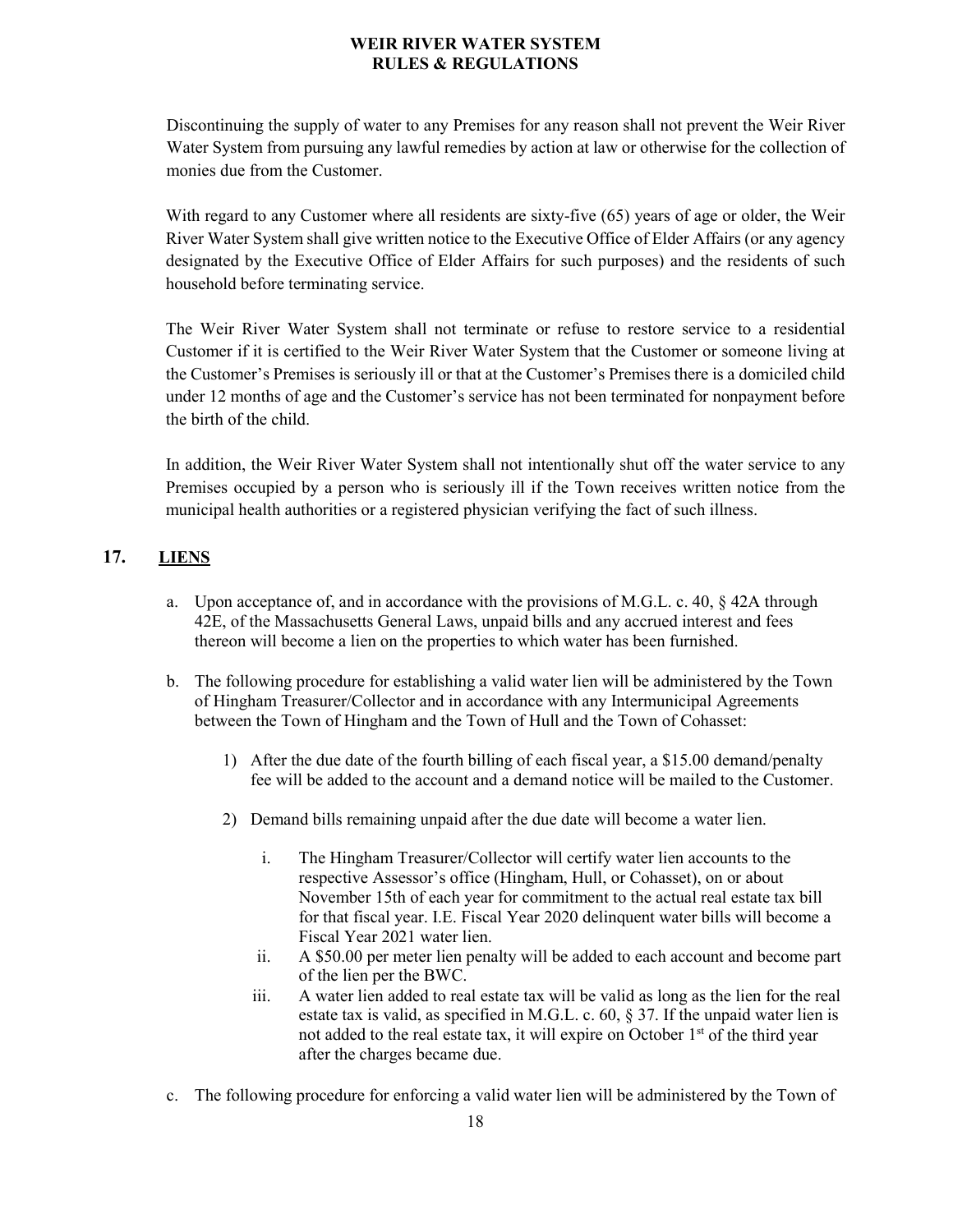Hingham, the Town of Hull, and the Town of Cohasset Treasurer/Collectors respectively and in accordance with any Intermunicipal Agreements between the Town of Hingham and the Town of Hull and the Town of Cohasset:

- 1) Each Treasurer/Collector (Hingham, Hull, and Cohasset), upon receipt of a warrant to collect from their respective Assessor, will become responsible for collection of the water liens committed to them by the Assessors.
- 2) Water liens are subject to the same interest rates and collection procedures as the taxes to which they are added, including:
	- i. The issuance of a warrant;
	- ii. The enlistment of Deputy Collector services;
	- iii. The placement of a tax lien at the Registry of Deeds and, if necessary;
	- iv. Foreclosure of the tax lien through Land Court.

## <span id="page-18-0"></span>**18. RENEWAL OF WATER SERVICE AFTER DISCONTINUANCE**

When water service to any Premises has been terminated for any reason other than temporary vacancy, it will be renewed only (1) after the acceptance of a new application and when the conditions, circumstances or practices which caused the water service to be discontinued are corrected to the satisfaction of the Weir River Water System, and upon the payment of all charges due and payable by the Customer in accordance with these Rules and Regulations (2); provided, however, that if service has been terminated because of non-payment by a Customer who is a landlord, individually metered tenants of the landlord may apply for service upon payment of an amount equal to a projected bill for a 30 day period and such portion of any arrearage of the landlord. A payment plan on overdue charges can be arranged if so desired, the abatement process must be established to set this plan.

## <span id="page-18-1"></span>**19. ESTABLISHMENT OF RATES**

Rates chargeable for water and payable by the Customer shall be determined by the BWC as authorized under M.G.L. c. 41, § 69B and all other applicable laws. Rates, fees and other charges are subject to change upon approval of the BWC and after all duly posted public meetings have been completed. The rate setting process is as follows:

- a. In October, a notice of the annual report will be sent to Customers for the rate setting public meetings.
- b. Town Administrator shall submit the Weir River Water System enterprise budget recommendation (inclusive of capital) and proposed water rates to the BWC and the Citizen Advisory Board in November of each calendar year.
- c. The BWC and Hingham Advisory Committee shall conduct public meetings on the proposed water rates in December/January of each calendar year. Members of the Citizen Advisory Board will advise the BWC on proposed water rates.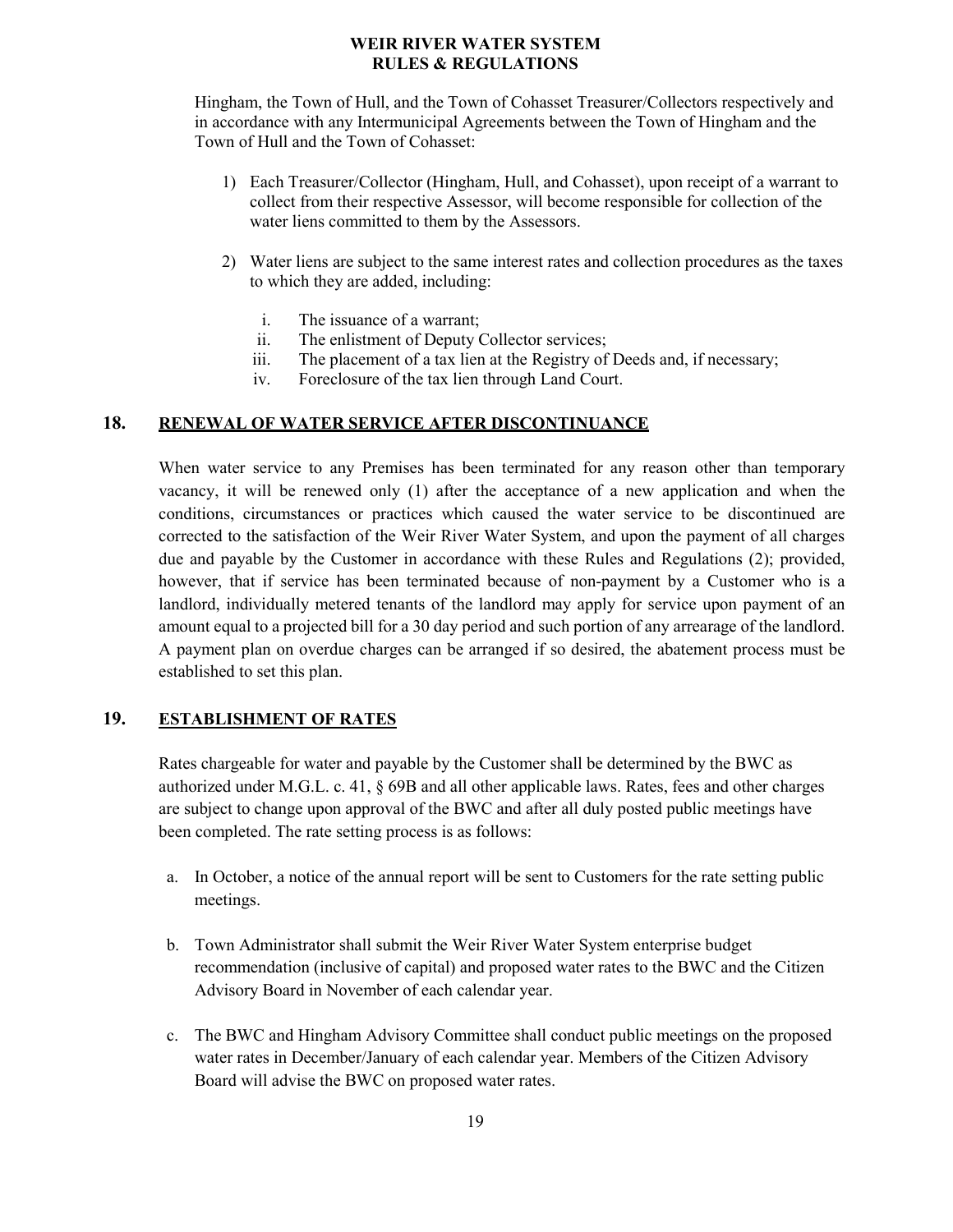- d. The BWC will recommend the Weir River Water System enterprise budget by March for consideration by the Hingham Advisory Committee.
- e. The Hingham Advisory Committee shall recommend the Weir River Water System enterprise budget and any associated warrant article recommendations for Town Meetings' consideration.
- f. Rates, capital and the Weir River Water System enterprise budget shall be voted on at the Hingham Annual Town Meeting each April.
- g. Rates shall be formally adopted by the BWC each May for implementation on July 1.

## <span id="page-19-0"></span>**20. BILLS FOR WATER SERVICE**

- a. Customers are responsible for furnishing the Weir River Water System with their correct address. Failure to receive bills will not be considered an excuse for nonpayment nor permit an extension of the date when the account would be considered past due.
- b. All bills will be sent to the address entered in the application unless the Weir River Water System is notified in writing by the Customer of any change of address.
- c. The Weir River Water System will not be bound by bills rendered under mistake of fact as to the quantity of service rendered.
- d. When a Premises is provided service by more than one meter, the water charge will be calculated at the rate applicable to the total combined water use shown by all the meters serving the Premises, except that the minimum charge will be applicable to each meter.
- e. All bills shall be payable upon receipt. However, no bill shall be considered "due" less than thirty (30) days from the date of the bill.
- f. No disputed portion of a bill which relates to the proper application of approved rates and charges, or the Weir River Water System's compliance with these Rules and Regulations, shall be considered "due" during the pendency of any complaint, investigation, abatement request, hearing or appeal under these Rules and Regulations.
- g. Bills for the basic service charge for metered or seasonal accounts shall be due and payable in arrears. Bills for water used above the allowance included in the basic charge shall be due and payable in arrears. The Weir River Water System may render bills on either a quarterly or monthly basis, depending upon the class and quantity of service rendered.
- h. Bills for public fire service shall be rendered quarterly in arrears and shall be due as payable when rendered.
- i. Bills for private fire service shall be payable quarterly or monthly in advance.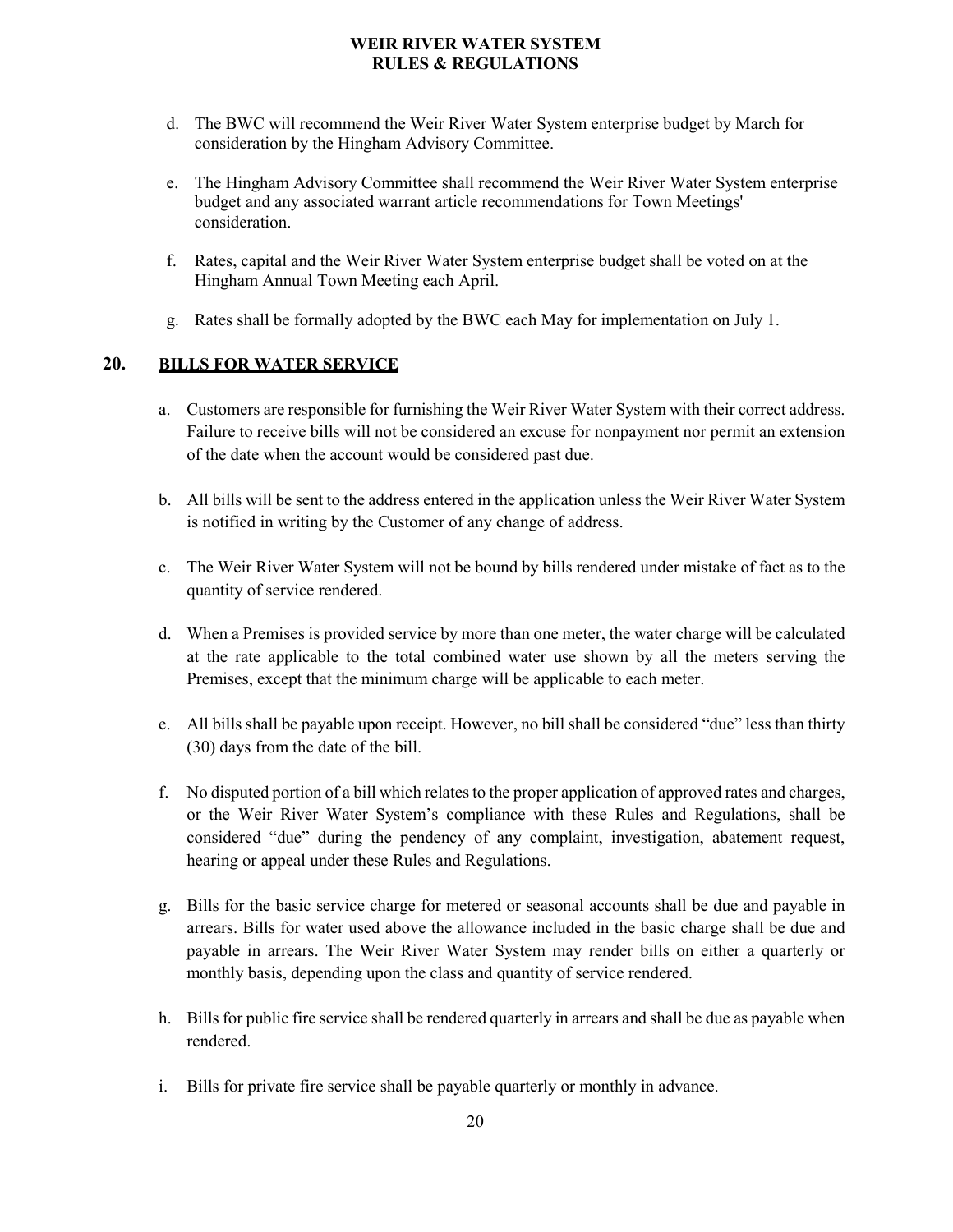## <span id="page-20-0"></span>**21. ABATEMENT PROCEDURE**

In addition to any other abatement procedure provided by law, abatements and adjustments will be made for clerical errors, misreads, or failure of Weir River Water System equipment. Abatements may be issued for water leaks in accordance with the below procedure. Abatements shall not be issued for water wasted by improper or damaged service pipes or fixtures belonging to the Customer. Abatements shall not be issued, in whole or in part, by reason of the extended absence of the Customer unless the service has been discontinued at his or her request.

If as a result of a bill the Customer was not made aware of a hidden leak until receipt of a bill based on an actual reading, the Customer may request an adjustment. In the case of an undetectable leak, a *one-time* adjustment may be made under the following conditions.

a. To qualify for a leak adjustment the water billed must be three (3) times over the average level of consumption for the same billing periods over the last three year period.

The leak adjustment would be calculated to adjust the Customer's bill by fifty percent (50%) of the excess over the average level of consumption for the same billing periods, but only if the Customer promptly and properly repairs such leak when detected.

In addition to any other abatement procedure provided by law, the Abatement Procedure for water bills is below:

- a. All requests for adjustments of water bills shall be made within thirty (30) days of the billing date. Abatement request must be made in writing, signed by the Customer or property owner, directed to the Water Superintendent, and shall state concisely the amount the Customer wishes to be abated and the reason why the Customer requests that the abatement should be granted.
- b. The Water Superintendent or designee shall, upon written request, consider an abatement of a water bill that has not been paid. The account history will be checked. An appointment will be made to inspect the Premises. Service pipes, internal plumbing, toilets and/or other associated fixtures belonging to the Customer may be checked, and leaks pointed out to the Customer. The meter reading will be verified. The Customer will be informed that they may have the Water Superintendent test their meter for accuracy.
- c. The Water Superintendent or designee shall investigate with the Customer and render a decision within forty five (45) days of receipt of a request for abatement. Within ten days after rendering their decision on an application for an abatement, the Water Superintendent shall send written notice thereof to the applicant. If the Water Superintendent fails to take action on such application for a period of three months following the filing thereof, the Water Superintendent shall, within ten days after such period, send the applicant written notice of such inaction. Said notice shall indicate the date of the decision or the date the application is deemed denied and shall further state that appeal of such decision or inaction may be taken as provided below. Shut off will not happen during this time.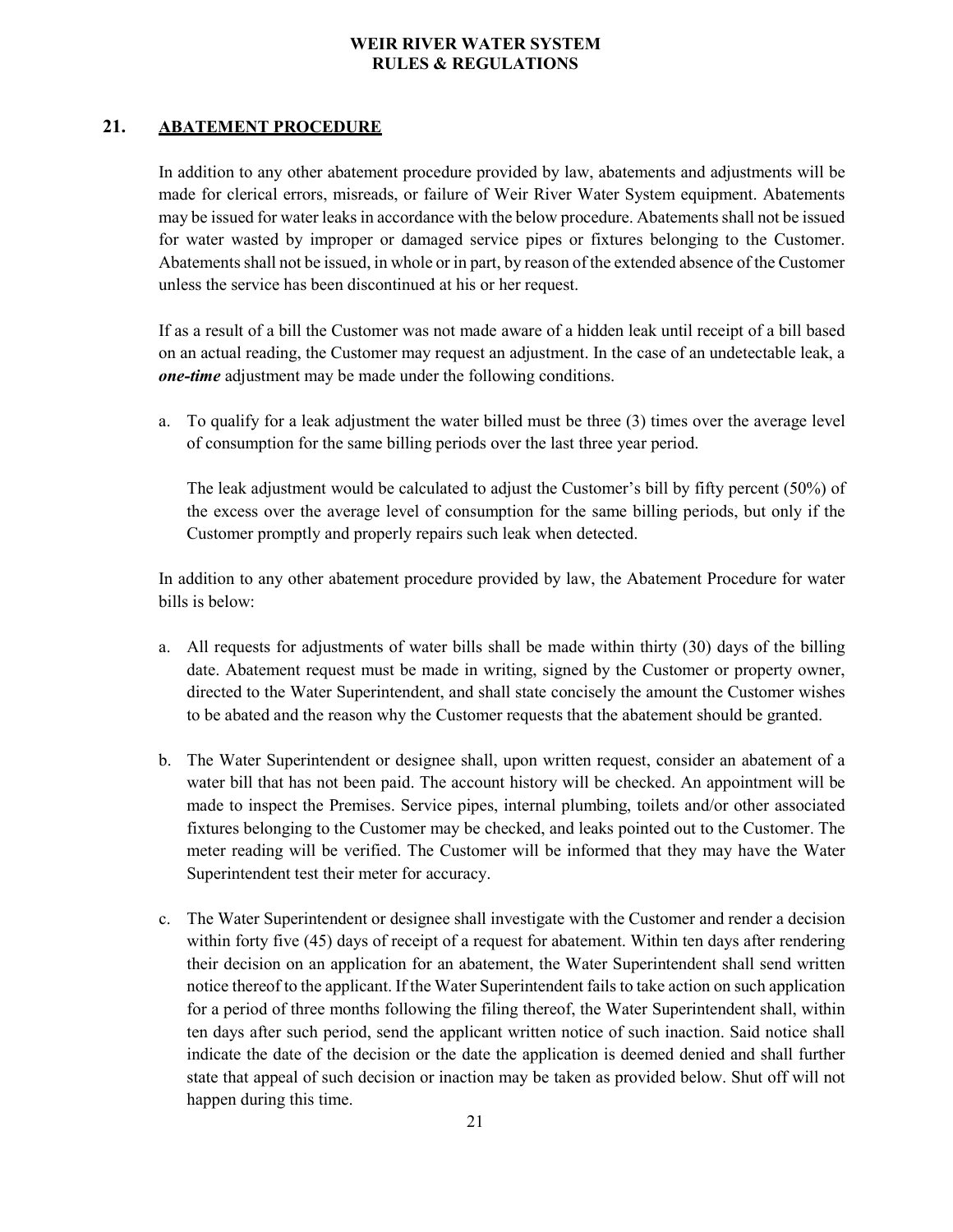d. If the Customer disagrees with the decision or inaction of the Water Superintendent, they can appeal to the BWC within 45 days. The BWC shall, upon written request, use their best effort to hold a hearing within thirty (30) days of receipt of a request for an abatement and shall render a decision within forty-five (45) days from date of the hearing.

There shall be no abatement on the meter service charge, in whole or in part, by reason of the extended absence of the Customer, unless the service has been discontinued at the Customer's request.

The Water Superintendent may also allow flexible payment arrangements for the remaining 50% of the excess over said average level of consumption; however, such arrangement shall not exceed one year.

## <span id="page-21-0"></span>**22. THEFT OF SERVICE**

In the event the Weir River Water System finds that a Customer is receiving water service without a meter, the Customer will be notified to install a meter and remedy the situation. If the Customer does not allow the Weir River Water System access to the property to install a meter, the Customer will be assessed a Theft of Service Charge as listed in the Weir River Water System's miscellaneous charges. In addition, a Customer who knowingly and with purpose alters the Weir River Water System's infrastructure in order to receive water without payment will be assessed the Theft of Service Charge and will be responsible for its repair or replacement. Customers who open, close, remove, or in any way tamper with Weir River Water System infrastructure, including gates, valves, hydrants, shutoffs, water meters, standpipes, and any other portion of the Weir River Water System, shall be subject to all charges, penalties or damages as provided by these Rules and Regulations and any other applicable law.

## <span id="page-21-1"></span>**23. PRESSURE AND CONTINUITY OF SUPPLY**

- a. The Weir River Water System does not guarantee a sufficient or uniform pressure, or an uninterrupted supply of water and Customers are cautioned to provide sufficient storage of water where an absolutely uninterrupted storage supply must be assured, such as for steam boilers, domestic hot water system, gas engines, medical equipment, etc.
- b. In high level sections where pressure is low the Customer shall, if the Customer desires a higher pressure than that furnished at the mains of the Weir River Water System, install at the Customer's own expense a tank and/or booster pump, of a type and installation approved by the Weir River Water System. No pump shall be directly connected to any Weir River Water System main or service unless prior written authorization and approval has been obtained from the Weir River Water System.
- c. Where the pressure to a Customer's Premises is greater than the Customer wished, it shall be the Customer's responsibility to install the proper regulating device to reduce pressure to the extent desired.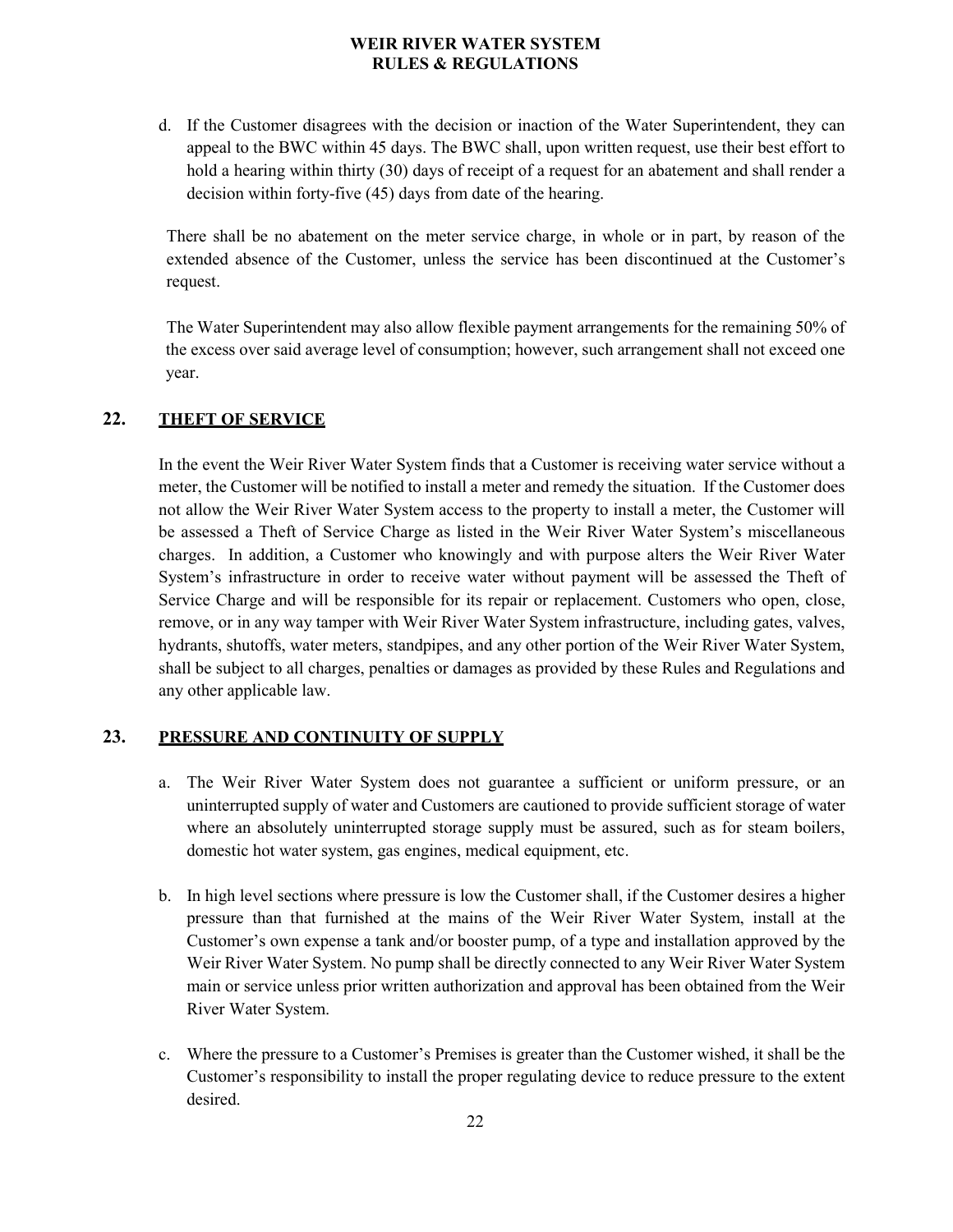d. The Weir River Water System shall have the right to reserve sufficient supply of water at all times to provide for fire, health and sanitary requirements, whenever the public health, safety or welfare may require it.

## <span id="page-22-0"></span>**24. WATER CONSERVATION RESTRICTIONS**

The Weir River Water System may restrict non-essential outdoor water use for water utilized from the water service connection as a means of managing its water supply. Based on an evaluation of drought conditions, extended forecasts, groundwater levels, surface water levels, stream and river flows, the state and condition of its water supply, or the time of year, the Weir River Water System may implement one of two water restriction programs at any time:

- a. **Annual Restrictions:** The following restrictions may be implemented by the Weir River Water System at any time during the period April 15 through October 15 (the "restriction period") and shall apply to all Customers:
	- 1) Operation of irrigation systems or hose-end sprinklers only between 12:01 a.m. to 10:00 a.m. and 6 p.m. to 12:00 a.m.
	- 2) Watering by sprinkler or irrigation systems is allowed on Customers' assigned day only before 10 a.m. and after 6 p.m.
	- 3) Customers' assigned days are as follows:
		- i. Odd addresses: Tuesdays and/or Saturdays;
		- ii. Even addresses: Wednesdays and/or Sundays;
	- iii. No address: Sundays and/or Wednesdays
	- 4) Hand watering is allowed anytime, unless prohibited pursuant to Drought Condition Restrictions*.*
	- 5) The Weir River Water System may institute further restrictions, on a community-bycommunity basis, as conditions or regulations may require.
	- 6) The following shall also apply:
		- i. Enforcement: during the restriction period,  $1<sup>st</sup>$  Violation and  $2<sup>nd</sup>$  Violation notices shall state the consequences (i.e., shut off-termination charges and fees) for each subsequent violation cited during the restriction period.
		- ii. The Weir River Water System will notify local towns and agencies and the Department of Environmental Protection of the implementation of restrictions.
	- iii. Copies of notification, penalties, termination notices, and acknowledgements of penalties will be kept by the Weir River Water System.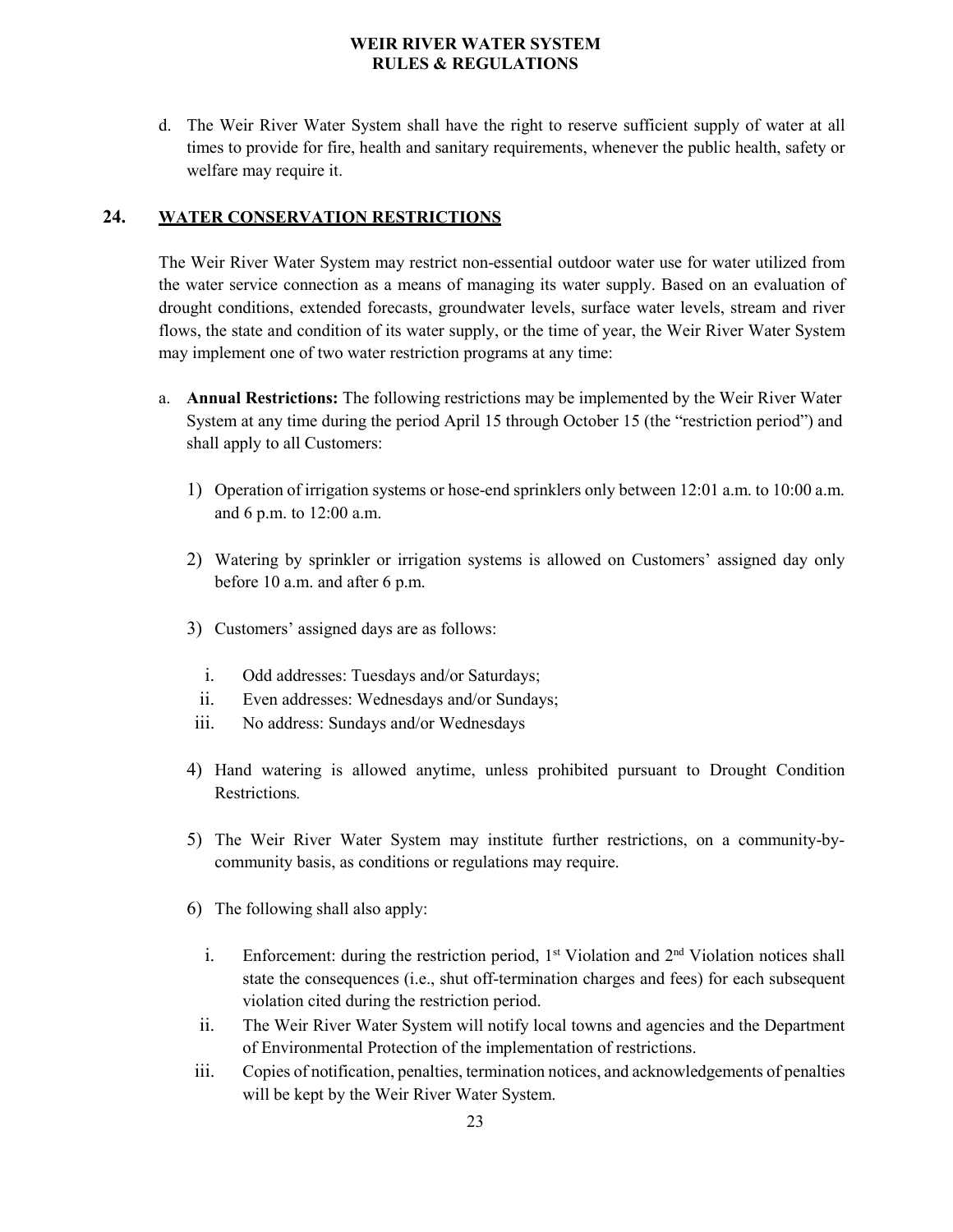- iv. Customers will be notified by local newspaper and radio stations, signs posted on roadways entering the community, handouts and advance notification through billing of these restrictions. In an emergency requiring 24 hour or less notification, termination will be deferred until the Customer found in violation is personally notified.
- v. Exceptions may be granted for Annual Restrictions based on the review and approval of the Weir River Water System.
- vi. Restrictions will remain in effect until public notice is given by the Weir River Water System.
- vii. Costs of termination and restoration must be paid in full before service is restored.
- viii. The words "Personal Notification" shall be taken to include posting at the Premises being serviced by hanging or taping to the entrance facing the street, walk or driveway.
- b. **Drought Restrictions:** During any state-declared or state-confirmed drought, situation of operational limitation of the water supply system, or potential for exceeding the allowable water withdrawal volume under the Water Management Act, the Weir River Water System may restrict water usage using any of the following restriction levels:

LEVEL I: Mandatory Restrictions – Outside irrigation limited to 1 day per week per Customer, based on an odd/even allocation program. Odd addresses are Tuesdays and Even addresses are Wednesdays.

 $1<sup>st</sup>$  Violation – \$50 Fine  $2<sup>nd</sup> Violation – $100 Fine$ Subsequent Violations – Termination of service, plus the costs of termination and restoration.

LEVEL II: Mandatory Total Ban – All non-essential outdoor usage is prohibited (irrigation using automatic sprinklers or soaker hoses; the washing of vehicles, exterior building surfaces, parking lots, driveways, and sidewalks; and, filling swimming pools). The Weir River Water System may also ban the use of hand held watering at their discretion.

 $1<sup>st</sup>$  Violation – \$50 Fine  $2<sup>nd</sup> Violation – $100 Fine$ Subsequent Violations – Termination of service, plus the costs of termination and restoration.

- 1) 1st Violation and  $2<sup>nd</sup>$  Violation notices shall state the consequences (i.e., shut off termination costs and fees) for each subsequent violation cited during the restriction period.
- 2) The Weir River Water System will notify local towns and agencies and the Department of Environmental Protection upon the implementation of any level of restrictions.
- 3) Copies of notification, penalties, termination notices, and acknowledgements of penalties will be kept of file by the Weir River Water System.
- 4) Customers will be notified by local newspaper and radio stations, signs posted on roadways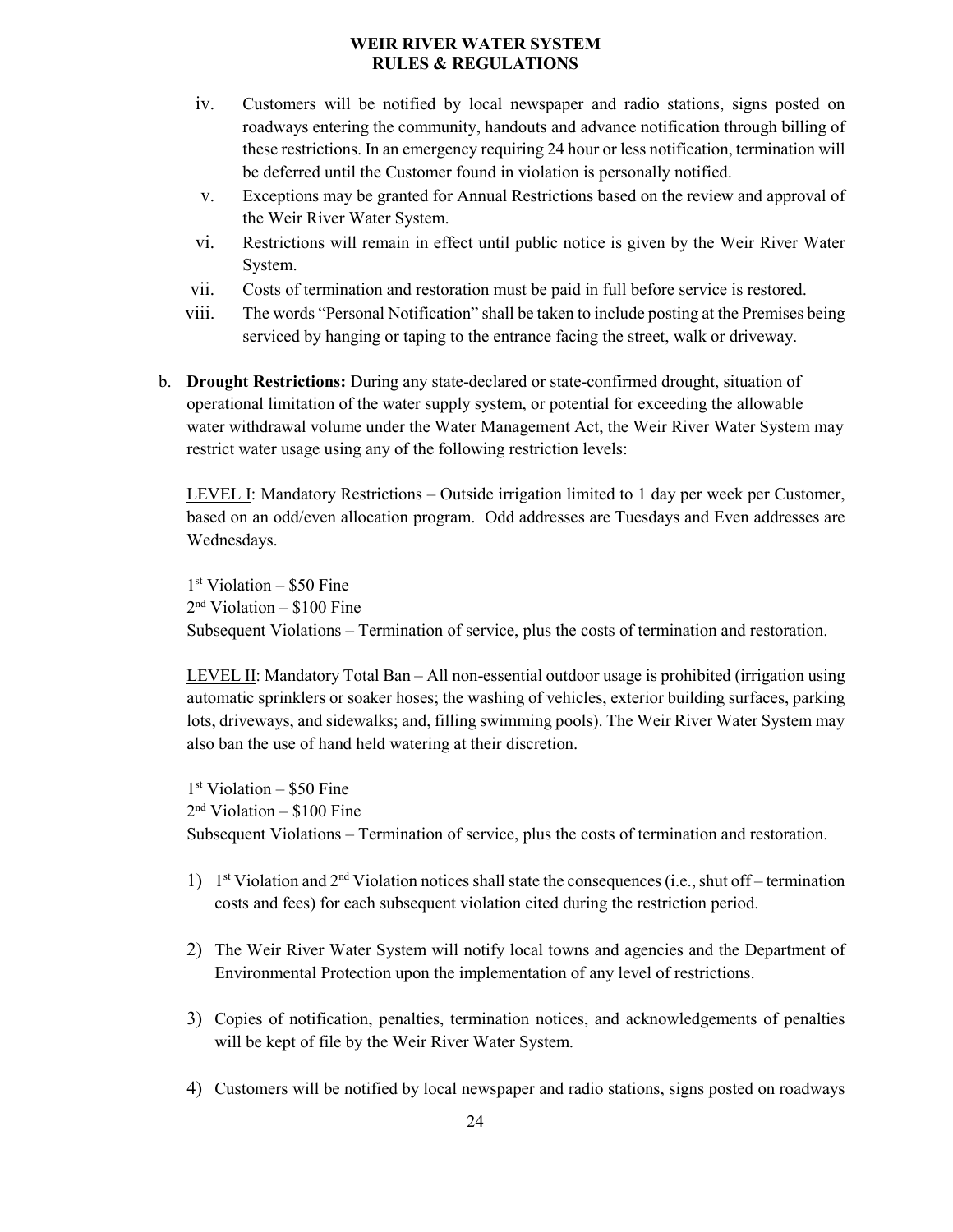entering the community, handouts and advance notification through billing for drought related restrictions. In an emergency requiring 24 hour or less notification, termination will be deferred until the Customer found in violation is personally notified.

- 5) No exceptions will be granted for Drought Restrictions.
- 6) Restrictions will remain in effect until public notice is given by the Weir River Water System.
- 7) Costs of termination and restoration must be paid in full before service is restored.
- 8) The words (Personal Notification) shall be taken to include posting at the Premises being serviced by hanging or taping to the entrance facing the street, walk or driveway.
- 9) The words (restriction period) shall mean the interval between publication of the first public notice in accordance with Section  $25(b)(2)$  above and the lifting of restrictions as stated in Section  $25(b)(6)$ .

## <span id="page-24-0"></span>**25. WATER BALANCE PROGRAM**

- a. Water supplies for new developments and expanding water needs must be offset through a Water Balance Plan in order to manage water withdrawals within the limits established, regulated, and enforced by the Massachusetts Department of Environmental Protection.
- b. The Water Balance Program applies to all new and expanded water use projects with the following exceptions:
	- 1) Residential Development with only a single service connection and;
	- 2) New and/or expanded water use developments that are expected to require less than 100,000 gallons per year of water.
- c. For applicants that do not meet the exceptions listed above, the Water Balance Program provides the following options: Applicant-Directed Conservation, Water Banking, and Supplemental Source of Water Supply.

#### d. **Applicant-Directed Conservation**:

- 1) Applicant shall identify and implement water conservation activities through retrofits approved by the Weir River Water System.
- 2) The Applicant must provide the Weir River Water System with an estimate of the annual water demand for the proposed new development or expanded water use, and must develop and implement a Conservation Plan that will reduce the existing water usage within the Weir River Water System by an amount equal to the estimated demand of the proposed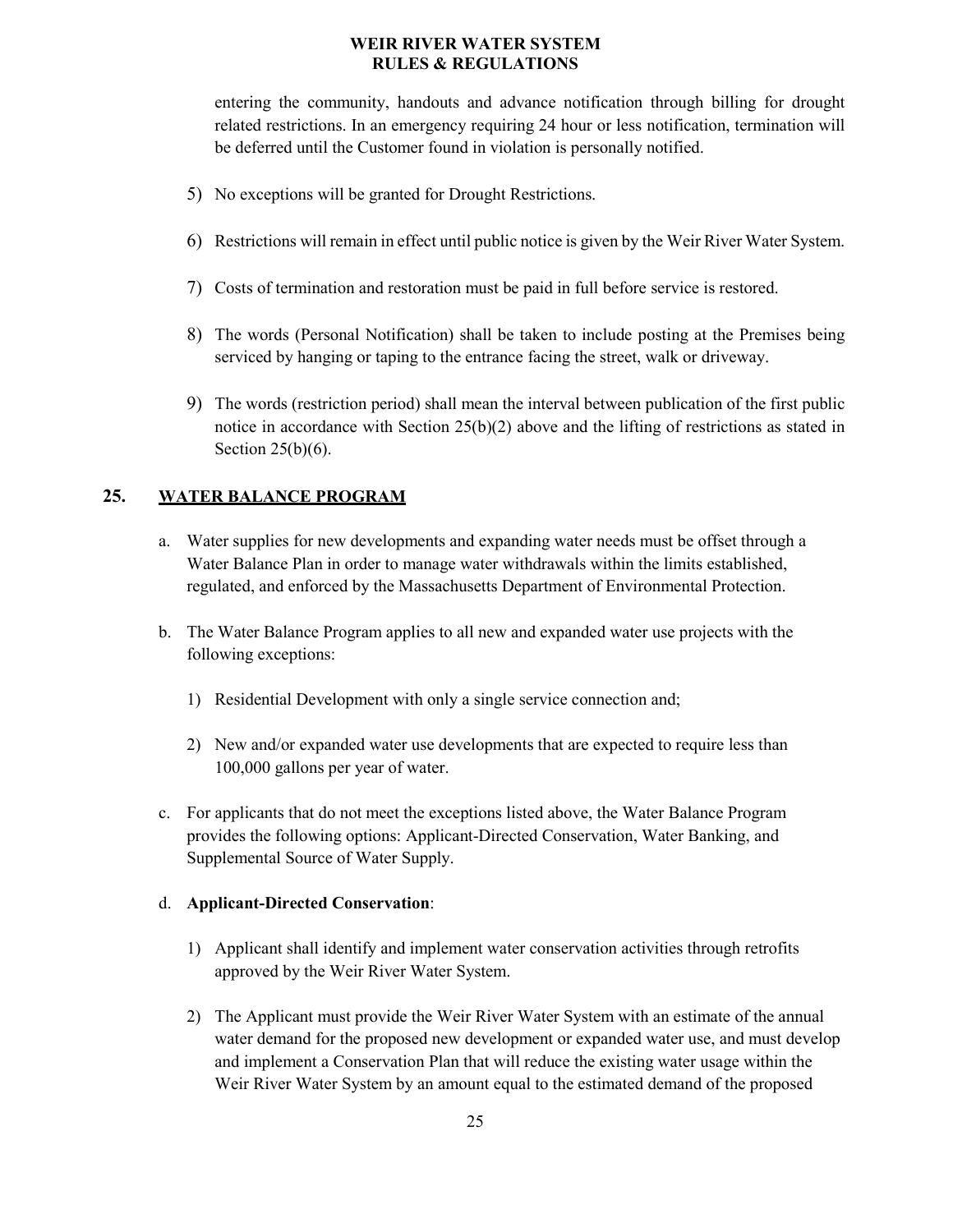new development. Maximum day water demands can be estimated by Massachusetts Title 5 regulations (310 CMR 15.203) or by actual data from comparable facilities (upon approval by the Weir River Water System).

- 3) Estimated water usage for a variety of plumbing devices is included in the Water Balance Program Application in Appendix B.
- 4) Note that irrigation demand must be estimated separately in each demand projection. Any new irrigation system will be required to use a rain/moisture sensor or newer technology to limit usage that is designed to interrupt the cycle of an automatic irrigation system when a specific amount of rainfall has occurred or when the moisture in the soil exceeds a specified limit.
- 5) Water demand estimates shall be subject to review and acceptance by the Weir River Water System.
- 6) All Applicants under the Applicant-Directed Conservation Option must include a preliminary deposit of \$1,000 with the application, except for Applicants electing to use Title 5 Design Flows as the basis for water demand projections. Additional cost to review, approve, and audit the project will be billed to the Applicant on an as needed basis. Any unused funds will be returned to the Applicant.
- 7) Water service will not be provided to the Applicant's project until the activities described by the approved Water Conservation Plan have been completed.

## e. **Water Banking**:

- 1) All Applicants under the Water Banking Option shall provide funding for the Water Bank that will be used by the Weir River Water System to fund conservation efforts. The Water Bank shall be operated and managed by the Weir River Water System. The Water Superintendent shall report to the BWC on all usage of Water Bank funds.
- 2) The Applicant must provide the Weir River Water System with an estimate of average annual water usage and maximum daily water usage, including all relevant supporting data. Maximum day water demands can be estimated by Massachusetts Title 5 regulations (310 CMR 15.203) or by actual data from comparable facilities (upon approval by the Weir River Water System). Upon request, the Weir River Water System will provide historical water demand data.
- 3) Note that irrigation demand must be estimated separately in each demand projection. Any new irrigation system will be required to use a rain or moisture sensor that is designed to interrupt the cycle of an automatic irrigation system when a specific amount of rainfall has occurred or when the moisture in the soil exceeds a specified limit.
- 4) Water demand estimates shall be subject to review and acceptance by the Weir River Water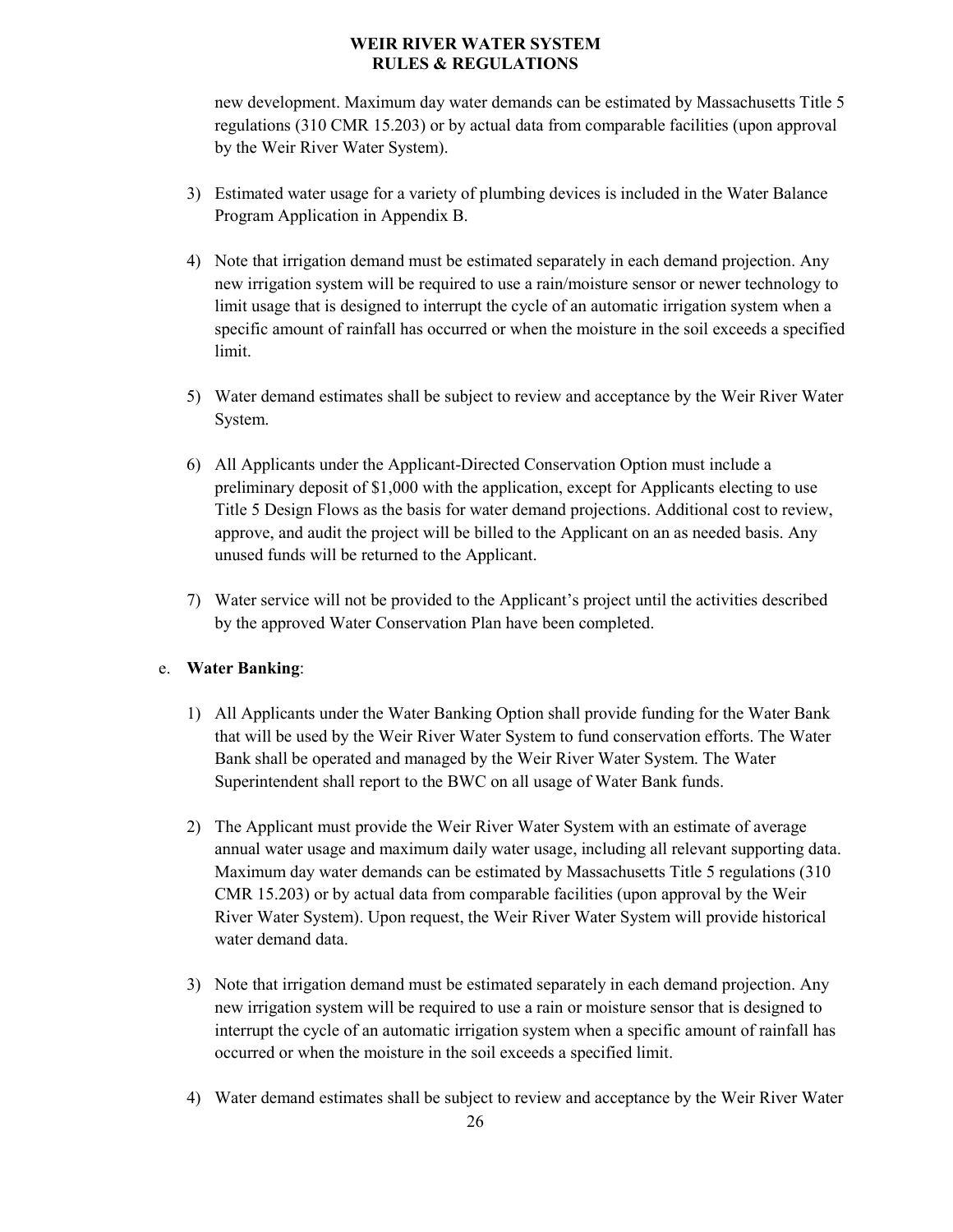#### System.

- 5) Once the Weir River Water System has reviewed and accepted the Applicant's estimated water demands, the Applicant must provide funding for the Water Bank at a rate of \$10 per gallon per day based on the proposed development's annual average water demand. If the project's estimated average daily water demand is greater than 10,000 gallons per day, the Weir River Water System has the discretion to modify the Water Bank rate on a case-bycase basis. In such cases, the Water Bank rate will be calculated and determined based on the sum of the actual costs incurred by the Weir River Water System for completing water conservation work divided by the gallons saved associated with the work.
- 6) The Applicant must include a preliminary deposit of \$1,000 as part of the application, except for Applicants electing to use Title 5 Design Flows as the basis for water demand projections. Additional costs to review, approve, and audit the project will be billed to the Applicant on an as needed basis. Any unused funds will be returned to the Applicant.
- 7) Water service will not be provided to the Applicant's project until the Applicant has provided the required funds for the Water Bank.

## f. **Supplemental Source of Water Supply:**

- 1) Applicant shall identify and develop a supplemental source of supply for the Weir River Water System. The Applicant shall finance the development of the supplemental source. The development of a supplemental source of supply is subject to further negotiations and agreement between the Weir River Water System and the Applicant.
- 2) Additional meetings with the Weir River Water System will be required to review this option upon completing a Water Balance Program Application.
- g. A pre-application meeting with the Weir River Water System is encouraged to explore the above options. The Weir River Water System will work with the Applicant towards any of the above options.
- h. A Water Balance Program Application can be found in Appendix B.

## <span id="page-26-0"></span>**26. INTERRUPTIONS IN WATER SUPPLY**

The Weir River Water System may at any time shut off the water in the mains in case of accident, or for the purpose of making connections, alterations, repairs, changes, or for other reasons, and may restrict the use of water to reserve a sufficient supply for public fire service or other emergencies whenever the public health, safety or welfare may require it.

## <span id="page-26-1"></span>**27. GENERAL PROVISIONS**

a. The service pipes, meters and fixtures on the Customer's Premises shall at all reasonable hours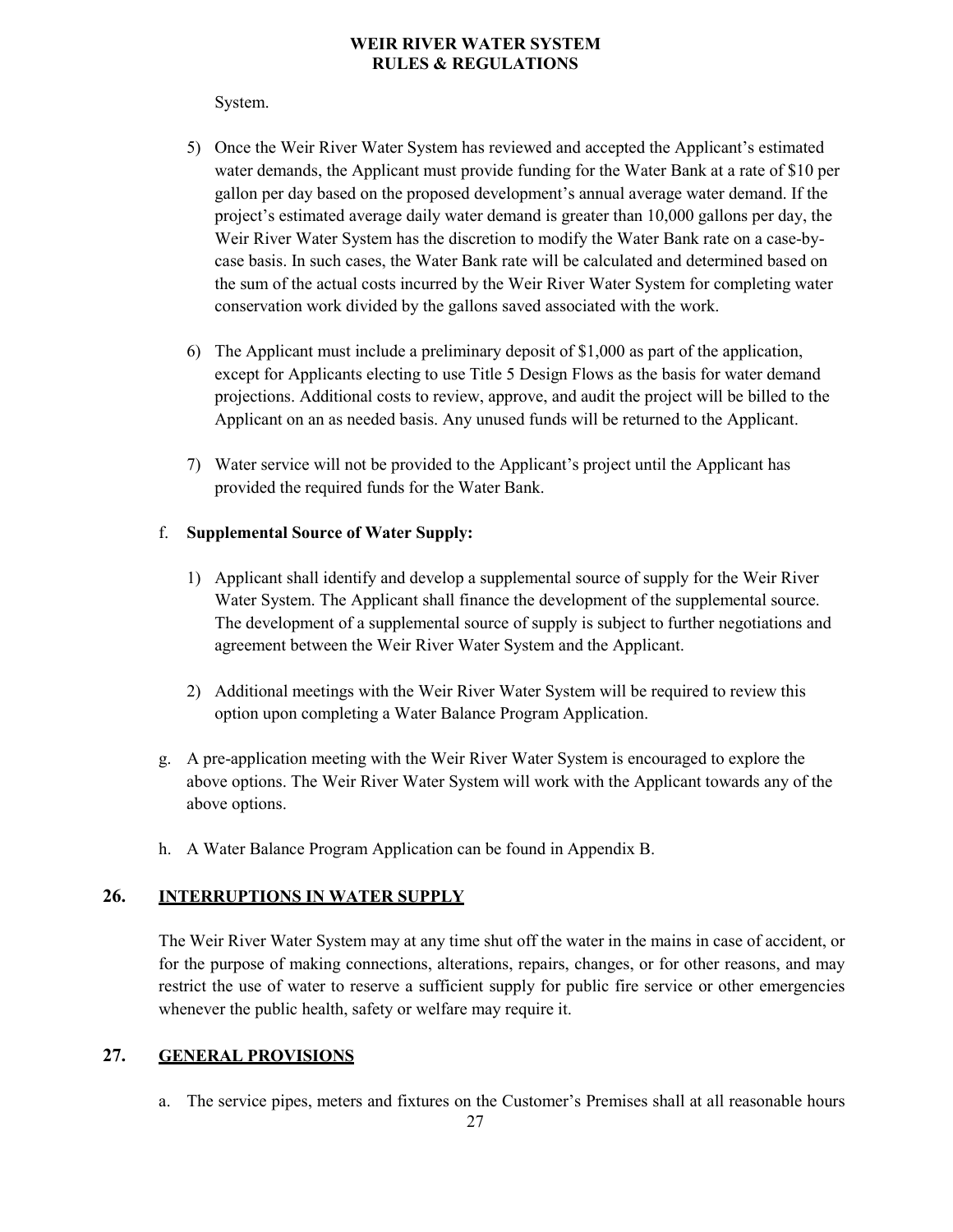be accessible to the Weir River Water System for observation or inspection.

- b. No person shall turn the water on or off at any street valve, corporation stop, curb stop valve, or other street connection, or disconnect or remove any meter without the consent of the Weir River Water System. Penalties provided by these Rules and Regulations and any other applicable law for any such action will be strictly enforced.
- c. Employees, operators, contractors or agents of the Weir River Water System are expressly forbidden to demand or accept any compensation for any service rendered to its Customers except as covered in these Rules and Regulations.
- d. No employee, operator, contractor or agent of the Weir River Water System shall have the right or authority to bind it by any promise, agreement or representation contrary to the letter of these Rules and Regulations.
- e. Any complaint regarding service or against any employee, operator, contractor or agent of the Weir River Water System should be made at the office of the Water Superintendent or Town Administrator and preferably in writing.
- f. The Weir River Water System shall have the right to cut off the water supply to make repairs, changes or connections to its mains and other equipment. The Weir River Water System will use reasonable effort to notify the Customer in advance of such discontinuance of service, but it will not be liable for any damage or inconvenience suffered by the Customer because of such discontinuance of service, or because of failure to notify the Customer in advance of its intention to discontinue service.
- g. The Weir River Water System shall not be responsible for any damage caused by discolored water resulting from the operations of the Weir River Water System including: opening or closing of a gate valve; from repairs to the distribution system or the treatment plant, the use of hydrants for fire protection or flushing of the system; the breaking of any water main; or any other reason.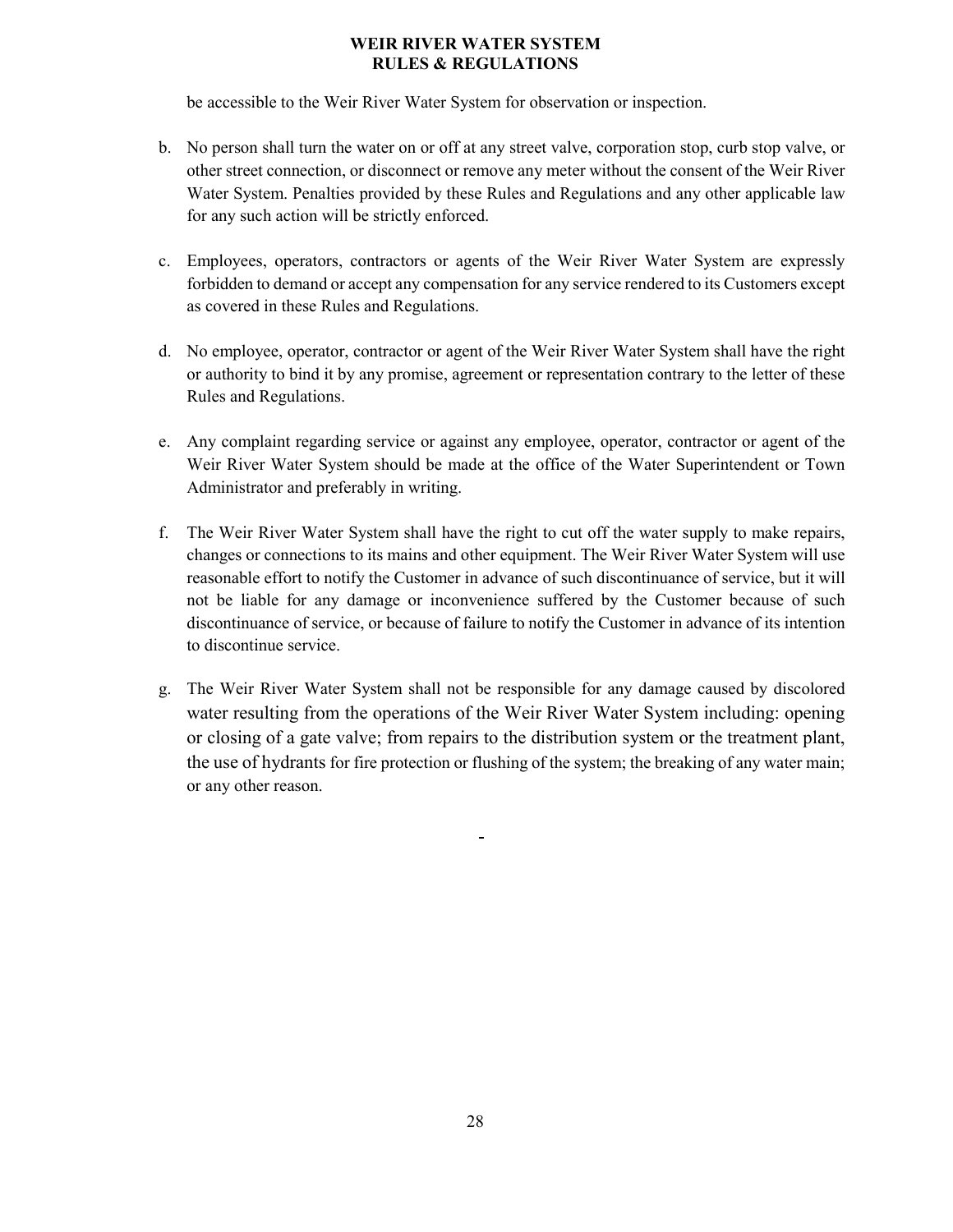## **RATE FOR METERED SERVICE**

### <span id="page-28-0"></span>**AVAILABILITY**

This rate is available to customers located in the Hingham, Hull and Cohasset service areas, for all purposes except fire protection, subject to these Rules and Regulations.

#### **WATER CHARGE**

A water charge will be made for all water used as registered by the meter, as set forth below:

|                                                                                                                                                                                          | Rate Per Hundred Cubic Feet (CCF)                                                               |         |
|------------------------------------------------------------------------------------------------------------------------------------------------------------------------------------------|-------------------------------------------------------------------------------------------------|---------|
| <b>RATE R1</b> - Applies to all metered Residential Usage by Customers                                                                                                                   |                                                                                                 |         |
| classified as such on the Weir River Water System's records.                                                                                                                             |                                                                                                 |         |
|                                                                                                                                                                                          | First 12 CCF per Quarter/ 4 CCF per Month                                                       | \$3.613 |
|                                                                                                                                                                                          | Over 12 CCF per Quarter/ 4 CCF per Month                                                        | \$4.588 |
| <b>RATE G1</b> - Applies to all metered Commercial Usage by Customers                                                                                                                    |                                                                                                 |         |
| classified as such on the Weir River Water System's records, which do not<br>qualify for Rate G4.                                                                                        |                                                                                                 |         |
|                                                                                                                                                                                          | First 12 CCF per Quarter/ 4 CCF per Month                                                       | \$2.668 |
|                                                                                                                                                                                          | Over 12 CCF per Quarter/ 4 CCF per Month                                                        | \$3.230 |
| <b>RATE G2</b> - Applies to all metered Public Authority Usage by Customers<br>classified as such on the Weir River Water System's records, which do not<br>qualify for Rate G4.         |                                                                                                 |         |
|                                                                                                                                                                                          | First 12 CCF per Quarter / 4 CCF per Month                                                      | \$2.653 |
|                                                                                                                                                                                          | Over 12 CCF per Quarter/ 4 CCF per Month                                                        | \$2.959 |
| <b>RATE G3</b> - Applies to all metered Industrial Usage by Customers<br>classified as such on the Weir River Water System's records, which do not<br>qualify for Rate G4.               |                                                                                                 |         |
|                                                                                                                                                                                          | All Usage                                                                                       | \$2.953 |
| RATE G4 - Applies to the total monthly usage by qualifying non-<br>residential Customers, classified as such on the Weir River Water System's<br>records, as per the following criteria: |                                                                                                 |         |
| Monthly billed amounts no less than 10,000,000 gallons and no more than<br>40,000,000 gallons.                                                                                           |                                                                                                 |         |
| Past 12 months total billed amount no less than 120,000,000 gallons.                                                                                                                     |                                                                                                 |         |
|                                                                                                                                                                                          | All Usage                                                                                       | \$2.009 |
|                                                                                                                                                                                          | Usage which does not meet these criteria shall be charged at the appropriate G1, G2 or G3 Rate. |         |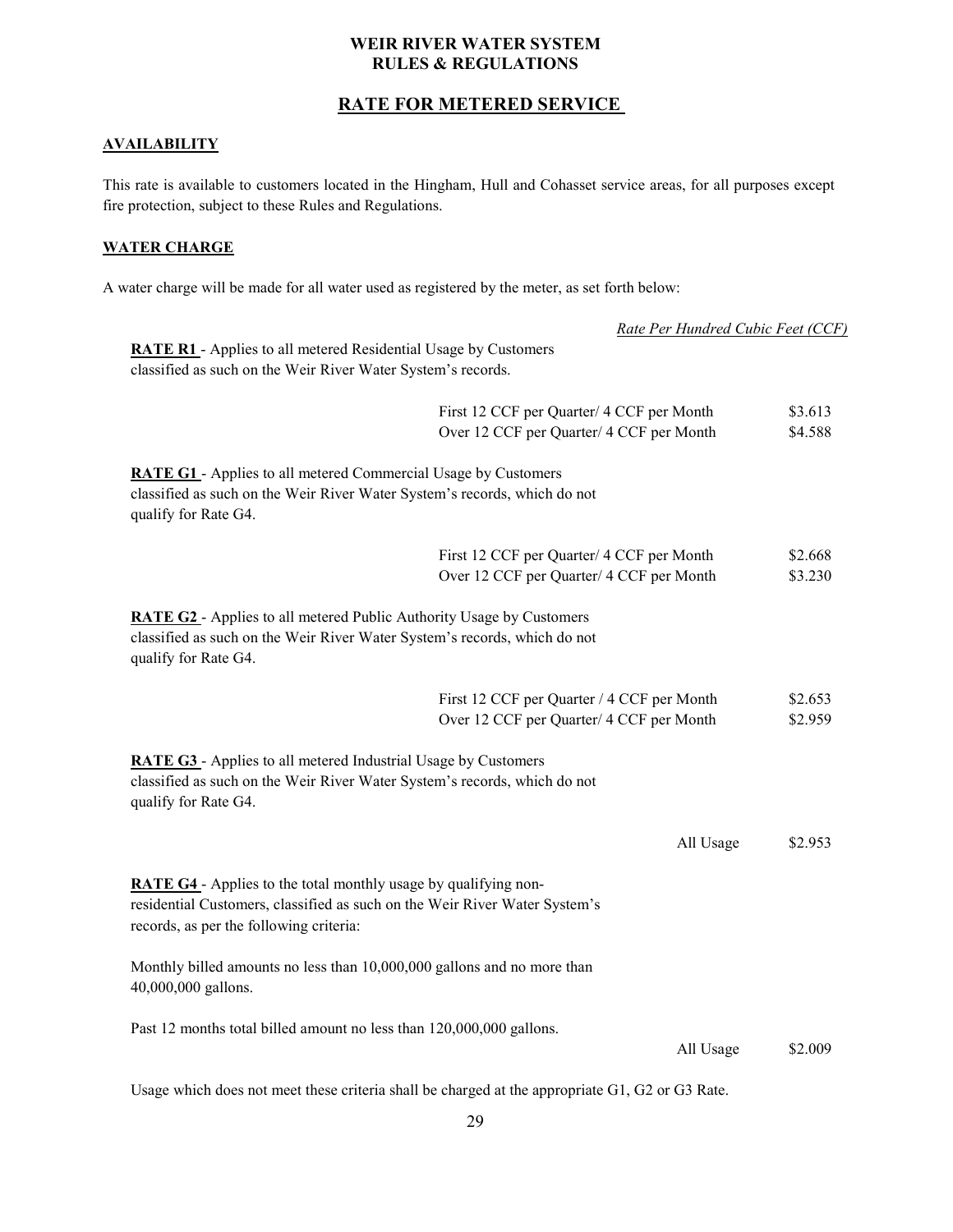#### **SERVICE CHARGE**

In addition, all metered general water service Customers shall pay a service charge on the size of each meter installed. Customers with multiple meters shall be charged for each meter at the indicated rate.

|                      | <b>Service Charge</b> |   |             |
|----------------------|-----------------------|---|-------------|
| <b>Size of Meter</b> | Per Month             |   | Per Ouarter |
| $5/8$ "              | 16.08                 | S | 48.24       |
| 3/4"                 | 24.05                 | S | 72.15       |
| 1"                   | 40.12                 |   | 120.36      |
| 11/2"                | 80.32                 |   | 240.96      |
| 2"                   | 128.55                | S | 385.65      |
| 3"                   | 241.10                | ¢ | 723.30      |
| 4"                   | 401.88                | S | 1,205.64    |
| 6"                   | 803.82                | S | 2,411.46    |
| 8"                   | 1,286.16              |   | 3,858.48    |

#### **TERMS OF PAYMENT**

The Weir River Water System may render bills on either a quarterly or monthly basis. The above rates are payable within thirty (30) days of the date of the bill.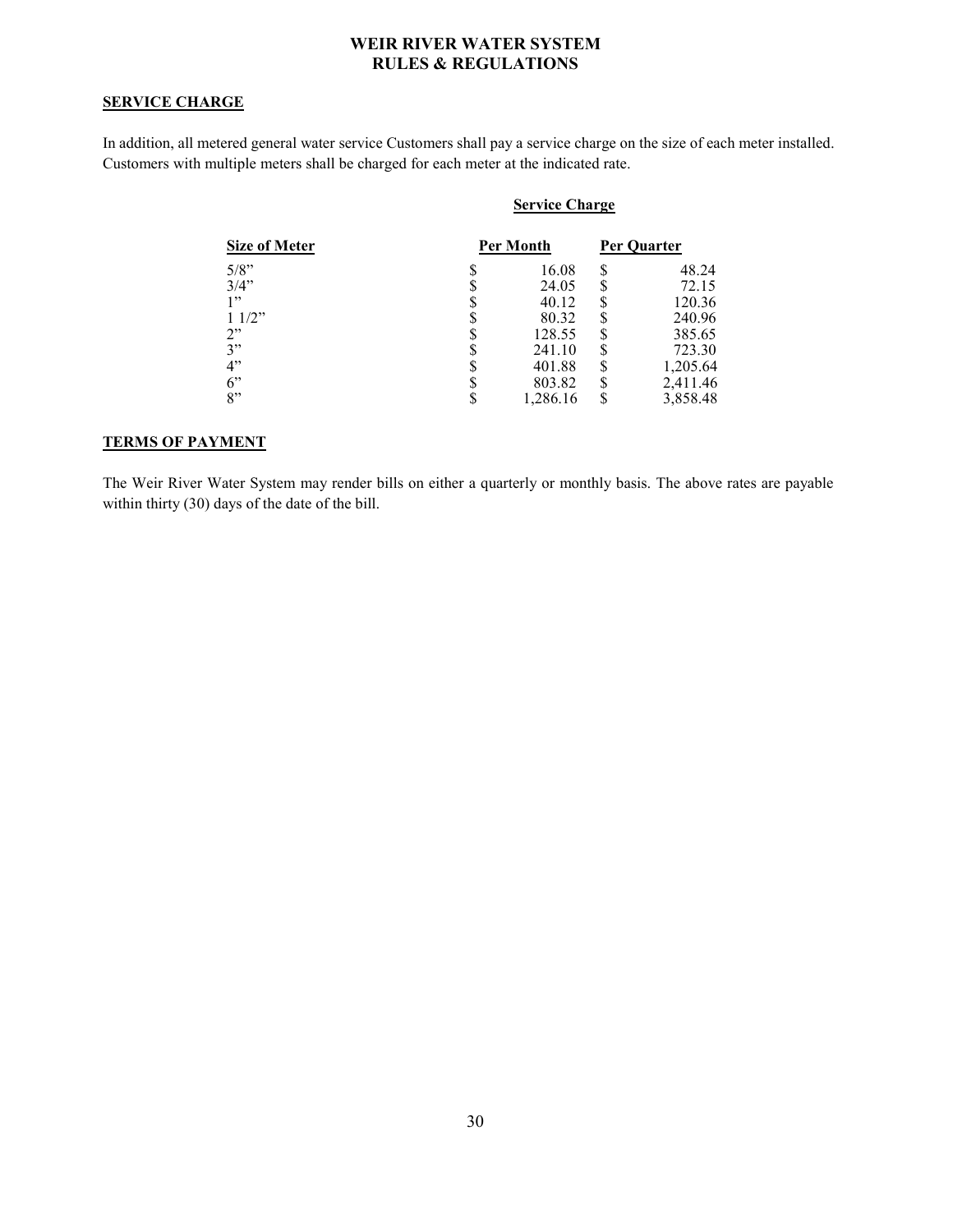## **RATE FOR PRIVATE FIRE PROTECTION**

## <span id="page-30-0"></span>**AVAILABILITY**

This rate is available to Customers located on the mains of the Weir River Water System within the Towns of Hingham, Hull and Cohasset for Private Fire Protection, subject to these Rules and Regulations.

## **RATE**

|                                                                           | Per Year      |
|---------------------------------------------------------------------------|---------------|
| For each service connection 1"                                            | \$122.17      |
| For each service connection 1.25"                                         | \$ 137.54     |
| For each service connection 1.5"                                          | \$154.84      |
| For each service connection 2"                                            | \$206.69      |
| For each service connection 2.5"                                          | \$272.00      |
| For each service connection 3"                                            | \$ 352.67     |
| For each service connection 4" or smaller                                 | \$552.44      |
| For each service connection 6"                                            | \$1,105.64    |
| For each service connection 8"                                            | \$1,873.97    |
| For each service connection 10"                                           | \$2,949.64    |
| For each service connection 12"                                           | \$4,178.96    |
| For each privately owned fire hydrant serving Cohasset, Hingham, and Hull | 913.37<br>S.  |
| For each privately owned fire hydrant outside Cohasset, Hingham, and Hull | 1.150.13<br>S |

#### **TERMS OF PAYMENT**

Bills shall be rendered and due monthly or quarterly in advance. The above rates are net and are payable within thirty (30) days of the date of the bill. The Weir River Water System reserves the right to disconnect the service of any Customers not having their account paid in full within thirty (30) days of the date of the bill.

#### **SPECIAL PROVISIONS**

- (a) All water shall be used for fire protection purposes only.
- (b) The Weir River Water System reserves the right, if water is used in violation of (a) above, to install a meter on the connection at any time which will meet the requirements of the fire insurance companies. In the event a meter is installed, the established meter rates, including both water and service charges, will apply in lieu of the above rates for Private Fire Protection.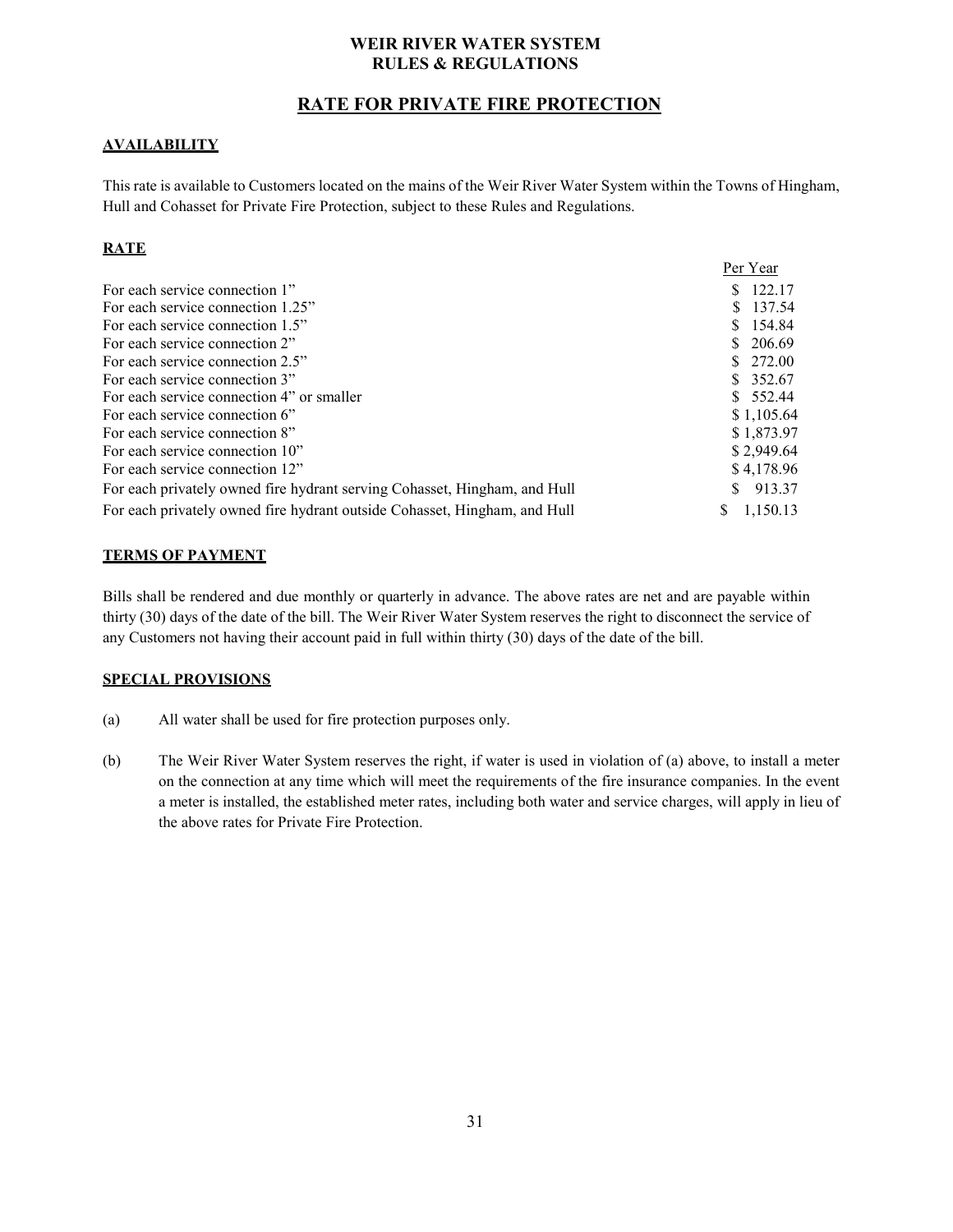## **RATE FOR PUBLIC FIRE PROTECTION**

#### <span id="page-31-0"></span>**AVAILABILITY**

This rate is available for Public Fire Protection only, and is subject to these Rules and Regulations.

## **RATES**

For each Town owned public fire hydrant \$ 193.51

In addition, annual charges as follows:

| Town of Hingham  | \$395,054.00 |
|------------------|--------------|
| Town of Hull     | \$227,331.00 |
| Town of Cohasset | \$ 18,712.00 |

#### **TERMS OF PAYMENT**

Bills shall be rendered and due monthly or quarterly in arrears. The above rates are payable within thirty (30) days of the date of the bill.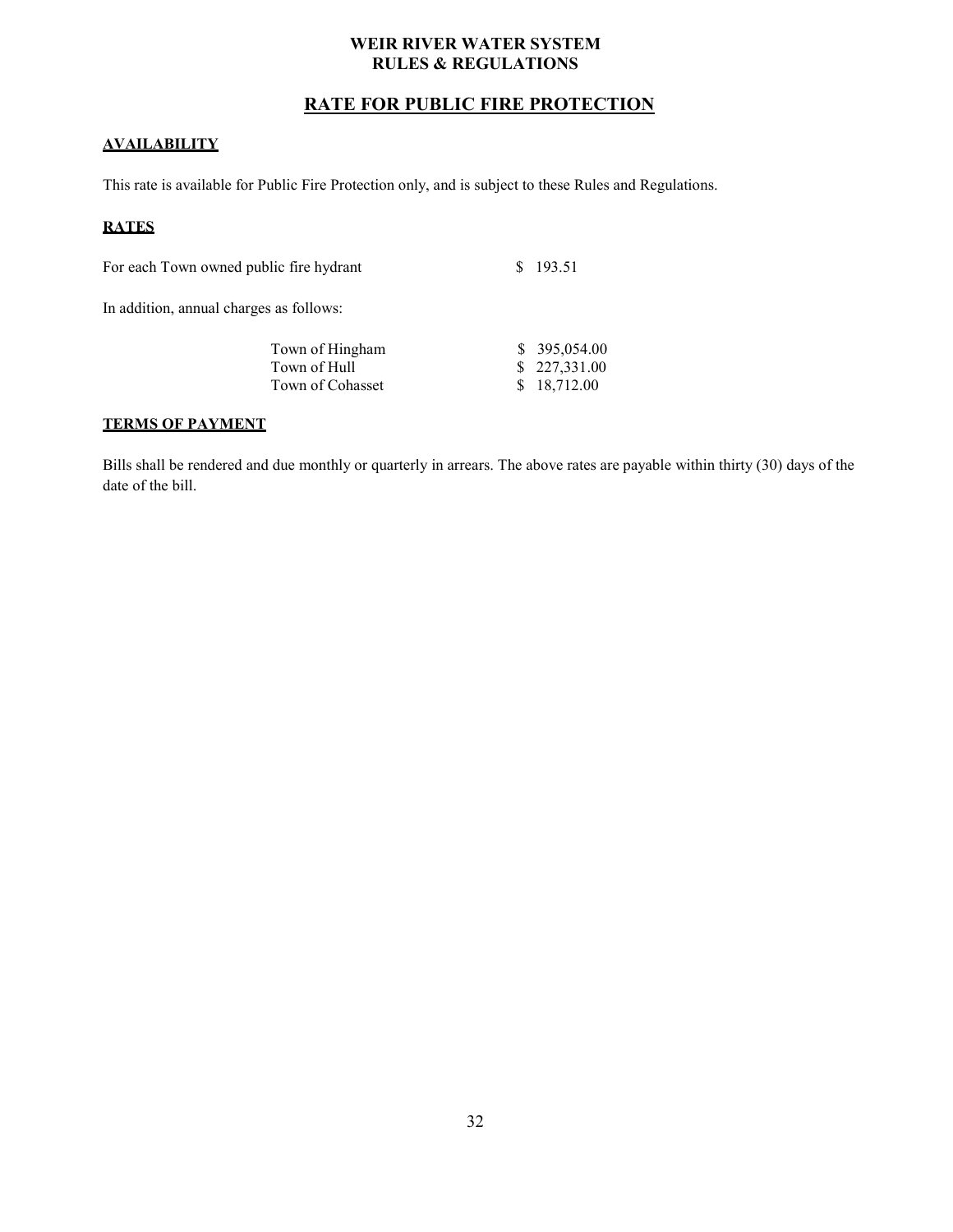## **SALE FOR RESALE**

#### <span id="page-32-0"></span>**AVAILABILITY**

This rate is available to municipalities, or political subdivisions thereof, for resale to customers resident in territory contiguous to that served by the Weir River Water System and only upon entering into a written agreement with the Weir River Water System.

## **RATE**

For all water taken, subject to the minimum charge as provided below: \$ 2.00 per 1,000 gallons

#### **MINIMUM CHARGE**

A variable minimum charge will apply based on the minimum monthly delivery occurring over the preceding 12 months, but not less than 100,000 gallons per month, times the currently allowed rate per 1,000 gallons.

Example: Given a minimum monthly billing of 500,000 gallons, the minimum charge would be \$2.00 x 500 = \$1,000 per month.

#### **TERMS OF PAYMENT**

The Weir River Water System may render bills on either a quarterly or monthly basis. The above rates are payable within thirty (30) days of the date of the bill.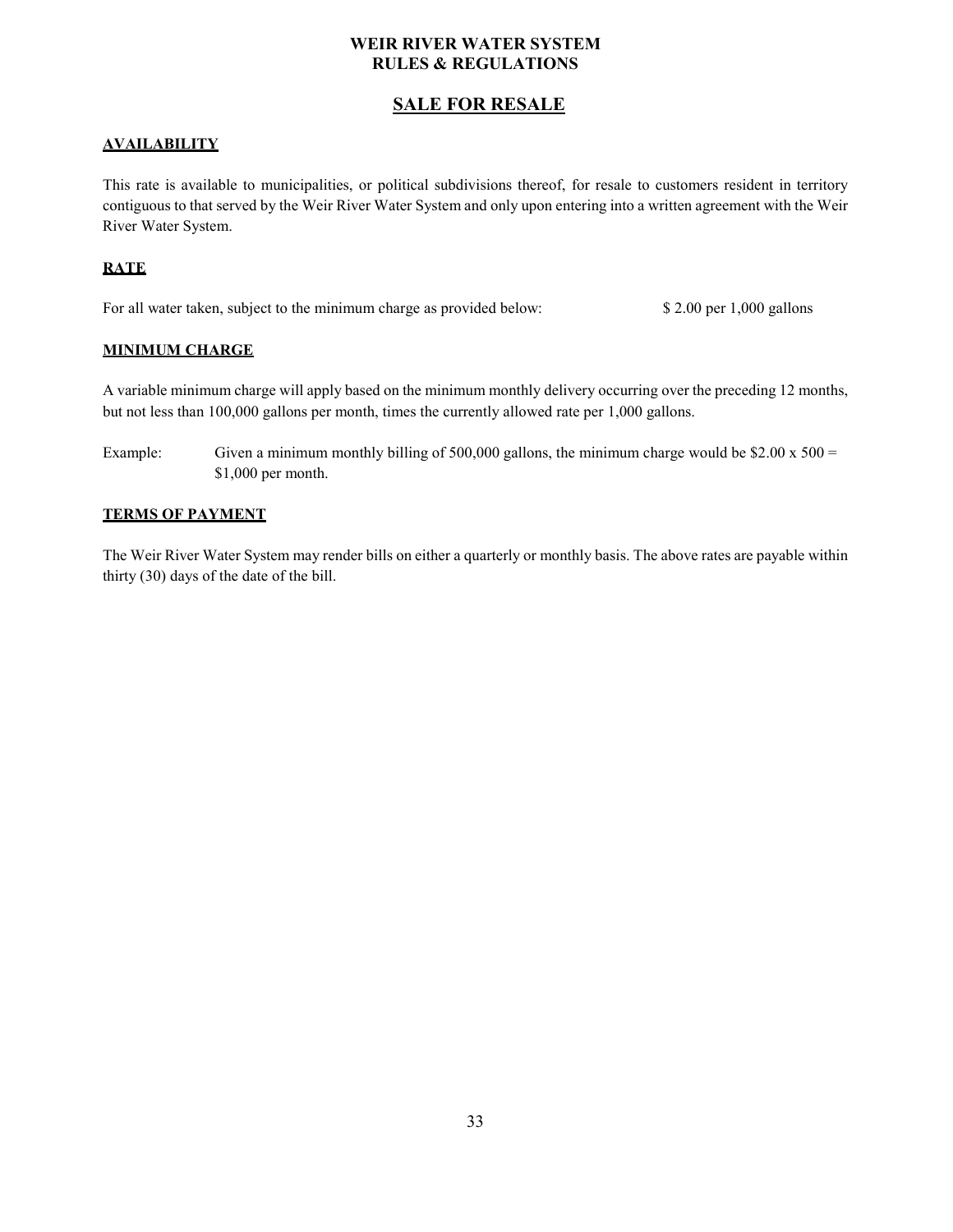## **MISCELLANEOUS CHARGES**

<span id="page-33-0"></span>

| Drought Conditions                                |         |
|---------------------------------------------------|---------|
| Termination and Restoration Fee – Business Hours* | \$65.00 |
| Termination and Restoration Fee – After Hours     | \$92.00 |

\*Normal business hours are Monday through Friday, 8 am to 4 pm.

|  | System Development Charge ("SDC") |  |
|--|-----------------------------------|--|
|  |                                   |  |

| Meter          | Capacity   | Ratio to 5/8" |          |
|----------------|------------|---------------|----------|
| $Size**$       | <b>GPM</b> | Meter         | Fee      |
| $5/8$ "        | 20         | 1.00          | \$640    |
| 3/4"           | 30         | 1.50          | \$960    |
| 1"             | 50         | 2.50          | \$1,600  |
| $1\frac{1}{2}$ | 100        | 5.00          | \$3,200  |
| 2"             | 160        | 8.00          | \$5,120  |
| 3"             | 320        | 16.00         | \$10,240 |
| 4"             | 500        | 25.00         | \$16,000 |

\*\*SDC is determined on a case by case basis for meter sizes greater than 4".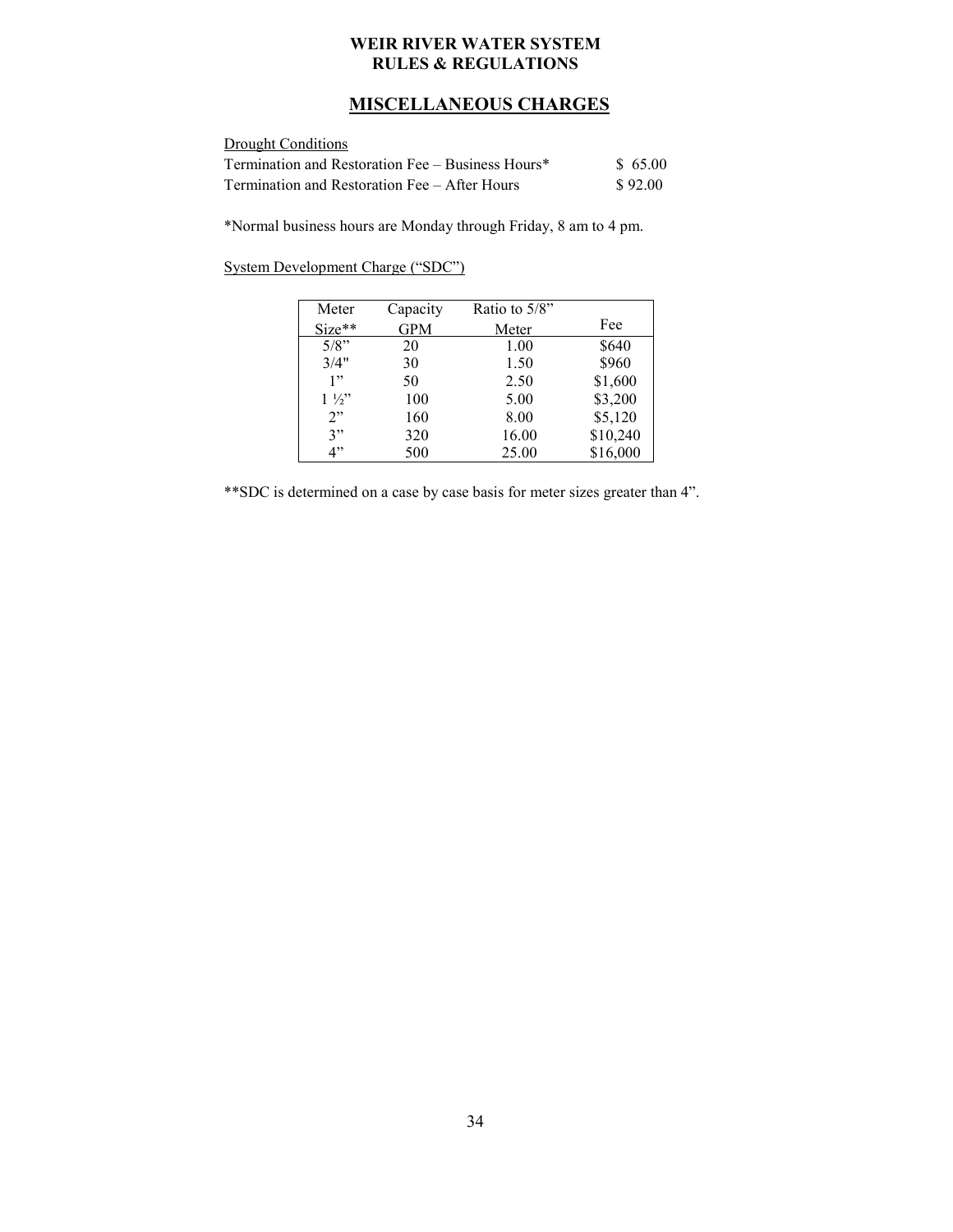## **OTHER SERVICES**

#### <span id="page-34-0"></span>**AVAILABILITY**

This rate is available to all classes of Customers located on the mains of the Weir River Water System. Subject to these Rules and Regulations.

| Frozen Meters                                           |   | Actual Cost of Meter |
|---------------------------------------------------------|---|----------------------|
| Meter Test Fees 1" and less                             | S | 50.00                |
| Larger than $1$ "                                       | S | 75.00                |
| Return Check Fee                                        |   | 20.00                |
| Seasonal Meter Set & Turn On Fee                        | S | 65.00                |
| Seasonal Meter Removal Fee & Turn Off Fee               |   | 65.00                |
| Turn On Fee – Business Hours                            |   | 65.00                |
| After Hours Callout                                     | S | 392.00               |
| Water Conservation Fines                                |   | See Section 24       |
| Non-Payment Reconnect – Business hours                  | D | 65.00                |
| Non-Payment Reconnect – After Hours                     |   | 392.00               |
| Theft of Service                                        | S | 1,000.00             |
| (or triple the amount of damages, whichever is greater) |   |                      |
| Cross Connection – One Device Testing                   | S | 75.00                |
| Each Additional Device                                  |   | 35.00                |

## **TERMS OF PAYMENT**

The Weir River Water System may render bills on either a quarterly or monthly basis. The above rates are payable within thirty (30) days of the date on the bill.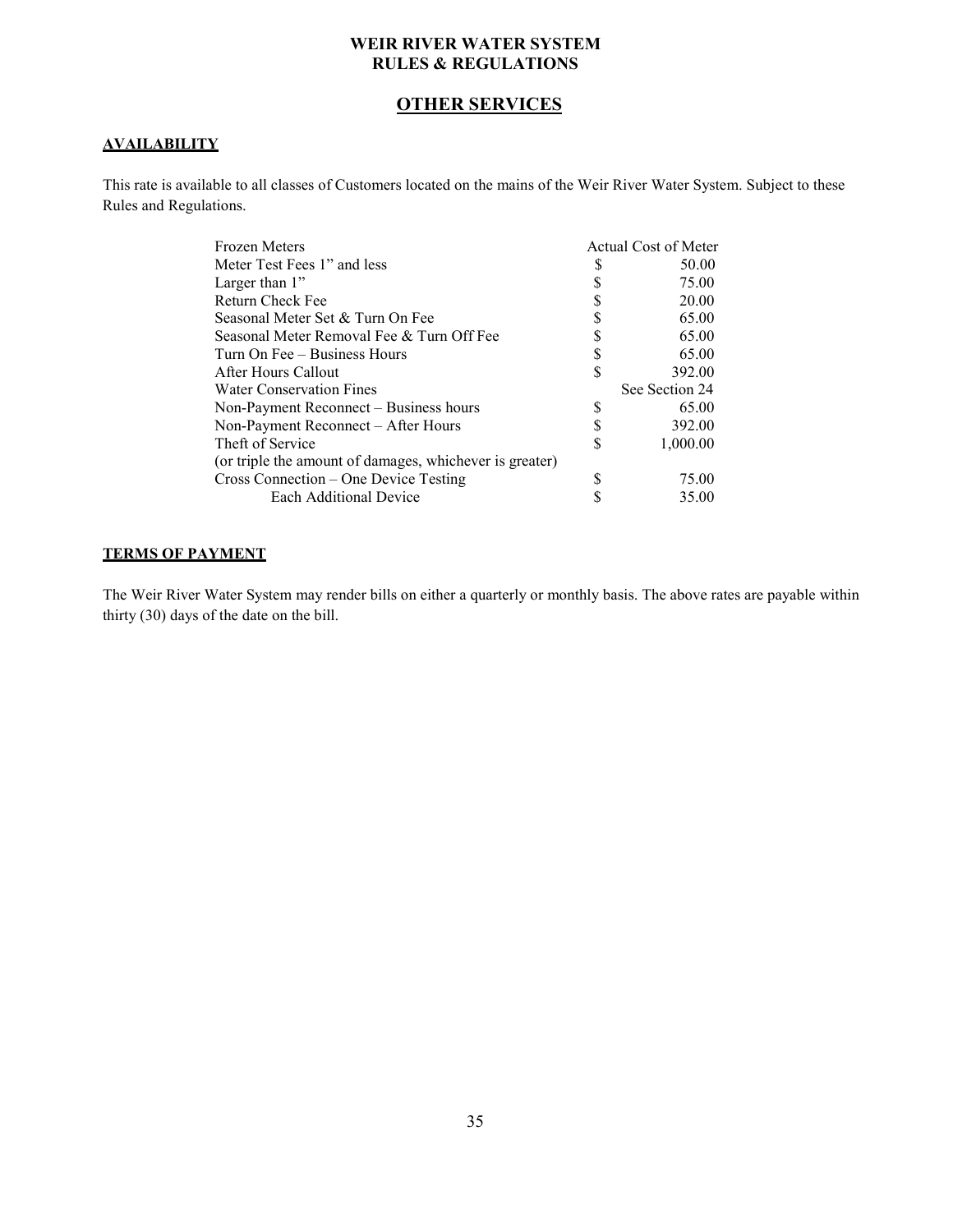## **SURCHARGES**

<span id="page-35-0"></span>The following surcharges are applicable to all metered Customers located on the mains of the Weir River Water System in Hingham, Hull and Cohasset.

#### **SURCHARGE**

|                                                                                     | Service Charge |             |          |
|-------------------------------------------------------------------------------------|----------------|-------------|----------|
| Size of Meter                                                                       | Per Month      | Per Quarter |          |
| $5/8$ "                                                                             | \$10.32        | \$30.96     |          |
| $3/4$ "                                                                             | \$15.70        | \$47.10     |          |
| 1"                                                                                  | \$25.20        | \$75.60     |          |
| 11/2"                                                                               | \$49.20        | \$147.60    |          |
| 2"                                                                                  | \$78.00        | \$234.00    |          |
| 3"                                                                                  | \$145.00       | \$435.00    |          |
| 4"                                                                                  | \$240.30       | \$720.90    |          |
| 6"                                                                                  | \$479.60       | \$1,438.80  |          |
| 8"                                                                                  | \$766.90       | \$2,300.70  |          |
| Consumption Charge per 100 cubic feet for Water Treatment Facility Lease:           |                |             | \$0.9524 |
| Consumption Charge per 100 cubic feet for Water Treatment Operation and Maintenance |                |             | \$1.0639 |

#### **TERMS OF PAYMENT**

The Weir River Water System may render bills on either a quarterly or monthly basis. The above rates are payable within thirty (30) days of the date of the bills.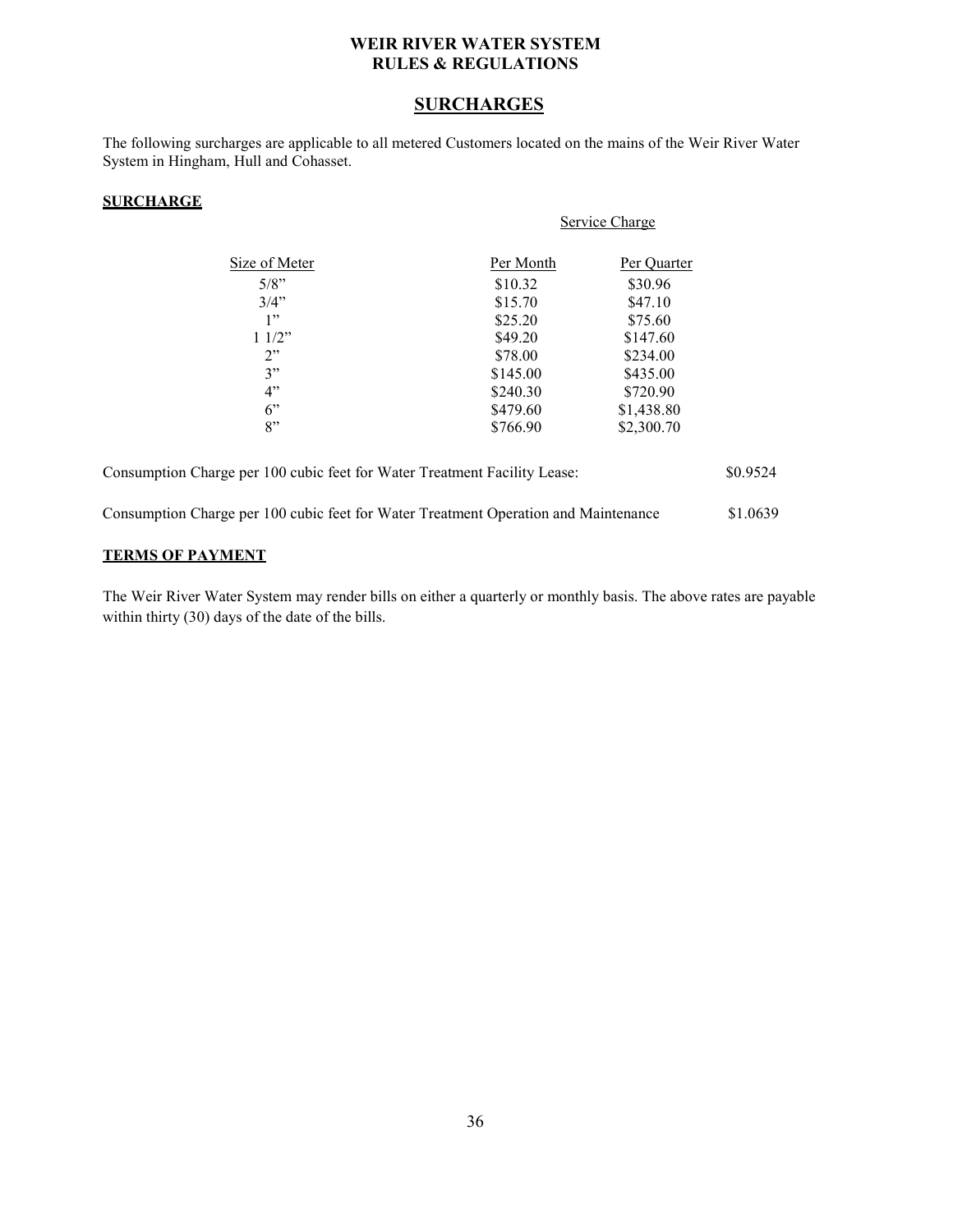## **AUTHENTICATION**

<span id="page-36-0"></span>We the undersigned, acting as Water Commissioners of the Weir River Water System, do this \_\_ day of \_\_\_\_\_\_\_ 2020 adopt the foregoing "Rules and Regulations of the Weir River Water System" which shall be filed with the Town Clerk in accordance with M.G.L. c. 40, § 33.

Town of Hingham, Massachusetts Board of Water Commissioners Weir River Water System

| Karen Johnson, Chair | Date |
|----------------------|------|
|                      |      |
| Mary Power           | Date |
|                      |      |
| Joe Fisher           | Date |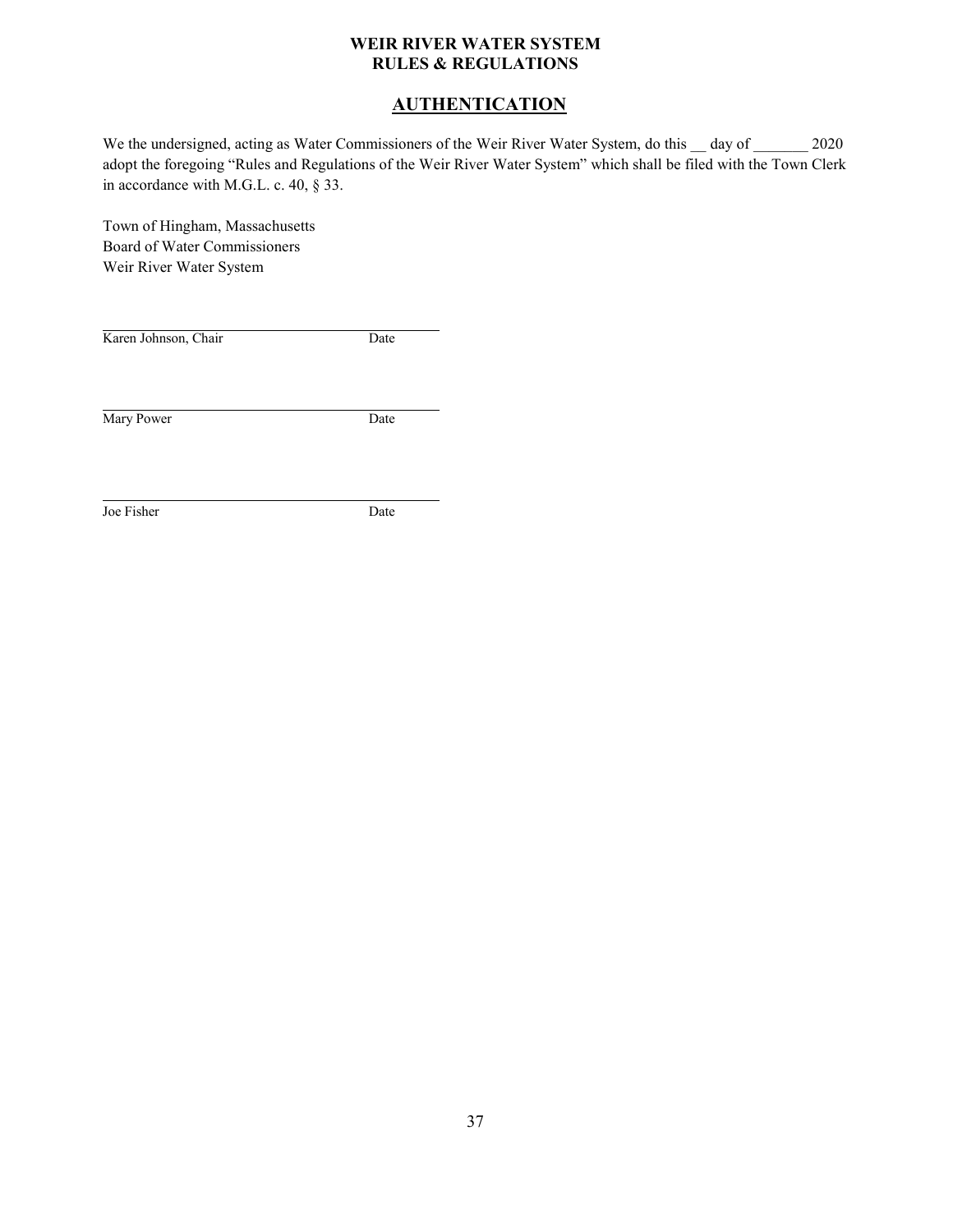## <span id="page-37-0"></span>**APPENDIX A - MATERIAL SPECIFICATIONS FOR WATER MAINS AND SERVICE INSTALLATION**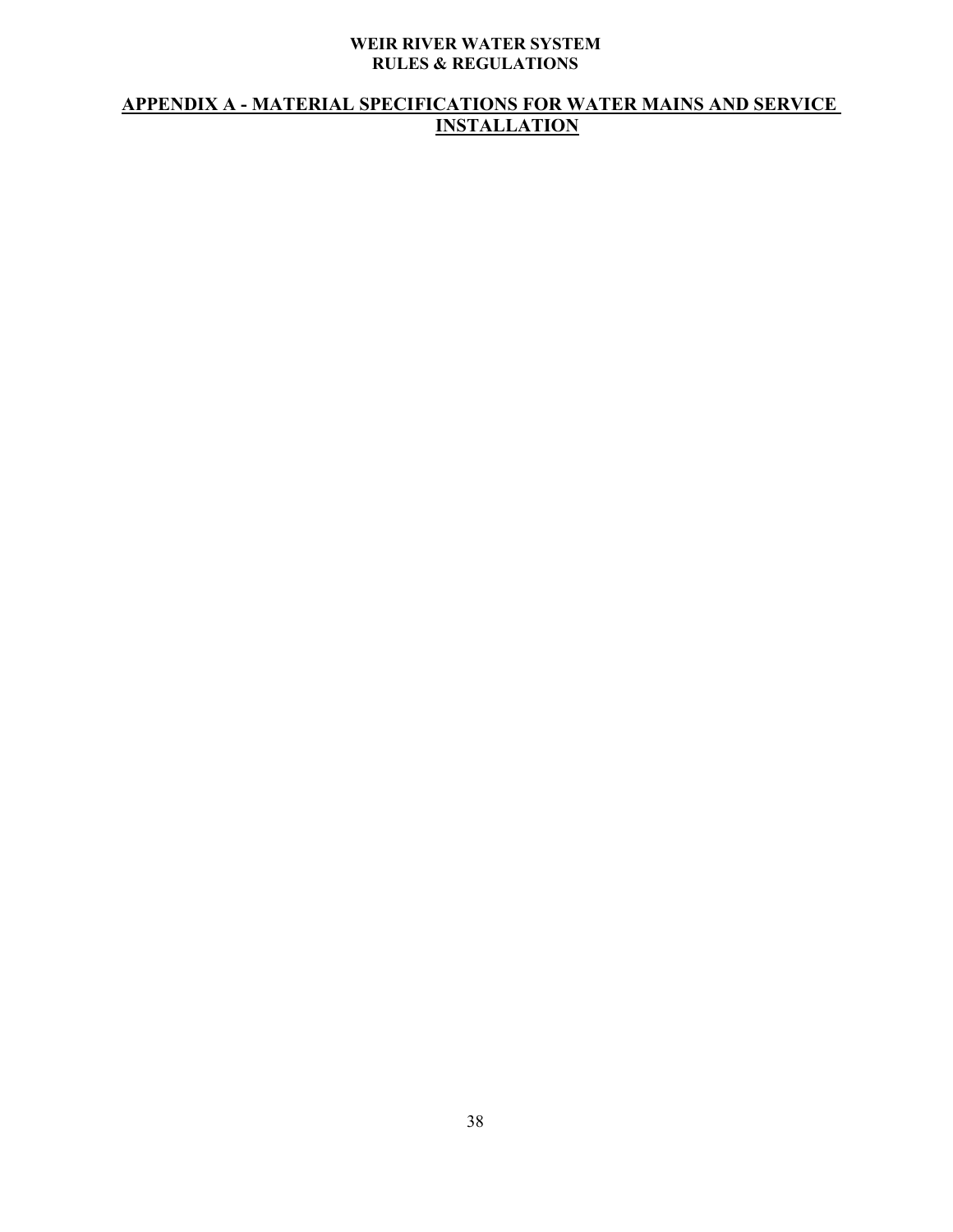#### **MATERIAL SPECIFICATIONS FOR WATER MAINS AND SERVICE INSTALLATION**

All materials to be used in conjunction with any and all water mains and installations of the same shall be in strict accordance with the "Specifications for Water Mains and Service Installation" of these regulations. All water mains and appurtenances shall be installed by the Weir Water System or a Contractor who has been approved.

#### **1. Pipe Size**

All water mains shall be sized by the Weir River Water System in conjunction with the Master Plan of the distribution system or as calculated by the Weir River Water System or its consulting engineers. Piping for hydrant services shall have the minimum diameter of six (6) inches.

#### **2. Fire Hydrants Spacing**

Fire hydrants shall be spaced at a minimum distance of 500 feet in residential zoned areas; 250 feet in commercial, business, and industrial zoned areas. Hydrants shall not be spaced more than 500 feet apart in residential zoned areas; no more than 350 feet in commercial, business, and industrial zoned areas. Depending on the situation, the Fire Chief in each Town can request a different spacing standard. The applicant must show proof that the Fire Chief has approved all proposed fire hydrant locations. Measurements shall be taken along traveled way, whether public or private. Spacing of additional fire hydrants shall being at the closest existing fire hydrant. An additional fire hydrant shall be placed at the dead end of all water mains. Hydrants shall be placed on property lines when possible. When there is no hydrant available within 500 feet of a building in a residential area, or 350 feet in a commercial, mercantile, or industrial area, the water main must be extended to meet this requirement.

#### **3. Fire Hydrant Access**

No person shall obstruct access to a fire hydrant. Fire hydrants shall have a three foot clear radius measured from the center of the stem of the top of the hydrant. No foliage, fencing, parking space, or other object shall obstruct the clear area. No person may landscape to change the grade around the base of the hydrant so as to prevent the use of a four inch cap. Location where existing objects such as, but not limited to, buildings, walls, fences, trees, or sloping grades that doe no permit a three (3) foot clearance radius may be granted a waiver by the Weir River Water System. Before any waiver of this Regulation is granted, all other possible locations must be considered.

#### **4. Cost of Water Mains**

In private division of lands, commercial, business, or industrial complexes, and all other areas not presently serviced by the Weir River Water System, the developer or owner shall be responsible for all costs with regard to water main installation(s) and connection(s) to the existing system and/or maintenance of already installed water mains. All water mains shall be installed to the furthest property line.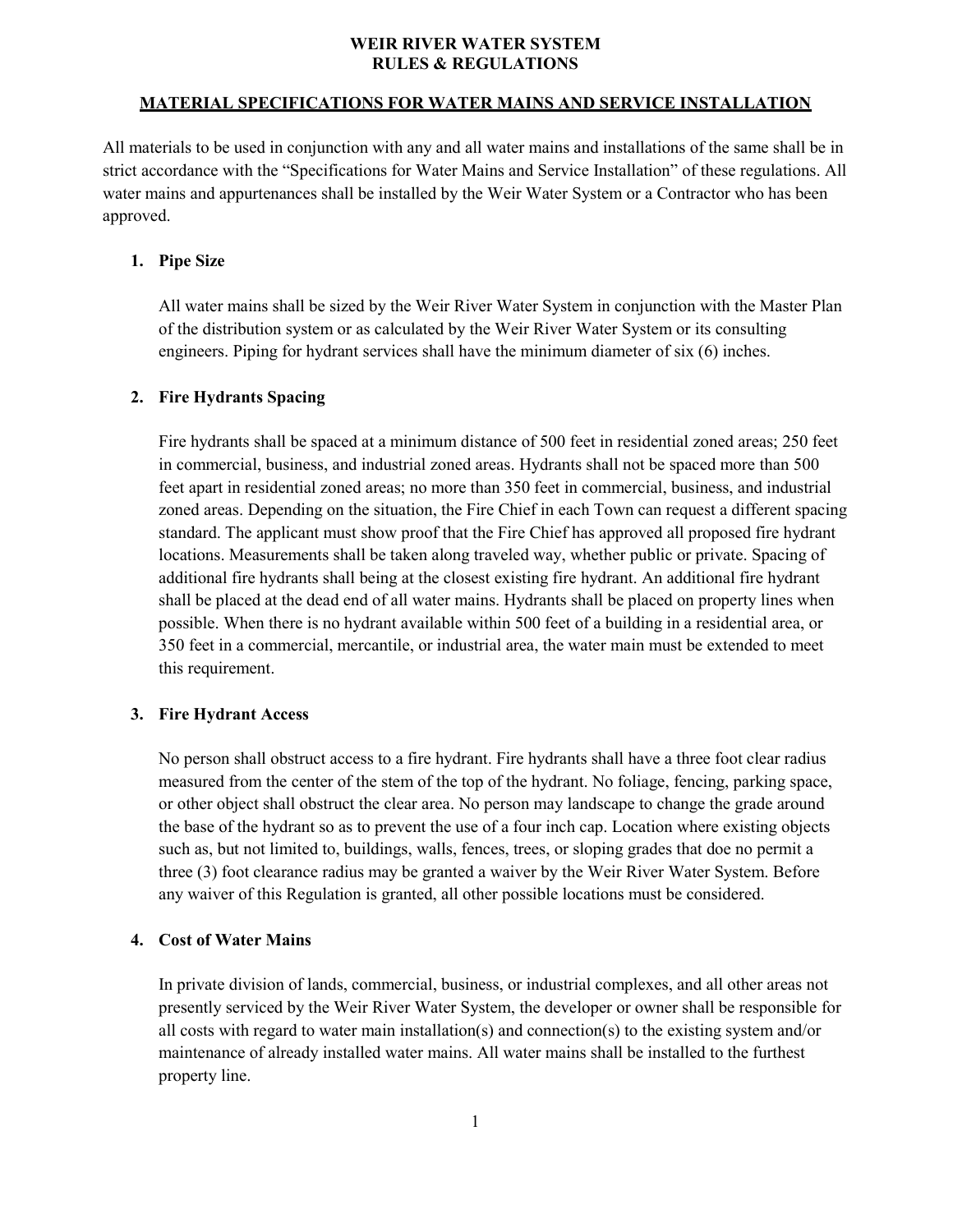## **5. Need for Water Mains**

The developer or owner of a division of land where water is available within 500 feet will be required to serve and supply the development with water in accordance with these regulations. Any property that has existing public water service and is a division of land, the developer or owner will be required to upgrade the water mains and services to comply with these rules and regulations before the transfer of any parcel. Industrial, commercial, condominiums, or multi-family residential, and like buildings that are not a division of land shall be reviewed by the Water Superintendent and the Fire Chief on an individual basis. They shall be governed by the Rules and Regulations and be required to install and maintain water mains and fire hydrants.

#### **6. Application for Water Main Installations**

An application for water main installation shall be completed by the developer or owner and submitted to the Weir River Water System for review and approval before any work can proceed. All applicants must obtain the complete information requested and an engineer construction plan prepared by a Massachusetts Registered Professional Engineer with a scale of 1 inch equals 40 feet (1"=40'-0"). Payment of all required tapping fees, and installation fees including the service availability charge and any other fees established by the Weir River Water System shall be made at the time of this application.

## **7. Ductile Iron Pipe and Fittings**

- a. Ductile iron pipe shall conform to the latest edition of AWWA C150 and C151, Class 52.
- b. Gaskets shall meet the material requirements of ANSI/AWWA C111 for mechanical joint gaskets.
- c. Fittings shall be compact ductile iron Class 350 Mechanical Joint, conforming to ANSI Specification A21.53 (AWWA C153), latest edition.
- d. Fittings shall be manufactured in the United States and shall be marked with the weight and shall distinctly cast upon them the pressure rating, the manufacturer's identification, nominal diameter of openings, and the number of degrees or fraction of the circle on all bends.
- e. Ductile iron pipe and fittings shall be as manufactured by U.S. Pipe and Foundry Company, McWane or American, or approved equal.
- f. Hydrant tees shall have a rotatable mechanical joint gland on the 6-inch plain end branch to provide positive valve restraint.
- g. Caps and plugs shall be provided with a threaded corporation or bleeder valve so that air and water pressure can be relieved prior to a future connection.
- h. All pipe and fittings shall have a bituminous outside coating in accordance with AWWA C151 and C110, respectively, latest edition. All pipe and fittings shall be cement-mortar lined and seal coated in accordance with AWWA C104, latest edition. Cement mortar lining shall be double thickness.
- i. Mortar for the lining shall be composed of cement, sand, and water that have been well mixed and are of such consistency as to produce a dense, homogenous lining. Unless otherwise specified by the purchaser, the mortar may also include admixtures and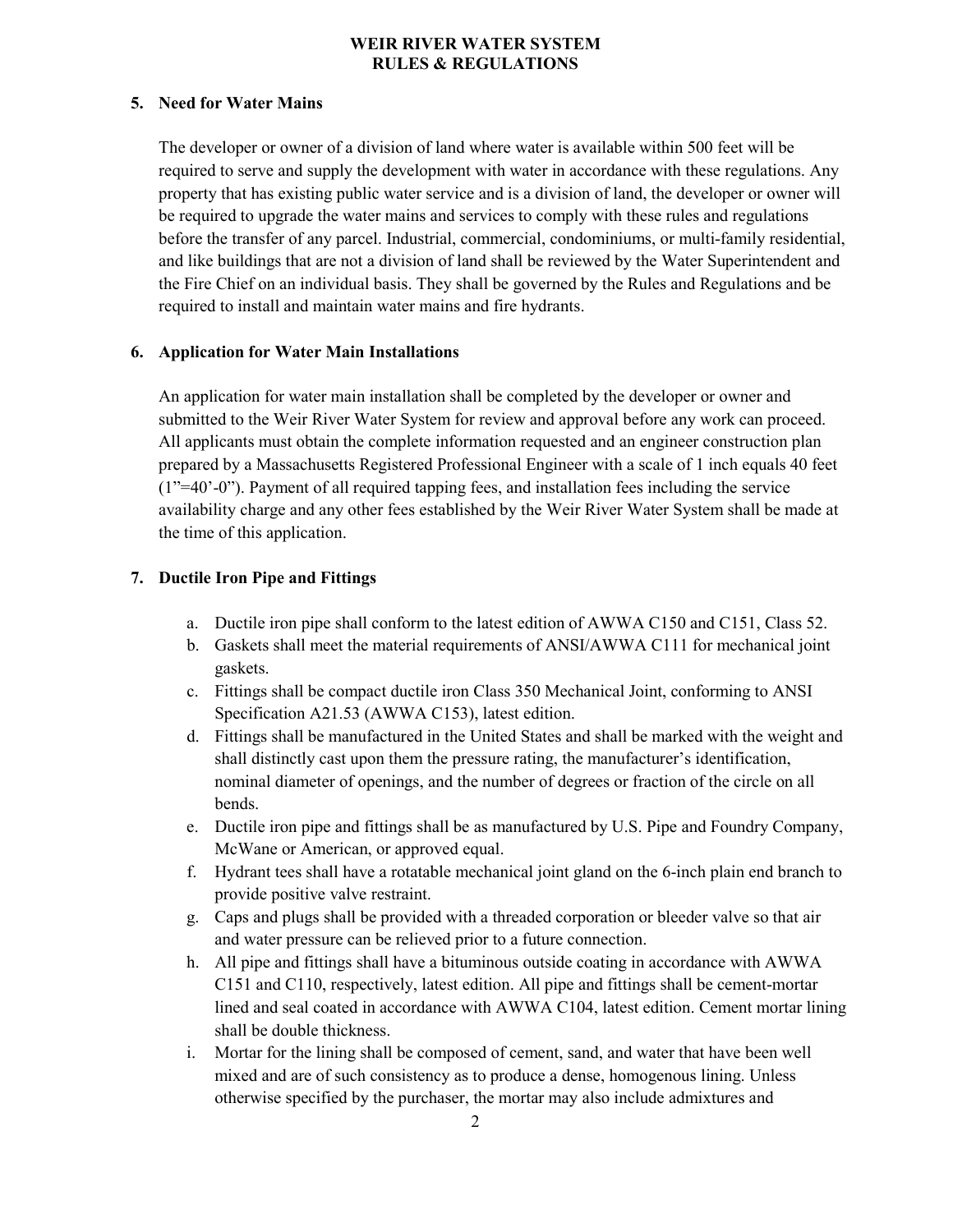pozzolanic materials.

- j. Joints for pipe and fittings shall be push-on or mechanical joints conforming to AWWA C111, latest edition.
- k. Restrained joints shall be furnished for thrust restraint for installation on all fittings and valves. Restraints for mechanical joints shall be Series 1100 Megalug as manufactured by EBAA Iron or approved equal. Restraints for push-on joints shall be Stargrip Series 3100P as manufactured by Star Pipe Products, or Series 1700 as manufactured by EBAA Iron.
- l. Sleeve type couplings shall be of cast or ductile iron, consisting of a middle ring, two rubber gaskets, and the followers with stainless steel bolts and nuts. Coupling and gaskets shall be sized for the particular application. Gaskets shall be of a material suitable for exposure to liquid within the pipe. Couplings shall be Hymax series as manufactured by Krausze USA or approved equal.
- m. Water main insulation shall be 2-inch thick polyisocyanurate foam with a density of 2.0 lbs/cf. A 30-mils thick bitumen adhesive shall be used as a vapor and moisture barrier for direct burial applications.
- n. Provide detectable aluminum foil plastic backed tape or detectable magnetic plastic tape manufactured specifically for warning and identification of buried piping. Tape shall be detectable by an electronic detection instrument. Provide tap in rolls, 3 inches minimum width, color coded for the utility involved with warning and identification imprinted in bold black letters continuously and repeatedly over entire tape length. Warning and identification shall be "CAUTION BURIED WATER PIPING BELOW" or similar. Use permanent code and letter coloring unaffected by moisture and other substances contained in trench backfill material. Bury tape with the printed side up at a depth no greater than 18 inches below finished grade.

## **8. High Density Polyethylene Pipe and Fittings**

- a. Polyethylene pipe and fittings shall be DriscoPlex 4000 as manufactured by Performance Pipe or approved equal.
- b. Polyethylene material used for the manufacture of polyethylene pipe and fittings shall be extra-high molecular weight, high density ethylene/hexane copolymer PE 3408 polyethylene resin meeting ASTM D3350 having a cell classification of PE345464C. Pipe and fittings shall be designed so that it has a 2:1 safety factor against pressure, and surge pressures of 2.5 times the specified pressure rating are allowed.
- c. The polyethylene pipe and fitting OD shall be provided in ductile iron pipe sizes (DIPS).
- d. The polyethylene pipe and fittings shall be certified as suitable for use in a potable water system, impart no taste, odor, or other objectionable compounds to the water, and shall comply with AWWA C906 and applicable NSF requirements. Pipe and fittings shall have all required AWWA/NSF potable water markings.
- e. Welded sections of pipe and/or fittings shall be pressure tested at 150 psi for 15-minutes prior to being pulled/installed in the ground. The pressure test shall result in zero leakage.
- f. Polyethylene pipe and fittings shall be furnished with restrained mechanical joint adapters to allow mechanical joining with ductile iron pipe. The adapters shall have the same pressure rating as the polyethylene pipe and shall be butt fused to the pipe or fittings as specified herein. The adapters shall be complete with pipe stiffener, gaskets, and all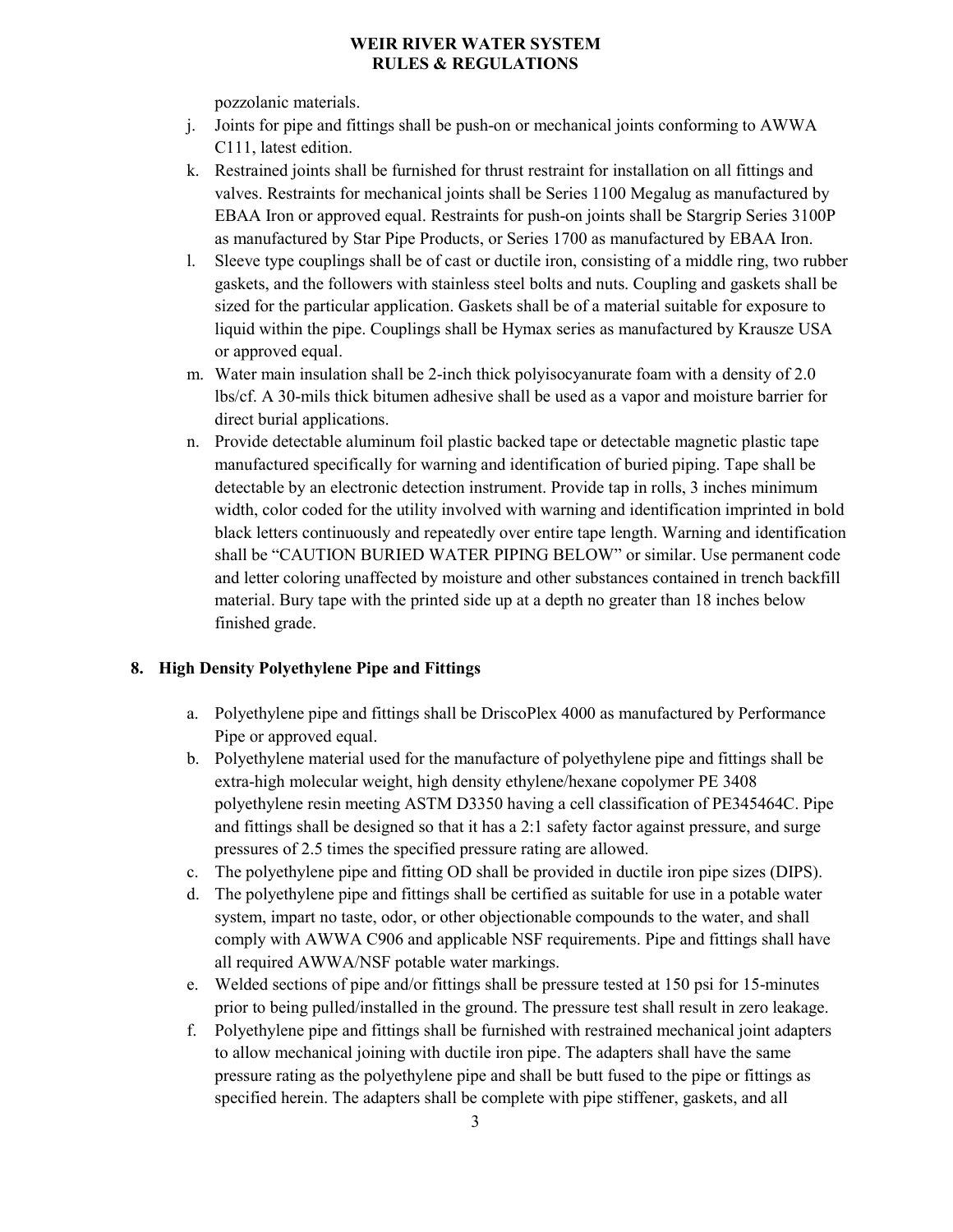required bolts and nuts. Adapters shall be Mechanical Joint Adapter and Kit by Driscoplex as manufactured by Performance Pipe or approved equal.

g. All polyethylene pipe and fittings shall be installed with tracer wire to facilitate the detection of the water line after installation. Tracer wire shall be attached to the center of the pipe at a minimum of 6 foot intervals and at all bends with duct tape. Tracer wire shall be 12 gauge copper with a 30 mil polyethylene coated jacket.

## **9. Water Services: Pipe, Corporations, Curb Stops, Saddles, and Fittings**

- a. Unless otherwise approved, all pipe for services shall be 1-inch copper tubing, Type K annealed (soft), conforming to ASTM B-88, and shall be seamless in manufacture.
- b. Corporation stops shall be lead free and meet the most recent revision of the AWWA standard "Threads for Underground Service Line Fittings" (AWWA C800). Corporation stops shall be brass compression-type with taper type inlet thread. Corporations shall Open Left (counter-clockwise to open). Corporation stops shall be Ford, Mueller, or approved equal.
- c. All corporations on HDPE water mains or larger than 1" on ductile iron water mains shall be installed with saddles.
- d. Service saddles on ductile iron, PVC, or HDPE water main shall be Smith-Blair 313 Double Strap. Bodies shall be ductile iron (with fusion-bonded flexi-coat epoxy) and bales, nuts, and washers shall be Type 304 stainless steel. Units shall be complete with Buna-N gaskets.
- e. Curb stops shall meet the most recent revision of the AWWA standard "Threads for Underground Service Line Fittings" (AWWA C800). Curb stops shall be brass compression-type with drain. Curb stops shall Open Left (counter-clockwise to open). The inlet and outlet shall have compression connections. Curb stops shall be Mueller Model H-15219 N, or approved equal.
- f. Curb stop boxes shall be cast iron Erie type with recessed lid with pentagon bolt and word "WATER" cast on top, and adjustable sliding type with arch pattern. Curb stop boxes shall be domestically manufactured by Mueller Co. or Bingham and Taylor.
- g. Unless otherwise approved, only compression type fittings manufactured by Mueller Co. shall be used.

#### **10. Valves and Valve Boxes**

- a. Resilient wedge gate valves shall be iron body, resilient seated type meeting the latest edition of AWWA C509 with mechanical joint ends. The valves shall be designed for 200 psi working pressure and 400 psi test pressure. Valves shall have corrosion resistant fusionbonded interior and exterior coatings.
- b. Valves are to have double O-ring seals and non-rising stem. Valves shall have a 2-inch operating nut, and be Open Right (clockwise to open). An arrow indicating the opening position shall be cast into the operating nut.
- c. Valves shall be Mueller Co. 2360 series or approved equal.
- d. Valve boxes shall be cast iron, asphalt coated, sliding type, adjustable, together with cast iron covers with the word "WATER" plainly cast in relief on the top surface. A minimum 6-inch overlap is required between sliding sections. The inside diameter of the bottom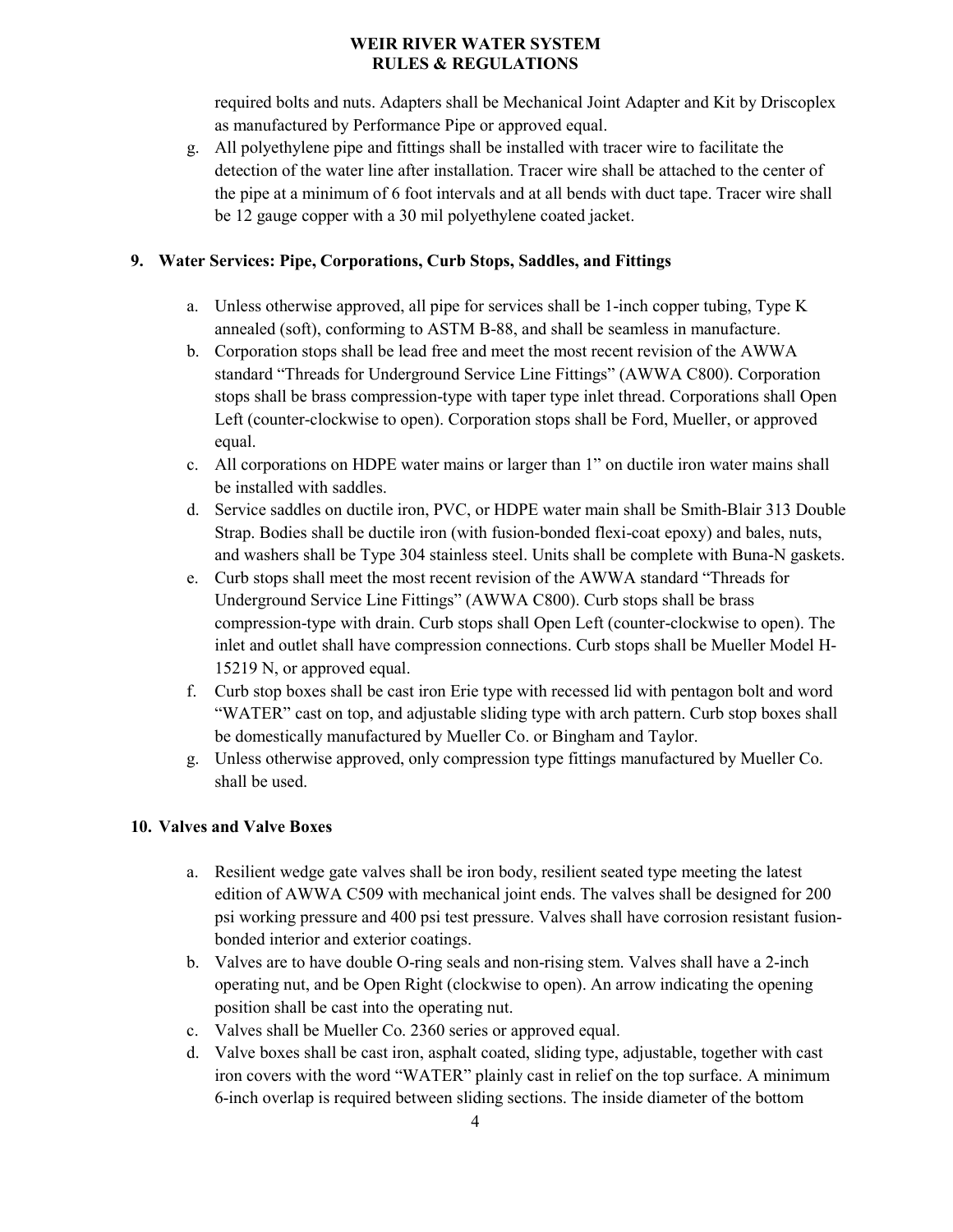section shall be at least 5-1/4-inches and shall have a belled base. The top section shall be at least 6-1/8-inches and have top flanges. The bottom section shall be at least 36-inches in length. The top section shall be at least 26-inches in length and have a plain bottom. Valve boxes shall be manufactured in North America only.

e. Butterfly valves shall have a cast-iron body and shall conform to AWWA C504. The valves shall be Class 15-B and suitable for shutoff pressure of 150 psi and shall provide drop-tight shutoff. Valves shall have mechanical joint ends. Rubber seats may be attached to the body or disk. If the rubber seat is attached to the disk, the seat ring on the body shall be of Type 304 stainless steel. If the rubber seat is attached to the body, the disk ring shall be cast Type 304 stainless steel. Rubber seats mounted on the disk shall be securely clamped to the disk. All clamps, retaining rings, and their fasteners shall be Type 304 stainless steel. The shaft seals shall be of the type utilizing a stuffing box and pull-down packing gland, or the Oring-with-cartridge or self-adjusting chevron type. The design of the valve and stuffing box assembly shall be such that the packing can be adjusted or completely replaced under pressure. Butterfly valves shall be Mueller Co. Lineseal III series or approved equal.

#### **11. Hydrants**

- a. Fire hydrants shall have mechanical joint inlet connections to the main, two 2-1/2-inch hose connections, and one 4-1/2-inch steamer connection with a valve opening 5-1/4-inches in diameter minimum and a standpipe with an 8-1/2-inch minimum diameter. Hydrants shall be traffic model with dual drain ports.
- b. The hydrants shall have an oil reservoir to provide lubrication to all stem threads, bearing surfaces, and O-rings each time the hydrant is operated.
- c. The hydrants shall have mechanical joint shoes, 5'-6" bury (street level shoulder areas) or 6'-0" bury (raised sidewalk), 5-1/4-inch valve, and conform to AWWA Specification C-502. Hydrant shall be marked with an arrow and the word "open" to indicate the direction to turn the stem to open the hydrant.
- d. Hydrants shall Open Right (clockwise to open).
- e. Hydrants shall be Mueller Co. Super Centurion A-423 or acceptable equal approved by the Water Superintendent.
- f. Hydrants shall have hydrant markers with reinforced fiberglass shaft heavy duty spring mounted 4' long x 3/8" diameter with one bolt mounting.
- g. The water main size for the hydrant will be a minimum of six inches.
- h. Hydrants shall have an 18-inch clearance from finish grade to the bottom of the larger outlet.
- i. Public hydrants are painted yellow. Private hydrants are painted red.

#### **12. Tapping Sleeves**

- a. Tapping sleeve shall be Mueller CO. Stainless Steel Tapping Sleeve Model H-304SS or H-304MJ. Sleeves shall meet ANSI/NSF 61 Standards. Sleeve outlet shall have a  $\frac{3}{4}$  testing port with a  $\frac{3}{4}$ " NPT brass test plug.
- **b.** Tapping valves shall be a resilient wedge gate valves as specified above with the following exceptions: valves shall be full port opening and be a Mueller Co. A-2360 Resilient Wedge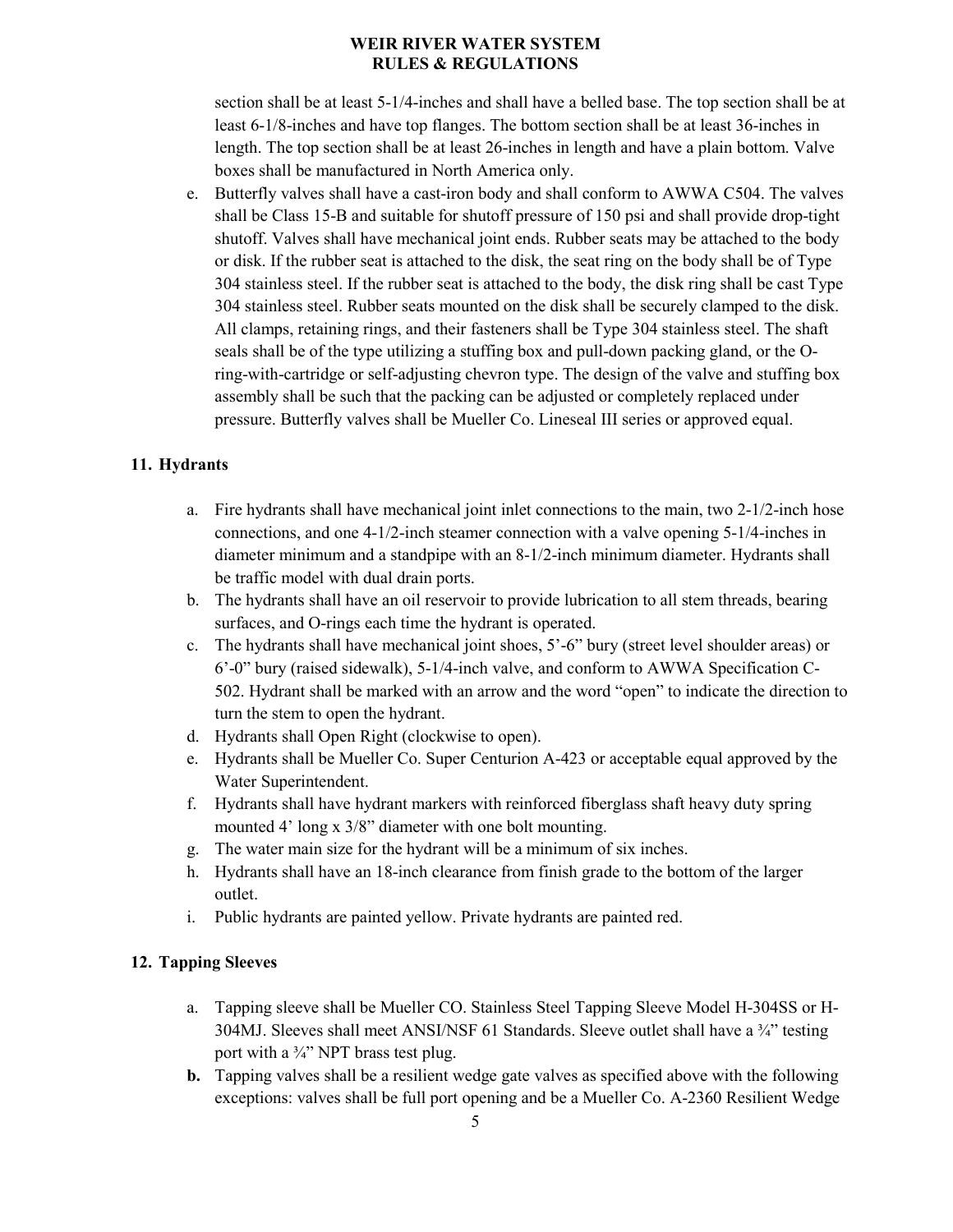Gate Valve or approved equal.

## **13. Meter Pit**

- a. Meter pit bodies shall be of heavy duty. The inlet and outlet shall have compression connections construction with cast-iron frame, riser, and locking lid.
- b. Copper tubing shall have PVC pipe support within meter pit with plastic straps.
- c. Copper tubing within meter pit shall be fitted with angl meter valve and angle dual check valve.
- d. Meter pits shall be as manufactured by Ford Meter Box Co. or approved equal.

## **14. Cover Over Pipe**

- a. Pipe shall have five (5) feet of cover measured to finished grade of the street. Pipe to be covered one (1) foot with sand or stone free gravel and compacted and tamped around pipe to give good support and protection.
- b. In case of any excavation, ground water swamps, or when any unsuitable materials are encountered, the Contractor shall replace it with good material to provide proper support and alignment of the pipeline. In some cases, the Contractor shall use crushed stone for bedding covered with sand. Trench backfill shall be suitable material taken from excavation, approved common borrow or gravel hauled in. No mud, frozen earth, stones larger than  $\frac{3}{4}$  or other objectionable materials is to be used for refilling.

## **15. Ledge**

a. All ledges shall be removed to a width of two (2) feet or greater than the diameter of the pipe and one (1) foot below the underside of the pipe. A bed of sand shall be placed in the trench prior to laying pipe.

## **16. Testing of Water Mains: Pressure Testing and Chlorination**

- a. Prior to pressure and leakage tests, the piping shall be thoroughly flushed clean of all dirt, dust, oil, grease, and other foreign materials. This work shall be done with care to avoid damage to lining and coatings.
- b. The Contractor shall submit a plan on the method of testing and chlorinating the mains for review. The plan shall include all equipment proposed for use during the work, or the name of the qualified testing company, which will perform the work. Testing of the water main shall not begin until the Engineer has approved the Contractor's plan. All testing shall be done in the presence of the Engineer.
- c. Pressure Testing:
	- 1) Pressure Testing shall be done in sections of the main not to exceed a 3,000-foot maximum length. Valves shall be placed in the off position at the ends of the sections to be tested. The Contractor shall provide means to prevent water from entering other parts of the pipeline not subject to testing at all times. Contractor shall ensure that air release valves and other venting devices are properly installed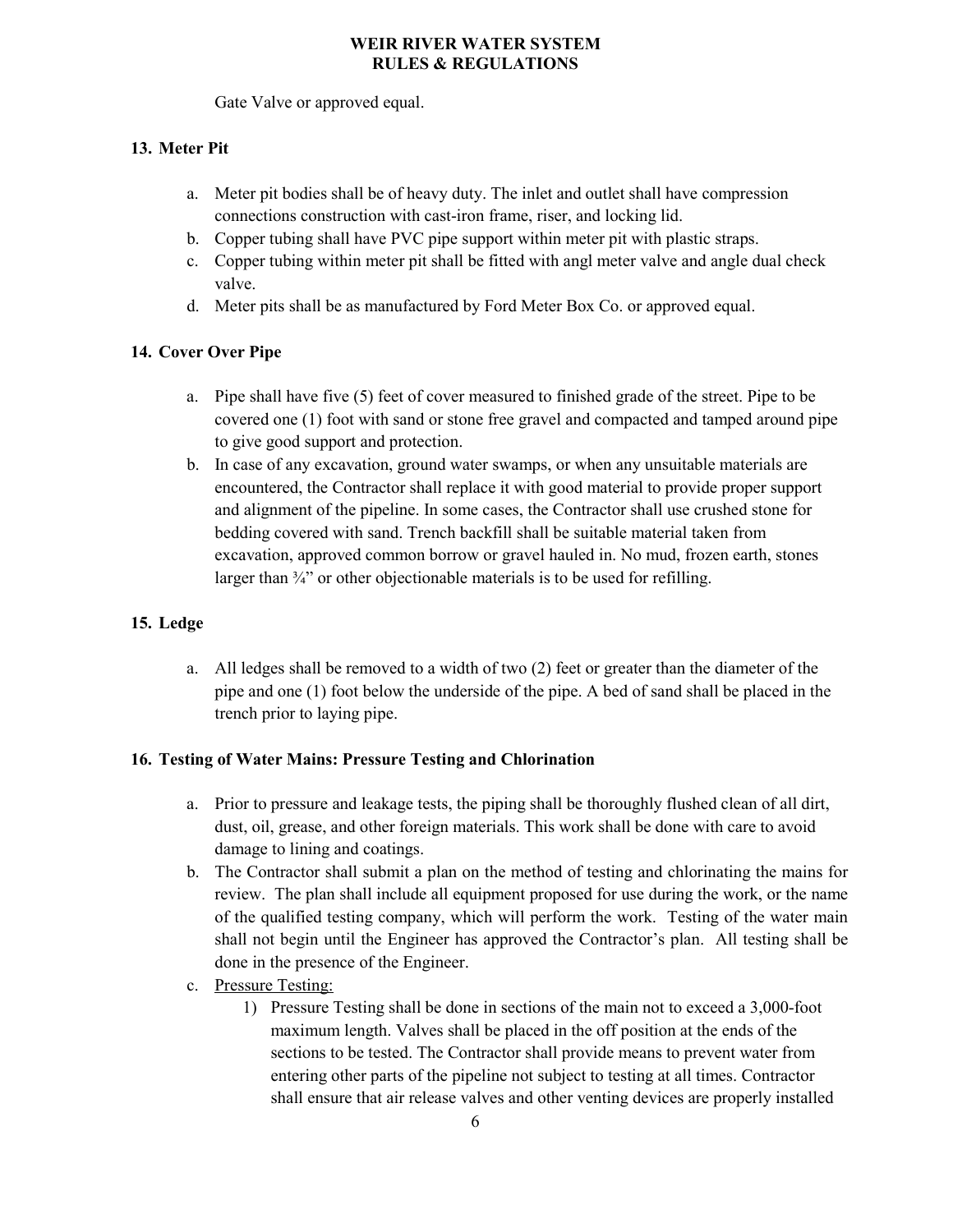and placed in open position when filling pipe with water.

- 2) Once all entrapped air has been removed, fill the main to the normal static pressure. The Contractor is allowed to let the main rest for up to 48 hours with static pressure.
- 3) Using a special pressure pump, the Contractor shall raise the pressure to 150 pounds per square inch. The pump will then be shut off and separated from the test section by a globe valve. A fluid filled pressure gage, with a maximum reading of 250 psi, shall been placed beyond the globe valve.
- 4) The test section shall be monitored for a minimum of 2 hours, during which time the pressure shall be maintained, within 5 psi.
- 5) Based on an average test pressure of 150 psi, the measured rate of water leakage shall not exceed the following rates in the section under test:

$$
L = \frac{12.25SD}{133,200}
$$

Where: L=Allowable leakage, gallons per hour S=Length of pipe section tested, feet D=nominal pipe diameter, inches

- 6) Should leakage exceed this rate, the Contractor shall locate the leak or leaks and repair at his expense. Pipe shall be flushed and chlorinated when leakage does not exceed above standard.
- d. Chlorinating and Flushing:
	- 1) Chlorinating and flushing shall be completed by the Contractor in accordance with the latest edition of ANSI/AWWA 651 Standard for Disinfecting Water Mains. Chlorinated water to be flushed from the pipeline shall be dechlorinated as shown on detail drawings or as approved by the Engineer. It shall then be discharged to the nearest storm drain. Chlorinated water shall not be discharged to any natural water body.
	- 2) The Contractor shall properly flush the water mains prior to chlorination. Flushing shall be performed at a flow rate required to achieve a minimum velocity of 2.5 feet per second, which is approximately 400 GPM in an 8-inch diameter main, 600 GPM in a 10-inch main, 900 GPM in a 12-inch main, and 1,600 GPM in a 16-inch main. Flushing of the water main for approximately 20 minutes per 1,000-foot section, will allow for three volume changes, which is a sufficient period of time for successfully cleaning the water main.
	- 3) The Contractor shall chlorinate the water main until the main contains a solution containing 25 mg/L available chlorine. The valves shall then be closed and the chlorinated water allowed to sit in the mains for 24 hours.
	- 4) The main will then be checked to assure the chlorine residual shall be at least 10 mg/L. If less than 10 mg/L is measured, the Contractor shall flush and rechlorinate the mains at no cost to the Owner.
	- 5) All valves and hydrants shall be operated to insure their proper disinfection. Valves shall be operated to prevent super chlorinated water from entering the existing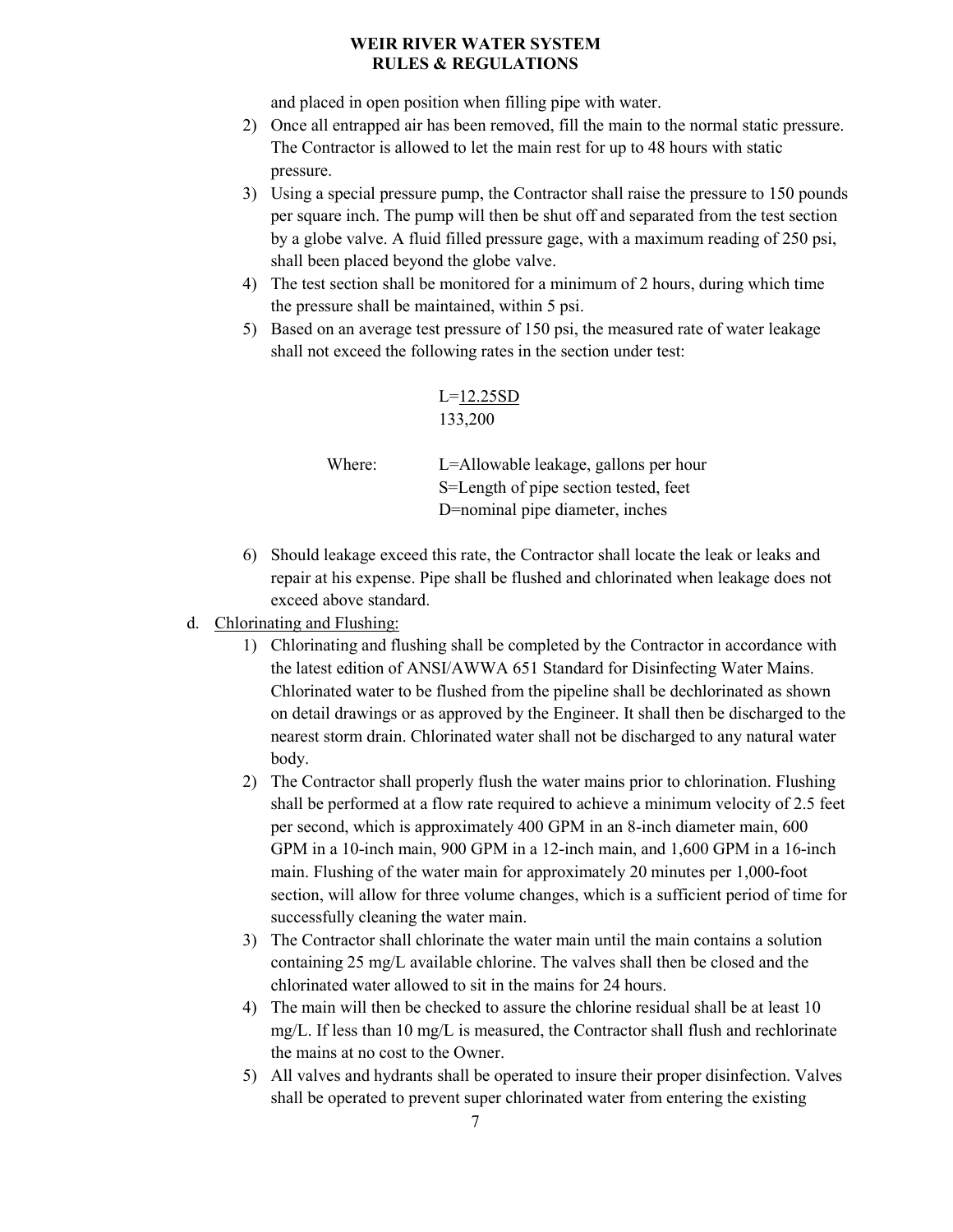distribution system. The Contractor shall then flush the mains until clear, clean water is being discharged.

6) Twenty-four hours after the main has been flushed of chlorinated water, bacteriological samples (total coliforms and heterotrophic plate count) shall be taken. Water samples shall be taken from corporation stops along the length of the water main as designated by the Weir River Water System. A minimum of two (2) samples shall be taken on each street, or two per 3,000 feet of pipe, whichever is greater. Each sample shall be taken in duplicate, in sterile bottles and sent to a State approved private laboratory for analysis. Weir River personnel will collect the samples and submit them to a certified lab for testing. The results of the tests on these samples will determine the acceptance of the work and allow these new mains to be connected to the Weir River's system. The failure of any sample to pass the laboratory tests shall require the Contractor to reflush and rechlorinate the mains and resample and test the water until acceptable results are obtained, at no additional cost to the Owner.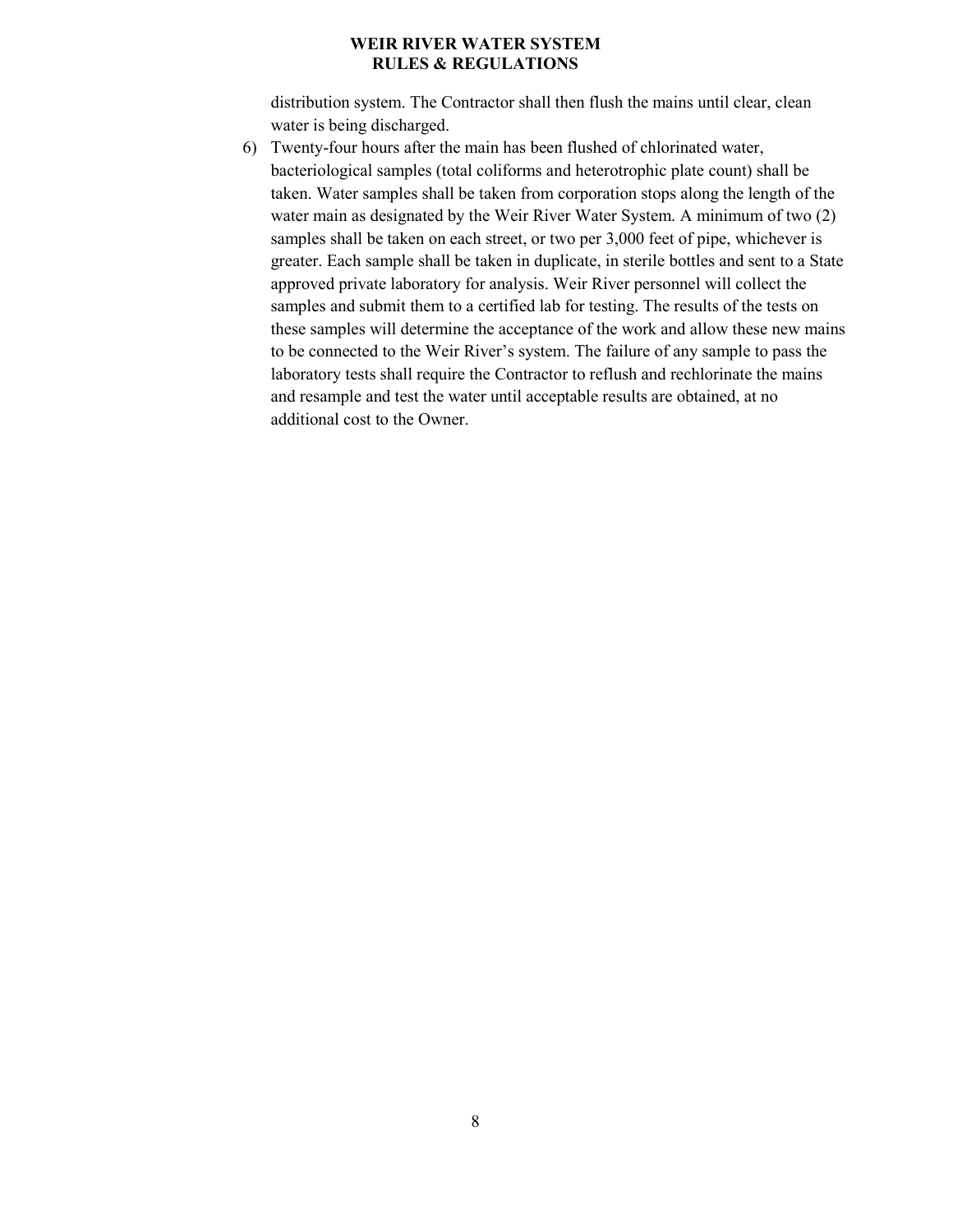## **APPENDIX B - WATER BALANCE PROGRAM FORMWORK**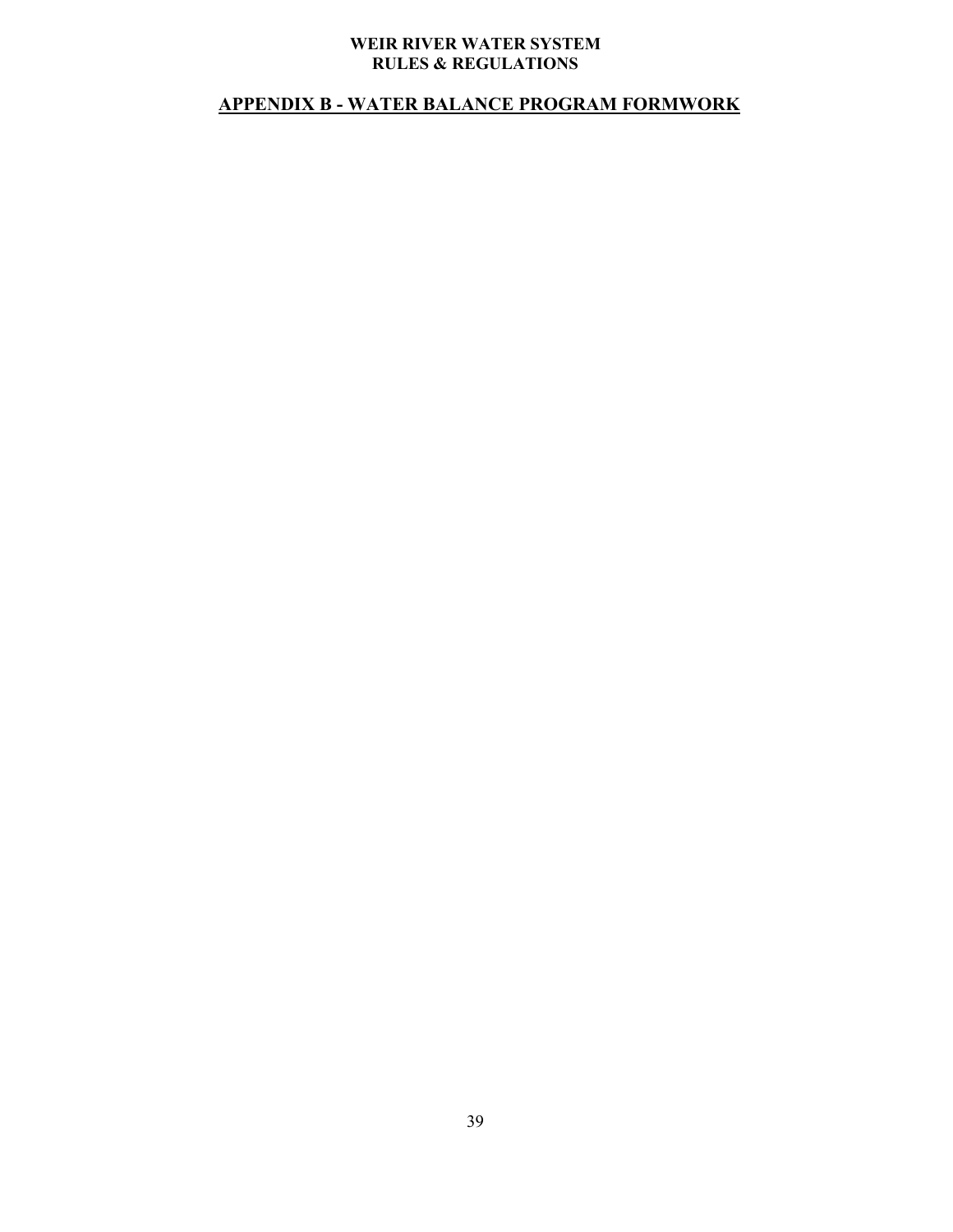## **Serving Towns of Hingham, Hull, and North Cohasset**

# **WATER BALANCE PROGRAM APPLICATION**

The Applicant should be aware that the withdrawal of the water resources from the Commonwealth of Massachusetts to serve the communities noted above are regulated and limited by the Massachusetts Department of Environmental Protection (DEP). In order to manage these water withdrawals within the limits established, regulated, and enforced by the DEP, water supplies for new developments and expanding water needs must be offset through a Water Balance Plan.

The Water Balance Program applies to all new and expanded water use projects, except (1) residential development with only a single service connection and (2) new and/or expanded water use developments that are expected to require less than 100,000 gallons per year of water. Applicants will have several options including:

- **1. Applicant-Directed Conservation** Applicant identifies and implements water conservation activities through retrofits approved by the Weir River Water System.
- **2. Water Banking** Applicant provides funding for a Water Bank that will be used by the Weir River Water System to fund conservation efforts.
- **3. Supplemental Source of Water Supply** (1) The Applicant identifies and develops a supplemental source of supply for the Weir River Water System and (2) the Applicant finances the development of a supplemental source of supply.

More detailed descriptions and requirements for each of these options are provided within this document. The Weir River Water System will work with the Applicant towards any of these options. A pre-application meeting is encouraged to explore the options. The development of supplemental source of supply is subject to further negotiations and agreement between the Weir River Water System and the Applicant.

**If the Applicant elects the Applicant-Directed Conservation Option or Water Banking Option, check**  here  $\Box$ , complete Sections 1 and 2 of the Application, and review the application requirements for **these options on the following pages.** 

If the Applicant elects the Supplemental Source of Water Supply Option, check here  $\Box$ , complete **Sections 1 and 2 of the Application, and additional meetings will be scheduled with the Weir River Water System to review this option.**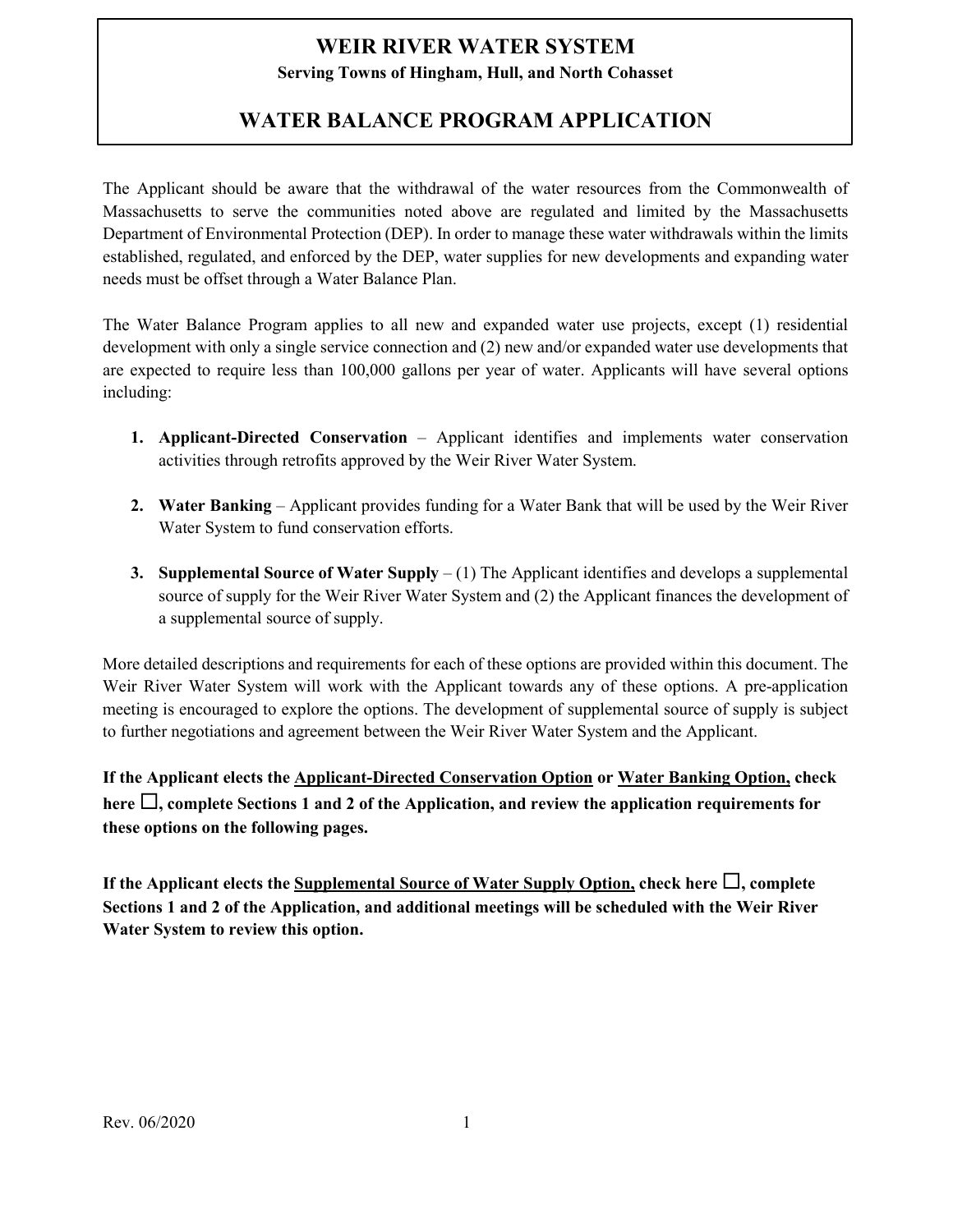**Serving Towns of Hingham, Hull, and North Cohasset**

# **WATER BALANCE PROGRAM APPLICATION**

Application Date (mm/dd/yyyy): Application Number (assigned by the Weir River Water System):

## **SECTION 1 – APPLICANT INFORMATION**

| Applicant's Name:      |
|------------------------|
| <b>Street Address:</b> |
| City:                  |
| State:                 |
| Zip Code:              |
| Primary Contact:       |
| Phone Number:          |
| Fax Number:            |
| E-mail:                |

## **SECTION 2 – GENERAL PROJECT INFORMATION**

| Type of project:                                                                     |  |
|--------------------------------------------------------------------------------------|--|
| Type of water service(s) being requested: (Circle) Domestic Irrigation Fire Hydrants |  |
|                                                                                      |  |
|                                                                                      |  |
| Number of new fire services:                                                         |  |
|                                                                                      |  |
| Number of new public fire hydrants:                                                  |  |
|                                                                                      |  |
|                                                                                      |  |
|                                                                                      |  |
|                                                                                      |  |
| State:                                                                               |  |
| Zip Code:                                                                            |  |
| Engineer's Phone Number:                                                             |  |
|                                                                                      |  |
|                                                                                      |  |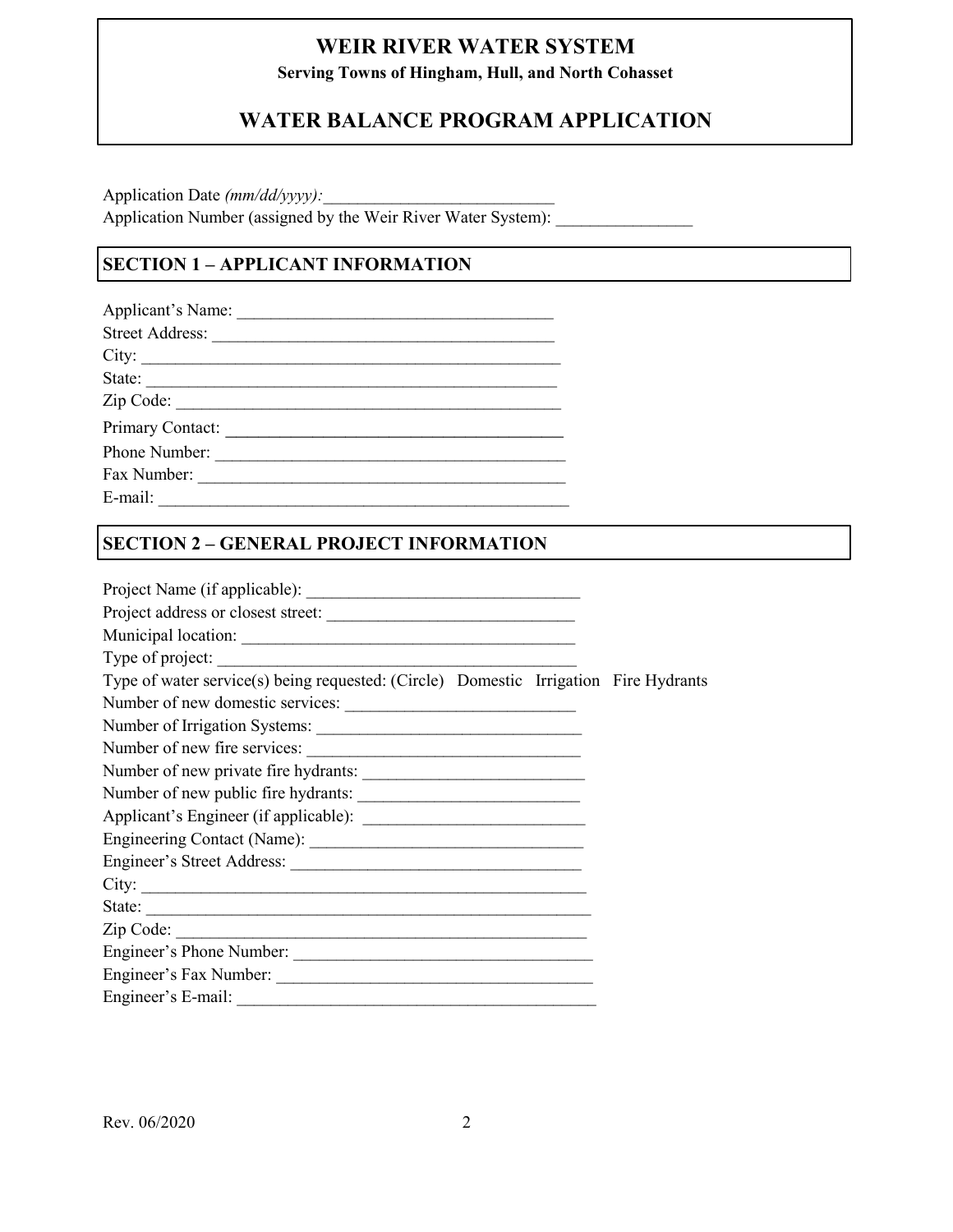**Serving Towns of Hingham, Hull, and North Cohasset**

## **WATER BALANCE PROGRAM APPLICATION**

**PROVIDE A PROJECT NARRATIVE IN THE BELOW SPACE (Attach additional pages if necessary)**

## **REQUIREMENTS/CHECKLIST FOR APPLICANT-DIRECTED CONSERVATION PROGRAM**

With the Applicant-Directed Conservation Option, the Applicant must provide the Weir River Water System with an estimate of the annual water demand for the proposed new development or expanded water use, and must develop and implement a Conservation Plan that will reduce the existing water usage within the Weir River Water System by an amount equal to the estimated demand of the proposed new development. Details are provided below.

## **Submit estimate of projected water demands for the proposed development on the attached form**

- The projections must include an estimate of average annual water usage (expressed in MGD million gallons per day) and maximum daily water usage (in MGD). All relevant, supporting data must be provided. Demands must represent full project build-out. If the project is phased, then the incremental increases in demand must be shown and explained.
- Massachusetts Title 5 regulations (310 CMR 15.203) can be used to project maximum day water demands.
- Water demands can be projected by using actual data from comparable facilities upon approval by the Weir River Water System. The Applicant should describe the similarities and differences between the proposed facilities and the facilities generating the demand data.
- Irrigation demand must be estimated separately in each demand projection. Note that any new irrigation system will be required to use a rain or moisture sensor that is designed to interrupt the cycle of an automatic irrigation system when a specific amount of rainfall has occurred or when the moisture in the soil exceeds a specified limit.
- Water demand estimates shall be subject to review and acceptance by the Weir River Water System.

Rev. 06/2020 3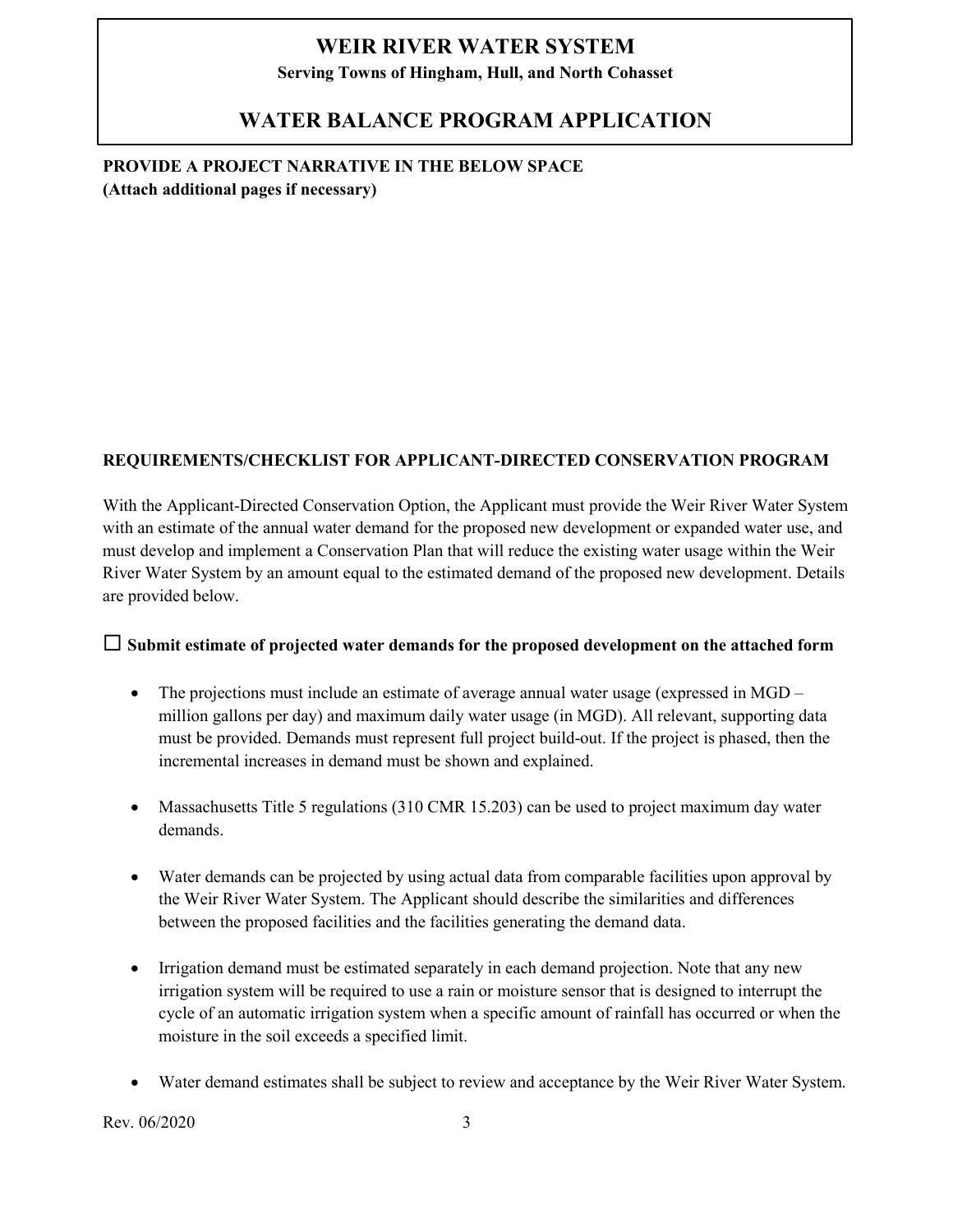**Serving Towns of Hingham, Hull, and North Cohasset**

# **WATER BALANCE PROGRAM APPLICATION**

## **Submit a Water Conservation Plan**

The accepted water demand projections must be offset by an equal amount of water savings. Developing and implementing the Water Conservation Plan is the responsibility of the Applicant. A proposed Plan shall be submitted to the Weir River Water System with this Application. Methods to offset new water demands include:

- Implementing water demand reductions from existing water customers in the same service area as the new development. This can be done by retrofitting existing buildings with water saving fixtures and appliances. Estimated savings from retrofits can be derived from the information shown on Table 1. Higher water savings estimates may be considered with supporting documentation.
- Demand reduction measures (e.g., independent irrigation systems, decreasing commercial and industrial consumptive use) including conducting water audits of significant water users. (Large users will be identified by the Weir River Water System upon request.)

| Table 1 – Estimated Water Usage for Plumbing Devices               |                                 |  |
|--------------------------------------------------------------------|---------------------------------|--|
| <b>Device</b>                                                      | <b>Projected Usage</b>          |  |
| Vintage Toilet (pre-1978)                                          | 20.0 gallons per capita per day |  |
| Conventional 3.5 gpf Toilet (1978-1993)                            | 17.5 gallons per capita per day |  |
| Low Consumption 1.6 gpf (Toilet (after 1993)                       | 10.0 gallons per capita per day |  |
| Conventional (3 gpm or more) Showerhead                            | 13 gallons per capita per day   |  |
| Low Flow (2.5 gpm or less) Showerhead                              | 11 gallons per capita per day   |  |
| Vintage Urinal (pre-1994) (3.5 gpf) 3 flushes per capita per day   | 7.5 gallons per capita per day  |  |
| Standard Urinal (post-1993) (1.0 gpf) 3 flushes per capita per day | 3 gallons per capita per day    |  |
| <b>Waterless Urinal</b>                                            | 0 gallons per capita per day    |  |
| Vintage Faucets (pre-1994) (3 gpm)                                 | 12 gallons per capita per day   |  |
| Standard Faucet (post-1993) (2.2 gpm)                              | 11 gallons per capita per day   |  |

 $gpf =$  gallons per flush

Sources:

- American Water Works Association Manual M22 Sizing Water Service Lines and Meters
- Manufacturers Literature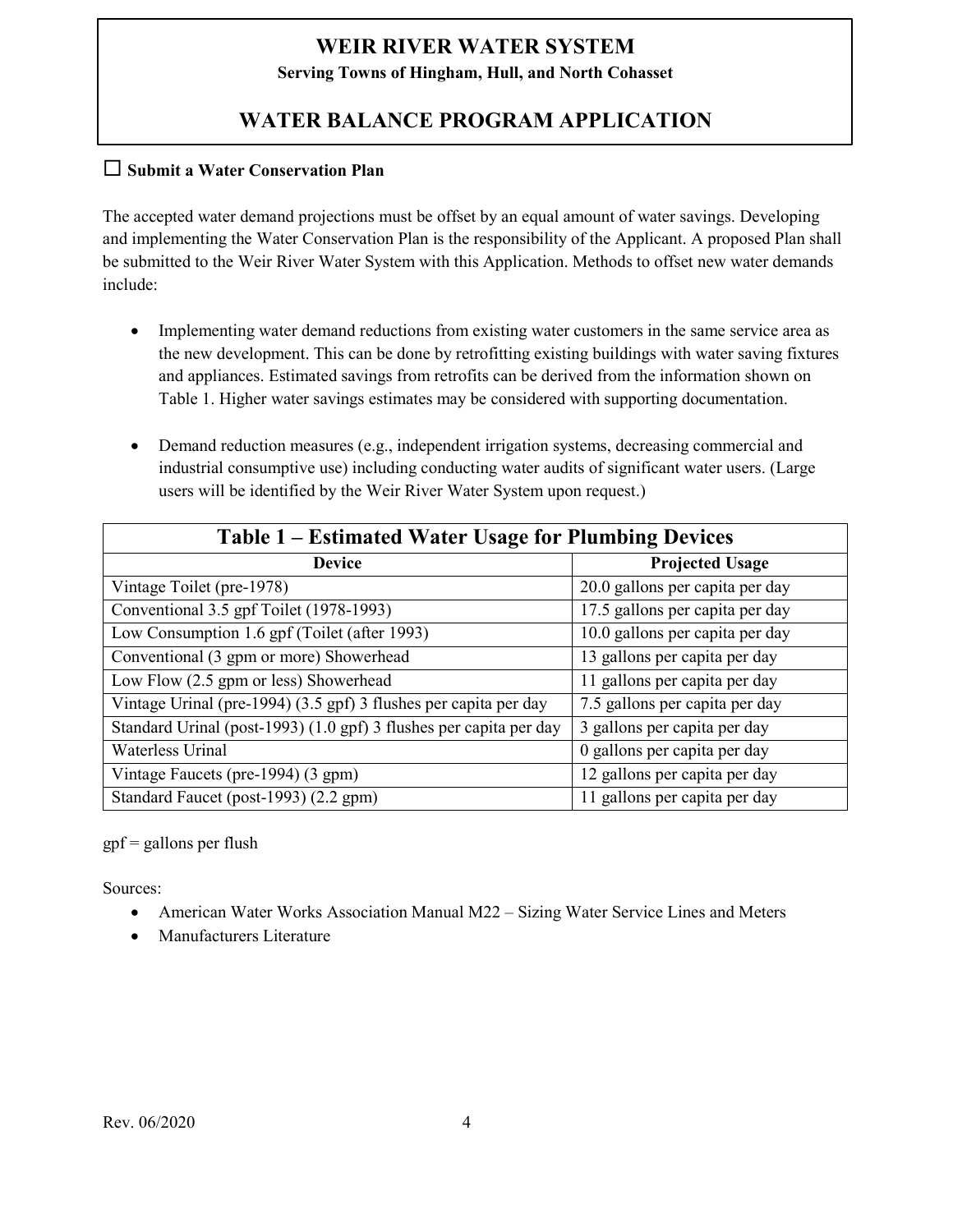## **Serving Towns of Hingham, Hull, and North Cohasset**

# **WATER BALANCE PROGRAM APPLICATION**

## **REQUIREMENTS/CHECKLIST FOR WATER BANKING OPTION**

Under the Water Banking Option, the Applicant must provide the Weir River Water System with an estimate of the water demand for their proposed new development of expanded water use, and provide funds for the Weir River Water System's Water Bank, which will be used to fund conservation activities within the Weir River Water System serving the above-noted Town's.

## **Submit estimate of projected water demands for the proposed development on the attached form**

- The projections must include an estimate of average annual water usage (expressed in MGD million gallons per day) and maximum daily water usage (in MGD). All relevant, supporting data must be provided. Demands must represent full project build out. If the project is phased, then the incremental increases in demand must be shown and explained.
- Massachusetts Title 5 regulations (310 CMR 15.203) can be used to project maximum day water demands.
- Water demands can be projected by using actual data from comparable facilities. The Applicant should describe the similarities and differences between the proposed facilities and the facilities generating the demand data.
- Irrigation demand must be estimated separately in each demand projection. Note that any new irrigation system will be required to use a rain or moisture sensor that is designed to interrupt the cycle of an automatic irrigation system when a specific amount of rainfall has occurred or when the moisture in the soil exceeds a specified limit.
- Upon request, the Weir River Water System will provide historical water demand data. Water demand estimates shall be subject to review and acceptance by the Weir River Water System.

## **Provide funding for the Water Bank**

Once the Weir River Water System has reviewed and accepted the Applicant's estimated water demands, the owner/developer must provide funding for the Water Bank at a rate of \$10 per gallon per day (gpd) based on the proposed development's annual average water demand. At the exclusion limit of 100,000 gallons per year (or 273 gallons per day), the required funding amount would be \$2,730. The \$10 unit price is based on the water conservation activities developed in consultation with our engineers. The Weir River Water System will use the funds at its discretion to fund conservation activities.

If a project's estimated average daily water demand is greater than 10,000 gallons per day, the Weir River Water System has the discretion on a case-by-case basis to modify the Water Bank Rate.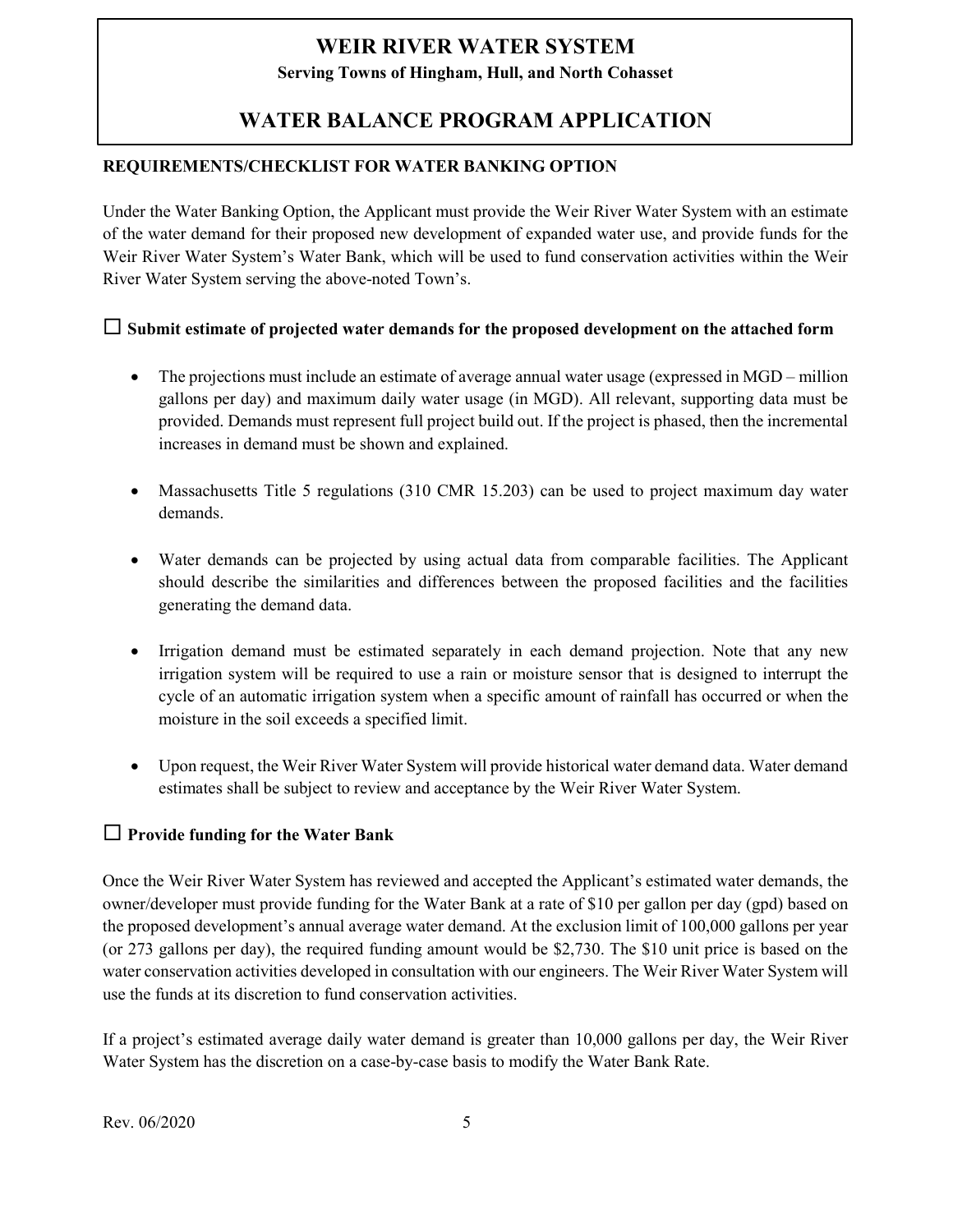**Serving Towns of Hingham, Hull, and North Cohasset**

## **WATER BALANCE PROGRAM APPLICATION**

## **SECTION 3 – ACKNOWLEDGEMENTS**

The Applicant acknowledges (by checking each box) that:

 $\Box$  This application must be completed for the Weir River Water System to complete its review. A complete application should include this form.

 $\Box$  The Applicant is responsible for all costs for the Water Balance Plan development and implementation. For the Applicant-Directed Water Conservation Option and Water Banking Option, Applicants must include a preliminary deposit of \$1,000 as part of this application, except for Applicants electing to use Title 5 Design Flows as the basis for water demand projection. No initial deposit is required for these applications. Receipt of the \$1,000 deposit will be provided. Additional cost to review, approve, and audit the project will be billed to the Applicant on an as needed basis. Any unused funds will be returned to the Applicant.

 $\Box$  The Applicant acknowledges that the requirement for a Water Balance is based upon current water withdrawal limits and current plans required by the DEP. Water Balance may or may not be required in the future and the Weir River Water System reserves the right to alter or discontinue this program at any time.

 $\Box$  For the Applicant-Directed Water Conservation Option, water service will not be rendered to the Applicant's project until the activities described by the Applicant's Water Conservation Plan, as approved by the Weir River Water System, have been completed by the Applicant. A written acknowledgement that the Applicant has complied will be provided. Projects involving expansion of existing water demand requiring either construction or change in use must comply with the plan in order to maintain water service delivery.

 $\Box$  For the Water Banking Option, water service will not be provided to the Applicant's project until the Applicant has provided the Weir River Water System with the required funds for the Water Bank.

 $\Box$  The Applicant acknowledges the Weir River Water System or its designee will routinely review the project's water use. In the event that the actual usage exceeds the estimated usage, the difference will require the applicant to immediately offset the additional usage through another Water Balance Program application under the existing terms and conditions of the program.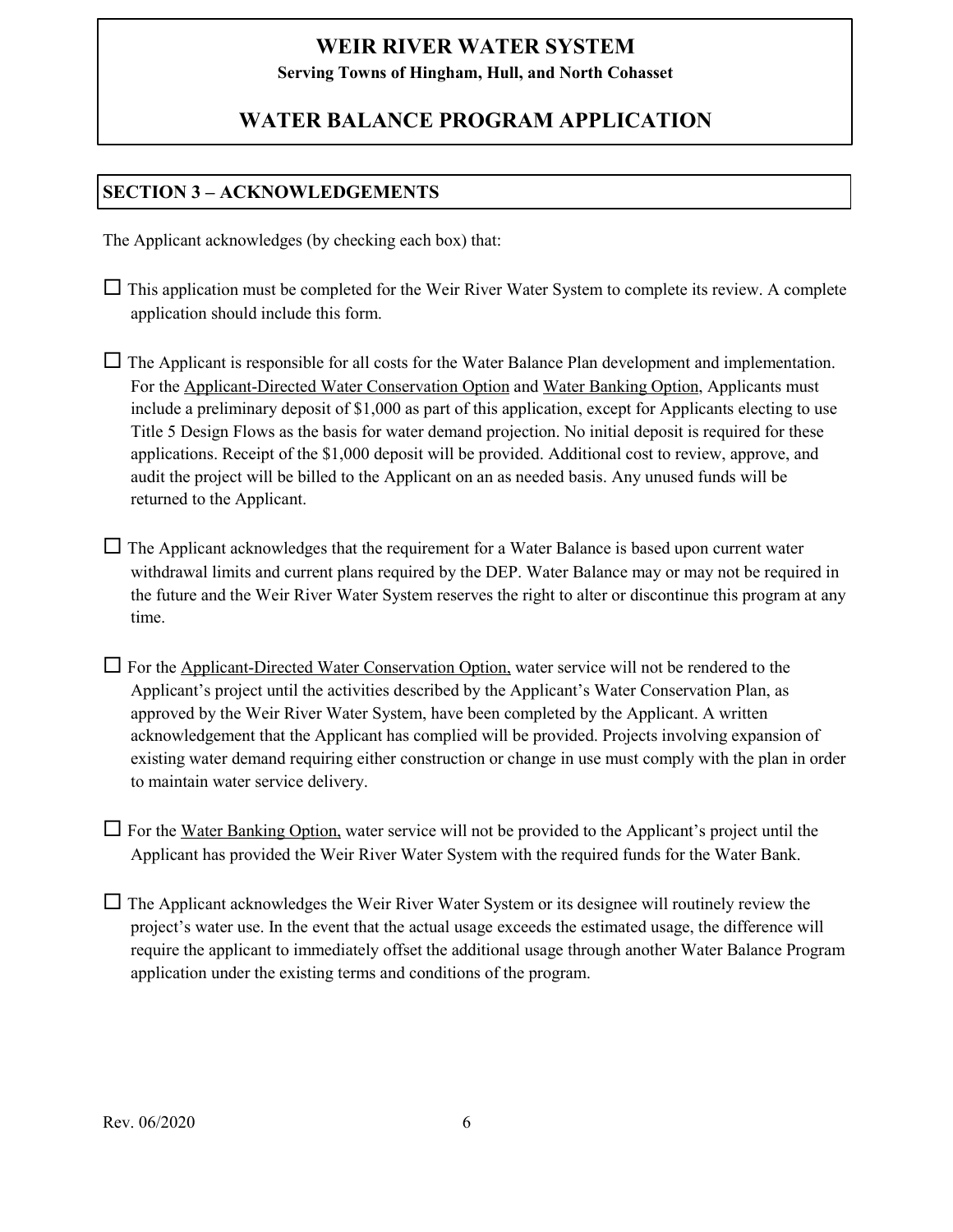**Serving Towns of Hingham, Hull, and North Cohasset**

# **WATER BALANCE PROGRAM APPLICATION**

| <b>Acknowledged by the APPLICANT:</b>                             |  |  |  |  |
|-------------------------------------------------------------------|--|--|--|--|
|                                                                   |  |  |  |  |
|                                                                   |  |  |  |  |
|                                                                   |  |  |  |  |
|                                                                   |  |  |  |  |
| <b>Acknowledgement of Receipt by the Weir River Water System:</b> |  |  |  |  |
|                                                                   |  |  |  |  |
| TITLE:                                                            |  |  |  |  |
|                                                                   |  |  |  |  |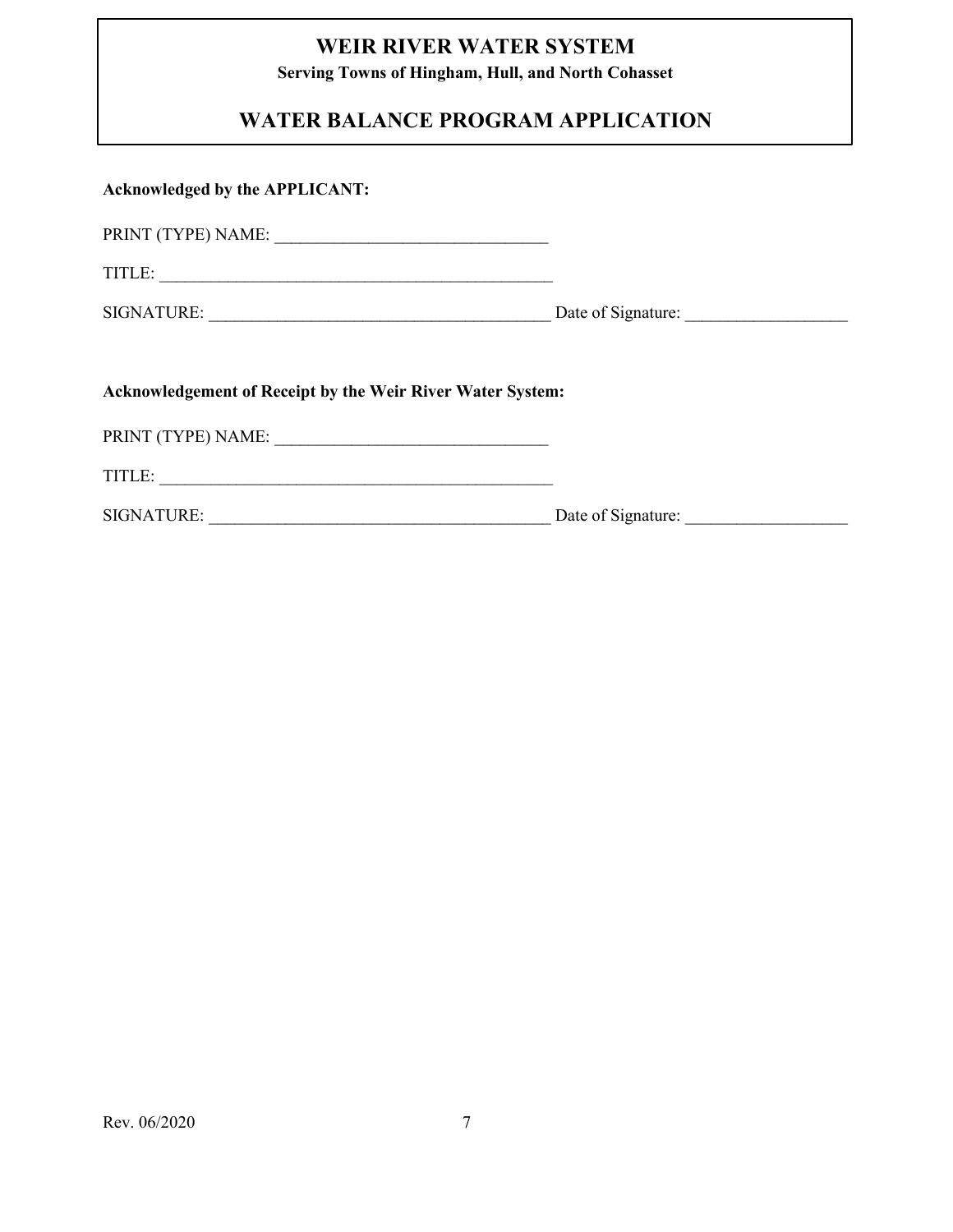**Serving Towns of Hingham, Hull, and North Cohasset**

# **WATER BALANCE PROGRAM APPLICATION**

## **WILL SERVE LETTER APPLICATION APPLICATION DATE: \_\_\_\_\_\_\_\_\_\_\_\_\_\_\_\_\_\_ PROJECT SITE INFORMATION:** Project Name: \_\_\_\_\_\_\_\_\_\_\_\_\_\_\_\_\_\_\_\_\_\_\_\_\_\_\_\_\_\_\_\_\_\_\_\_\_\_\_\_\_\_\_\_\_\_\_\_\_\_\_\_\_\_\_\_\_\_ Location/Address: \_\_\_\_\_\_\_\_\_\_\_\_\_\_\_\_\_\_\_\_\_\_\_\_\_\_\_\_\_\_\_\_\_\_\_\_\_\_\_\_\_\_\_\_\_\_\_\_\_\_\_\_\_\_\_  $\mathcal{L}_\text{max}$  , and the contribution of the contribution of the contribution of the contribution of the contribution of the contribution of the contribution of the contribution of the contribution of the contribution of t Proposed Use: Commercial/Industrial Building Size (s.f.): \_\_\_\_\_\_\_\_\_\_\_\_\_\_\_ Residential Building Size (s.f.): \_\_\_\_\_\_\_\_\_\_\_\_\_\_\_ Site Elevations: High: \_\_\_\_\_\_\_\_\_\_\_\_\_\_\_ft Low: \_\_\_\_\_\_\_\_\_\_\_\_\_\_\_ft Datum Elevation (USGS): \_\_\_\_\_\_\_\_\_\_\_\_\_\_\_\_\_\_\_\_\_\_\_\_\_\_\_\_\_\_\_\_\_\_\_\_\_\_\_\_\_\_\_\_\_\_\_\_\_ Length/Side (Dia.) or Proposed Service: \_\_\_\_\_\_\_\_\_\_\_\_\_\_\_\_\_\_\_\_\_\_\_\_\_\_\_\_\_\_\_\_\_\_\_\_\_\_ Site Plan Attached:  $\Box$  (Must show Elevation Contours)

## **WATER DEMAND INFORMATION (Determined by the applicant's project plumbing consultant)**

| <b>Commercial/Industrial Use</b>                    | <b>Residential Use</b>               |
|-----------------------------------------------------|--------------------------------------|
| Commercial/Industrial Demand                        | Domestic Demand                      |
| Projected Facility Usage gal/day                    |                                      |
| $(310 \text{ CMR } 15.203)$                         |                                      |
| Projected Irrigation Usage__________________gal/day | Total No. Bedrooms                   |
|                                                     | (110 gpd/bedroom, 310 GMR 15.203)    |
|                                                     |                                      |
|                                                     | $(1"$ per week x area, Apr. – Sept.) |
| <b>Fire Flow Requirements</b>                       | <b>Fire Flow Requirements</b>        |
|                                                     | gal/min                              |
| ⊔<br>Building Sprinklers:<br>Yes                    | Building Sprinklers:<br>Yes          |
| No.                                                 | N <sub>0</sub>                       |
| _gal/min<br>Required Sprinkler Flow:                | gal/min<br>Required Sprinkler Flow:  |
| Residual Pressure:<br>psi                           | Residual Pressure: psi               |
|                                                     |                                      |

*Residential projects with more than 1 service connection and commercial/industrial projects greater than 100,000 gallons per year (273 gallons per day) are subject to the Water Balance Program.*